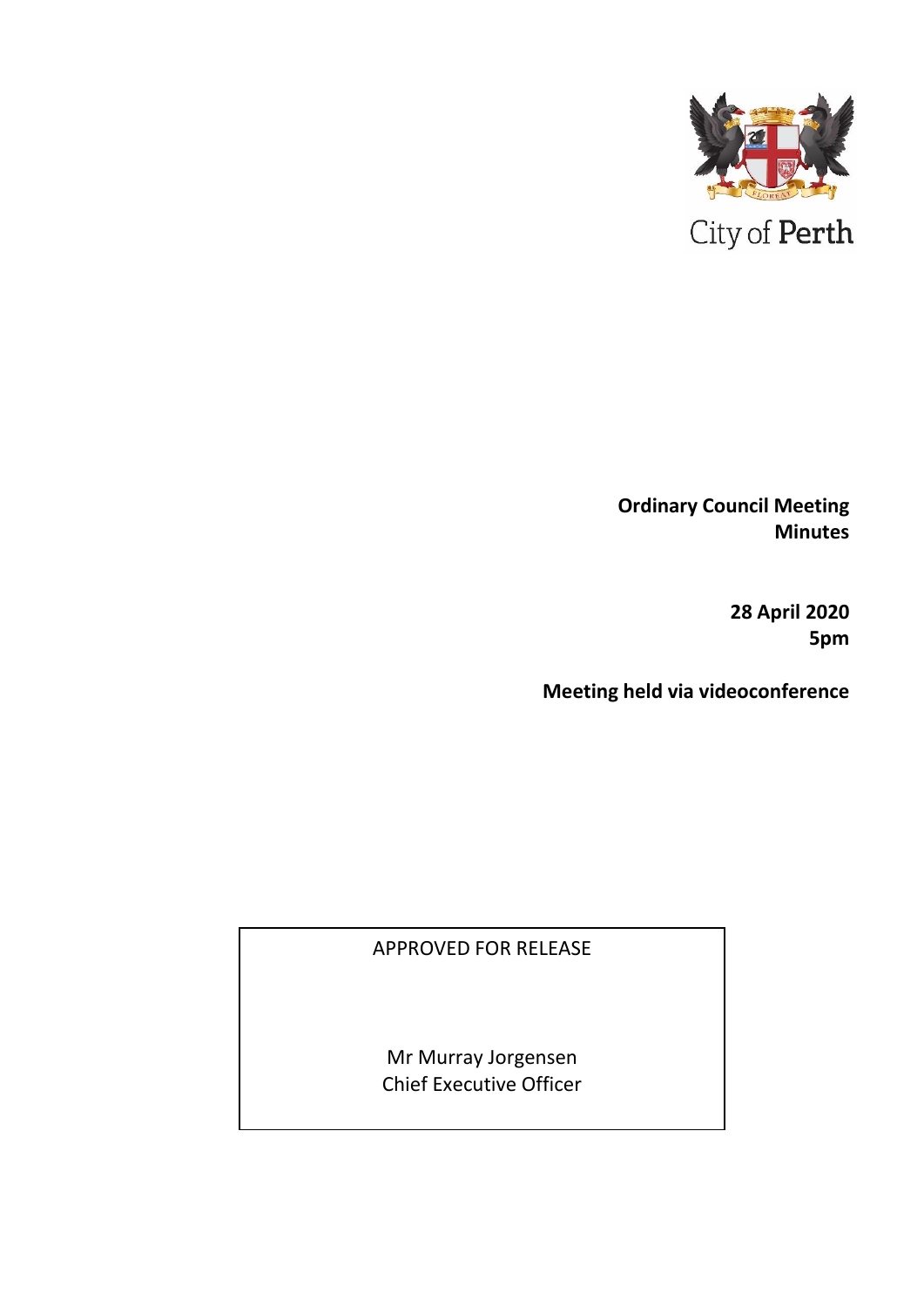

City of Perth

**Ordinary Council Meeting Minutes**

> **28 April 2020 5pm**

**Meeting held via videoconference**

Minutes to be confirmed at the next Ordinary Council meeting.

| THESE MINUTES ARE HEREBY CERTIFIED AS CONFIRMED |  |
|-------------------------------------------------|--|
| <b>Presiding Member's Signature</b>             |  |
|                                                 |  |
|                                                 |  |
| DATE:                                           |  |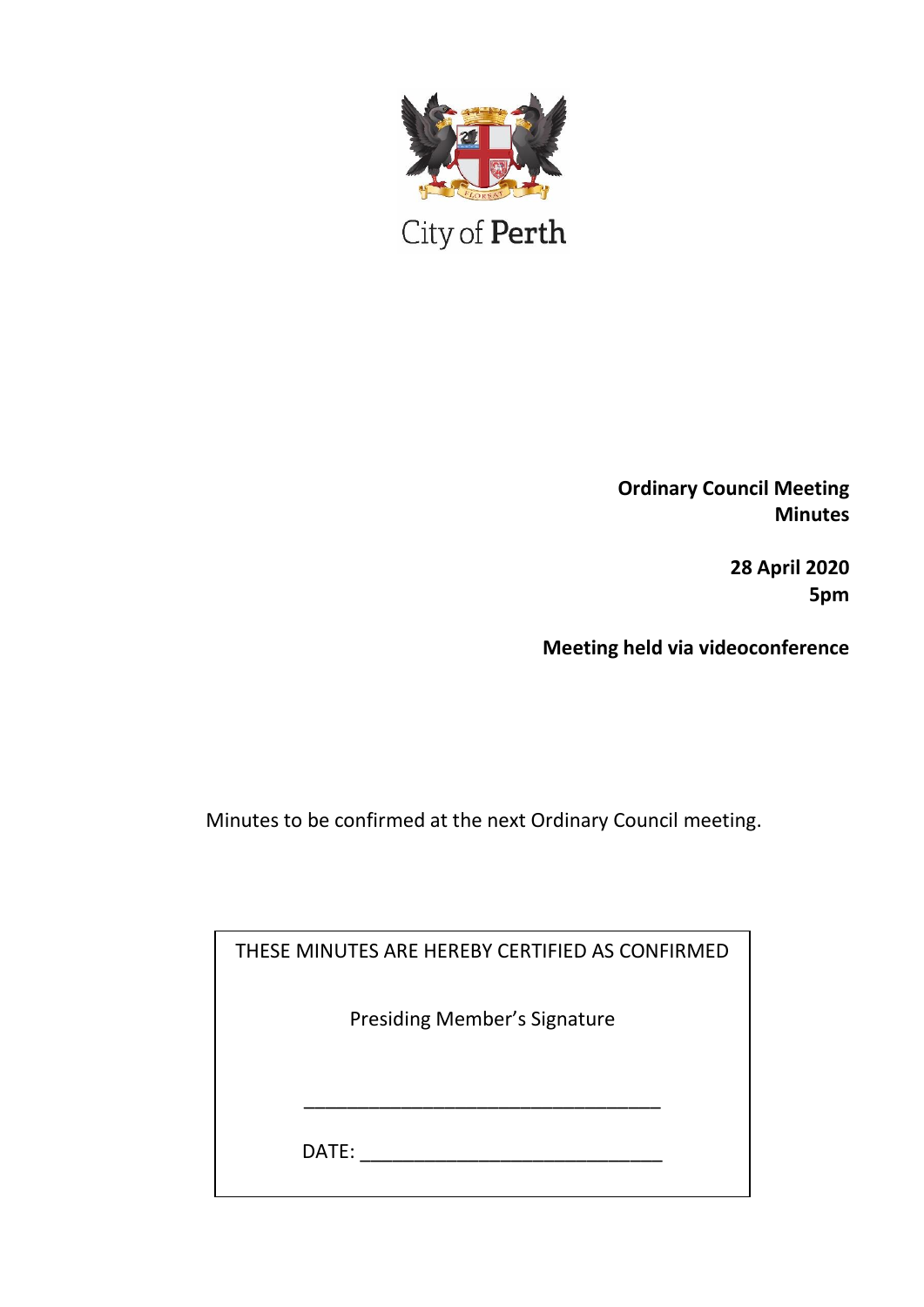## **Order of Business**

# **Item 1. Prayer/Acknowledgement of country 2. Declaration of opening 3. Apologies 4. Question time for the public and notification of deputations**

- **5. Members on leave of absence and applications for leave of absence**
- **6. Confirmation of minutes**
- **7. Announcements by the Chair Commissioner**
- **8. Disclosures of members interests**
- **9. Questions by members of which due notice has been given**
- **10. Correspondence**
- **11. Petitions**
- **12. Matters for which the meeting may be closed**
- **13. Reports**

| Item No. | <b>Item Title</b>                                                                         | Page No. |
|----------|-------------------------------------------------------------------------------------------|----------|
| 13.1     | East End Revitalisation - Proposed Name for New Public Space                              | 9        |
| 13.2     | Submission to DevelopmentWA on Draft Perth Girls School Design<br>Guidelines              |          |
| 13.3     | <b>COVID-19 Quick Response Community Grant Program</b>                                    | 23       |
| 13.4     | East Perth Community Group Matched Funding Grant 2019/20                                  | 29       |
| 13.5     | Contributed Asset Approval – Perth City Link - King Street, Karak Walk<br>and Manatj Park | 36       |
| 13.6     | Financial Activity Statement for the Period Ended 29 February 2020                        | 41       |
| 13.7     | Payments from Municipal Fund - February 2020                                              | 44       |
| 13.8     | Payments from Municipal Fund - March 2020                                                 | 47       |
| 13.9     | City of Perth Draft Policy Framework                                                      | 50       |
| 13.10    | Draft Governance Framework Policy                                                         | 53       |

#### **14. Motions of which previous notice has been given**

- **15. Urgent business**
- **16. Closure**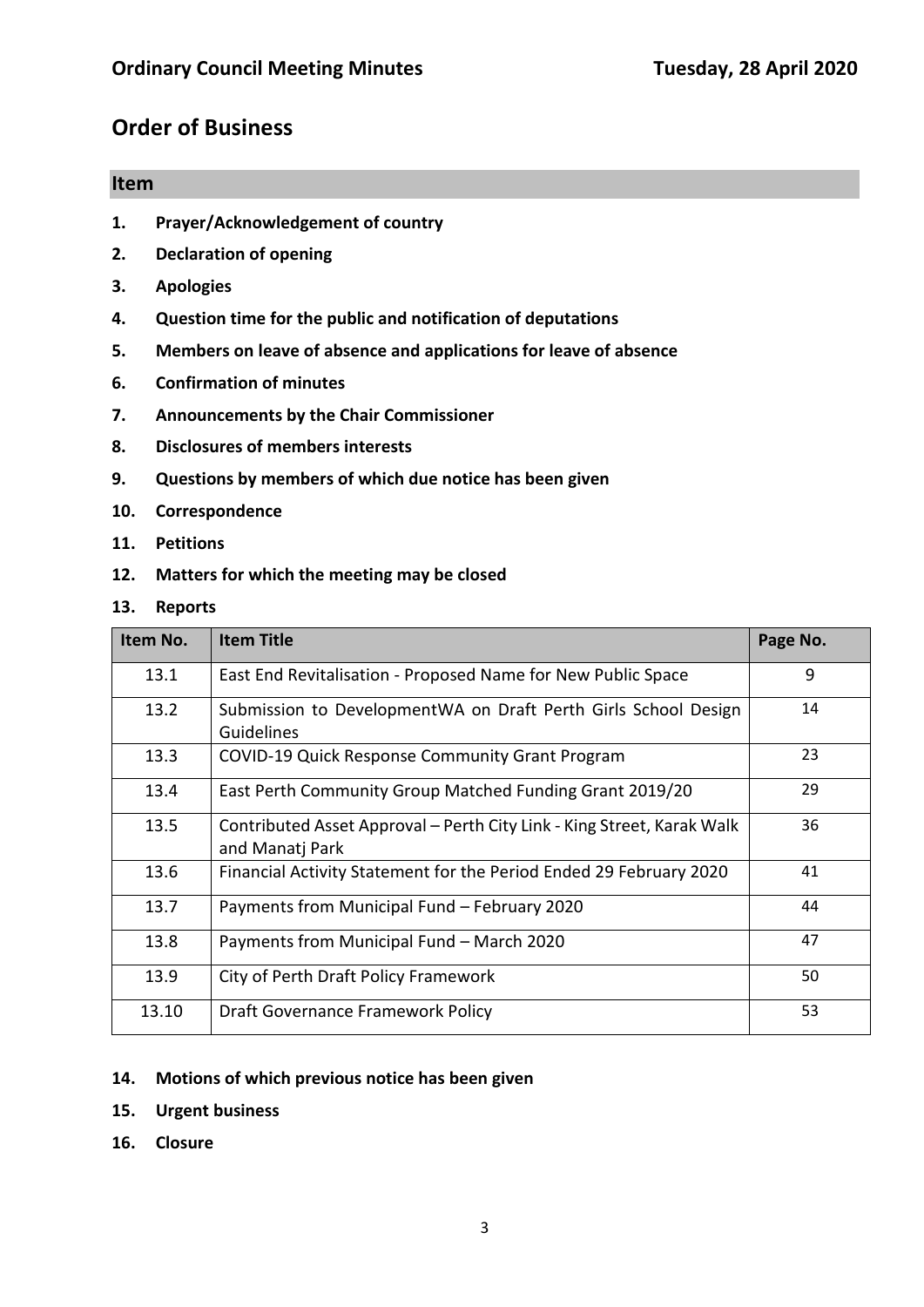Minutes of the Ordinary Council Meeting of the City of Perth held via videoconference on Tuesday, 28 April 2020.

#### **Members in attendance**

Chair Commissioner Andrew Hammond Presiding Member Deputy Chair Commissioner Gaye McMath Commissioner Len Kosova

#### **Officers in attendance**

| Mr Murray Jorgensen      |                    | <b>Chief Executive Officer</b>                      |          |     |          |
|--------------------------|--------------------|-----------------------------------------------------|----------|-----|----------|
| Mr Bill Parker           |                    | <b>General Manager Corporate Services</b>           |          |     |          |
| Mr Chris Kopec           |                    | General Manager Infrastructure and Operations       |          |     |          |
| Ms Anne Banks-McAllister |                    | <b>General Manager Community Development</b>        |          |     |          |
| Mr Jayson Miragliotta    | General            | Manager                                             | Planning | and | Economic |
|                          | Development        |                                                     |          |     |          |
| Ms Karin Strachan        |                    | <b>Project Director Corporate Recovery</b>          |          |     |          |
| Ms Margaret Smith        |                    | Alliance Manager Development Approvals              |          |     |          |
| Mr Robert Farley         |                    | <b>Alliance Manager City Planning</b>               |          |     |          |
| Ms Tabitha McMullan      |                    | Alliance Manager Activation and Cultural Experience |          |     |          |
| Ms Siobhan Rippington    |                    | Governance Coordinator                              |          |     |          |
| Ms Ashlee Rutigliano     | Governance Officer |                                                     |          |     |          |

#### **1. Prayer/Acknowledgment of Country**

The Chief Executive Officer read the prayer.

The Chair Commissioner read the Acknowledgement of Country.

## **2. Declaration of opening**

**5.03pm** The Chair Commissioner declared the meeting open. The Chief Executive Officer read aloud the attendees of the meeting via videoconference.

## **3. Apologies**

Nil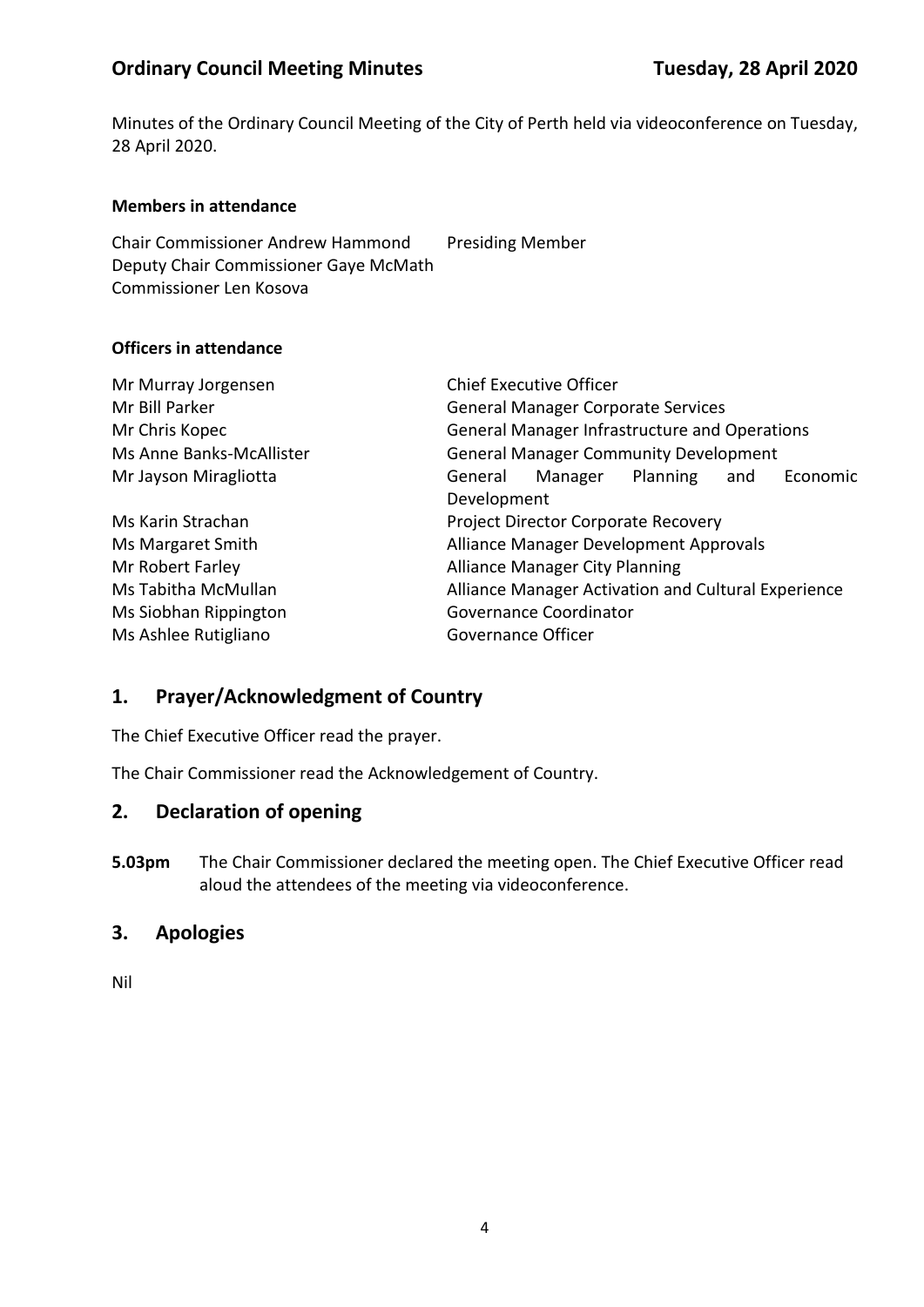## **4. Question time for the public and notification of deputations**

## 4.1 Question time for the public

A question has been received from Heidi Ramos, 1/181 Cambridge Street, Wembley WA 6014.

| Question | With schools cancelled and the 1.5 metre social distancing rule in<br>place what are domestic house cleaners meant to do whilst<br>cleaning houses? Is this advised as non-essential services?                                                                                                                                                                                                                                                                                                    |
|----------|---------------------------------------------------------------------------------------------------------------------------------------------------------------------------------------------------------------------------------------------------------------------------------------------------------------------------------------------------------------------------------------------------------------------------------------------------------------------------------------------------|
| Answer   | The City has consulted the Department of Health and the COVID-<br>19 hotline to discuss your enquiry. We have been advised that, at<br>this time, domestic house cleaning is not considered an essential<br>service.                                                                                                                                                                                                                                                                              |
|          | We would like to provide the following information from the State<br>Government website on social distancing requirements and<br>hygiene recommendations.                                                                                                                                                                                                                                                                                                                                         |
|          | Social Distancing (as on Tuesday 28 April 2020):                                                                                                                                                                                                                                                                                                                                                                                                                                                  |
|          | minimise all unnecessary contact with others.<br>keep 1.5 metres away from others.<br>avoid physical greetings such as handshakes, hugs and kisses.<br>use tap and pay instead of cash.                                                                                                                                                                                                                                                                                                           |
|          | <b>Hygiene Recommendations</b>                                                                                                                                                                                                                                                                                                                                                                                                                                                                    |
|          | Wash your hands regularly for at least 20 seconds, with soap<br>and water or an alcohol-based sanitiser. For more information<br>visit the World Health Organisation's guide to hand hygiene.<br>Don't shake hands or make unnecessary physical contact with<br>others.<br>Cover your mouth and nose when you cough or sneeze. Use a<br>flexed elbow or a tissue - if you use a tissue, dispose of it<br>immediately and appropriately.<br>Stay home if you're sick. Do not go to work or school. |
|          | on the<br>information<br>latest State<br>Government<br>more<br>For<br>and<br>recommendations<br>requirements, please<br>visit<br>here:<br>https://www.wa.gov.au/ and follow the links to 'community<br>advice'.                                                                                                                                                                                                                                                                                   |
|          | Further information on Health Alerts by the Federal Government is<br>available here: health.wa.gov.au and follow the links to the news<br>alerts.                                                                                                                                                                                                                                                                                                                                                 |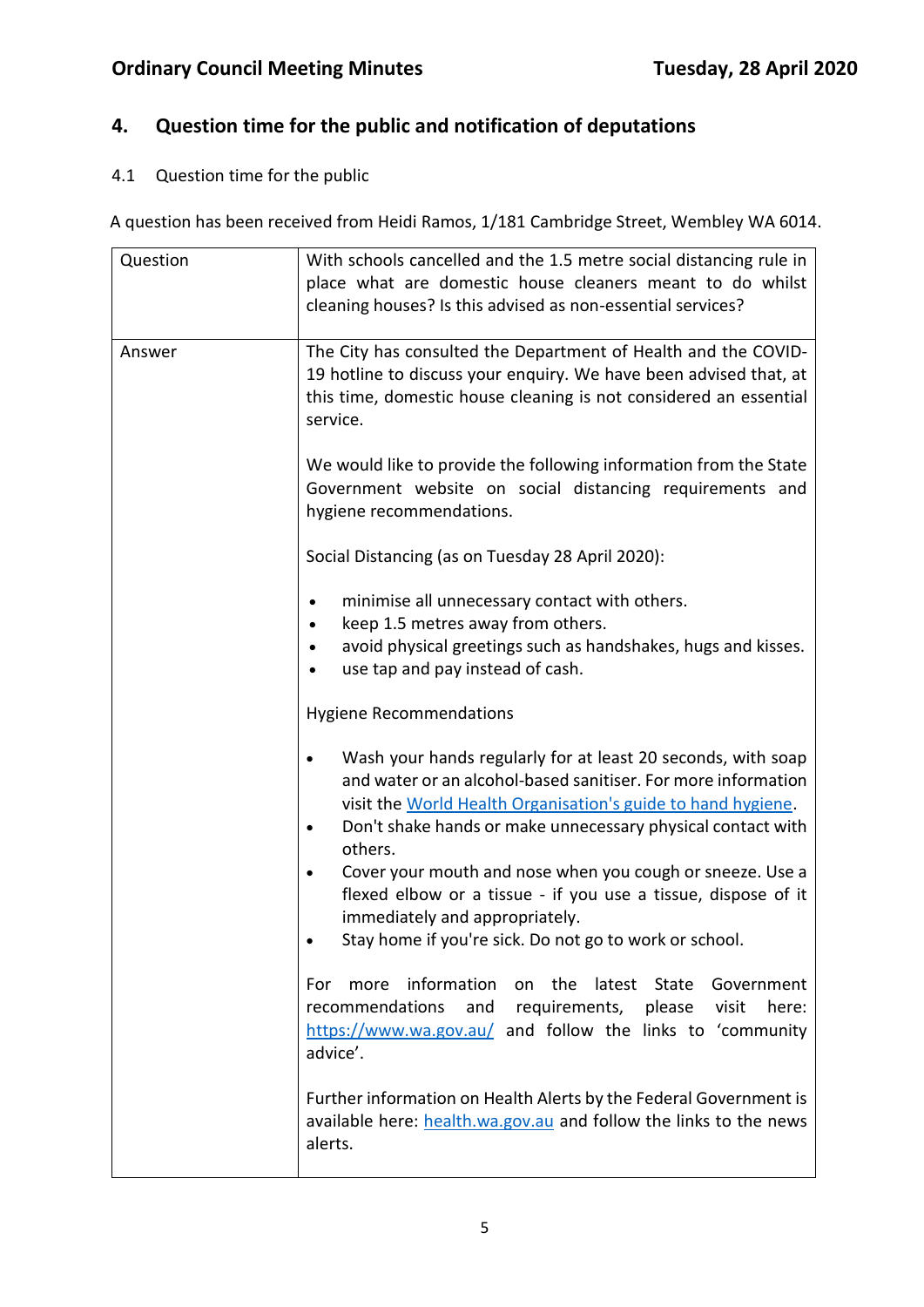Two questions have been received from Tony Ransom, 443 Murray Street, Perth WA 6000:

| Question | How many more places could the City have in the CBD that allow,<br>encourage, individual skills that promote hand eye coordination for<br>the upcoming intensely screened generation?                                                                                                                                                                                                                                                                                                                                                                                                                                                                                                                                                                                                                                                                                                                                                                                                                                                                                                                                                                                                                                     |
|----------|---------------------------------------------------------------------------------------------------------------------------------------------------------------------------------------------------------------------------------------------------------------------------------------------------------------------------------------------------------------------------------------------------------------------------------------------------------------------------------------------------------------------------------------------------------------------------------------------------------------------------------------------------------------------------------------------------------------------------------------------------------------------------------------------------------------------------------------------------------------------------------------------------------------------------------------------------------------------------------------------------------------------------------------------------------------------------------------------------------------------------------------------------------------------------------------------------------------------------|
| Answer   | The City is committed to providing high quality spaces for its<br>community, because it recognises the important role that<br>recreation plays in the health and well-being of our community.<br>This is evident in recent construction of the Wellington Street<br>Urban Space at the intersection with Pier Street, which includes<br>half-court<br>basketball<br>for<br>ping-<br>opportunities<br>and<br>pong. Additionally, the Wellington Square redevelopment includes<br>a range of opportunities for all members of the community to<br>recreate.<br>Many areas of the city can incorporate improvements, and this<br>needs to be carefully considered against the many roles and needs<br>that public land must fulfil in a capital city. It is important that<br>when City streets and open spaces are upgraded that an analysis is<br>undertaken to help inform the design process so that we deliver<br>the infrastructure and associated services and programs that meet<br>the needs of our residents, workers and visitors. Careful<br>consideration is given to providing the right infrastructure, in the<br>right location, that is safe and accessible, and which promotes a<br>walking friendly city. |

| Question | Can the City of Perth please change the current minimum width<br>requirement for pavements to the same as principal shared<br>paths?<br>If not, please state which law currently prevents it?                                                                                                             |
|----------|-----------------------------------------------------------------------------------------------------------------------------------------------------------------------------------------------------------------------------------------------------------------------------------------------------------|
|          | Has that law/s been reconfirmed by the City of Perth within the<br>previous four years? If not, is it/they still legally valid?                                                                                                                                                                           |
| Answer   | The City of Perth uses Australian Standards to guide the<br>minimum width of a footpath which reflect universal access<br>requirements.                                                                                                                                                                   |
|          | The standard reflects a minimum width and does not restrict the<br>City of Perth designing wider footpaths<br>where<br>appropriate. There are many examples in the City where<br>footpath widths are wider than the minimum standard such as<br>Barrack Street, St Georges Terrace and Wellington Street. |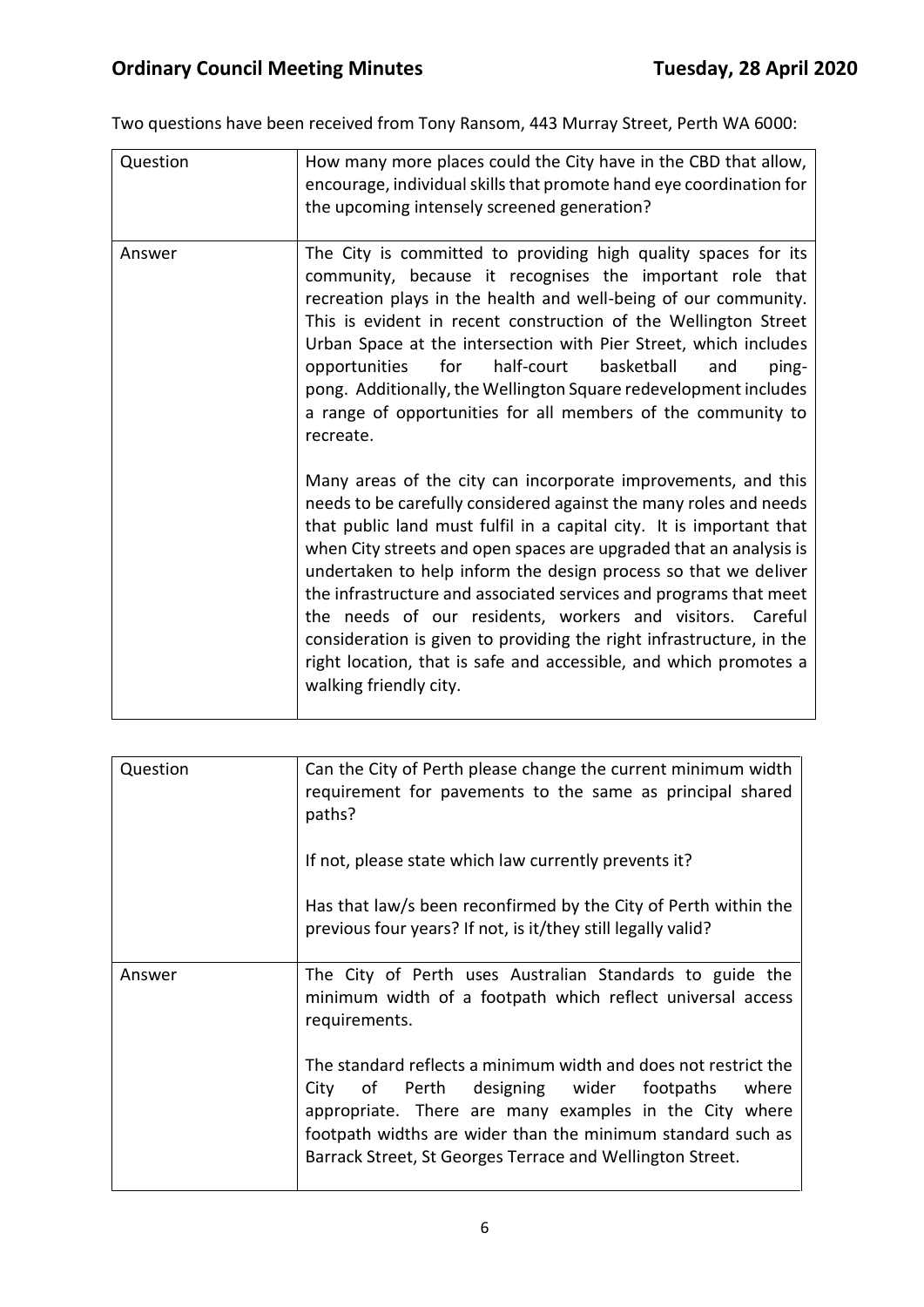| The Standards are regularly maintained and used as reference |
|--------------------------------------------------------------|
| material by the City of Perth on a regular basis             |
|                                                              |

#### 4.2 Notification of deputations

Nil

## **5. Members on leave of absence and applications for leave of absence**

Nil

## **6. Confirmation of minutes**

#### **Council Resolution**

**Moved:** Commissioner Kosova **Seconded:** Commissioner McMath

That Council CONFIRM the minutes of the Ordinary Council Meeting held on 31 March 2020 as a true and correct record.

**CARRIED 3 / 0**

**For:**  Commissioner Hammond Commissioner McMath Commissioner Kosova

**Against:** 

Nil

## **7. Announcements by the Chair Commissioner**

#### Appointment of Chief Executive Officer

The Chair Commissioner announced the appointment of Chief Executive Officer, Michelle Reynolds. Michelle will commence at the City in early August.

The Chair Commissioner recognised the efforts of the current Chief Executive Officer, Murray Jorgensen.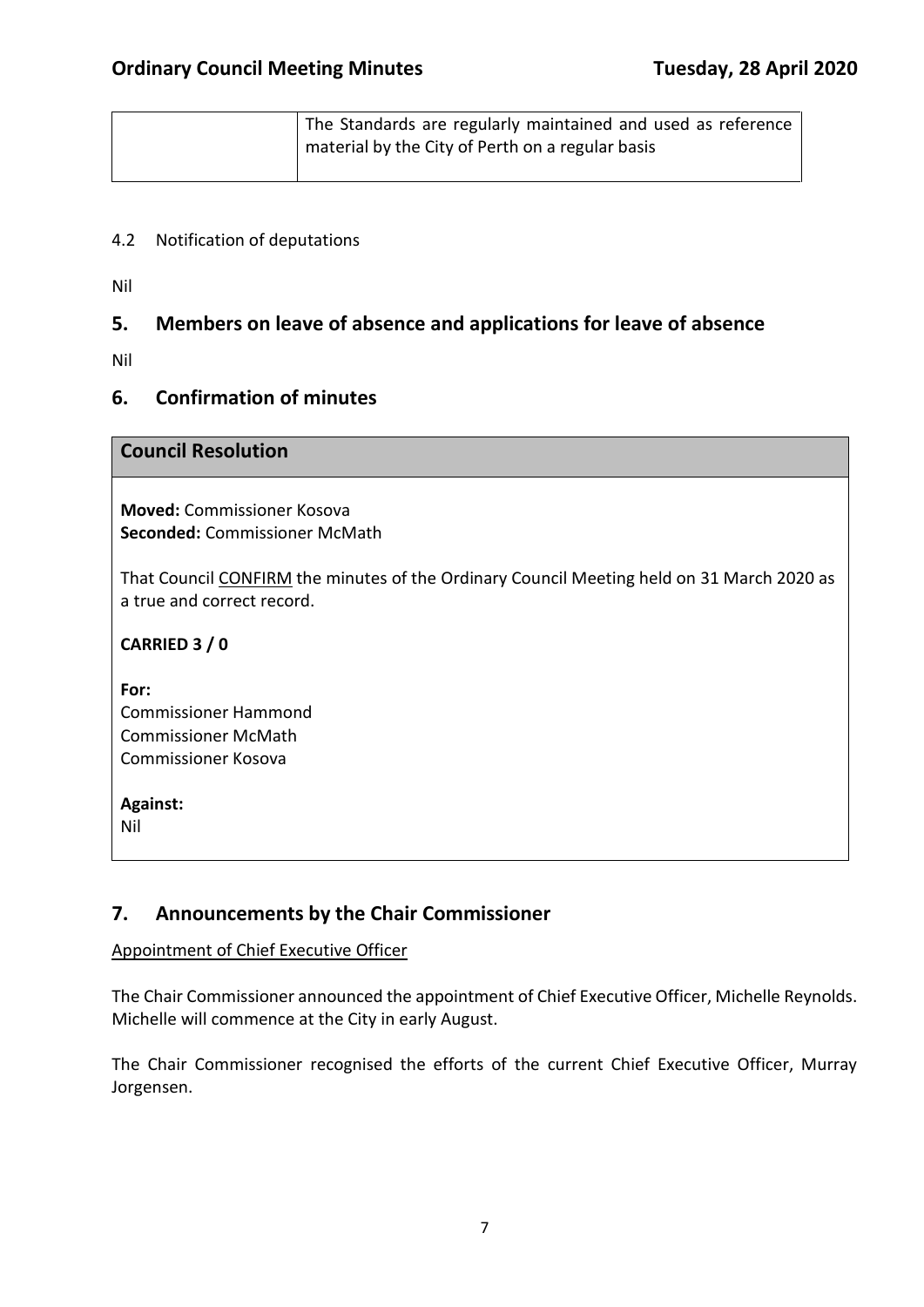**8. Disclosures of members interests** 

Nil

**9. Questions by members of which due notice has been given** 

Nil

**10. Correspondence** 

Nil

**11. Petitions** 

Nil

**12. Matters for which the meeting may be closed**

Nil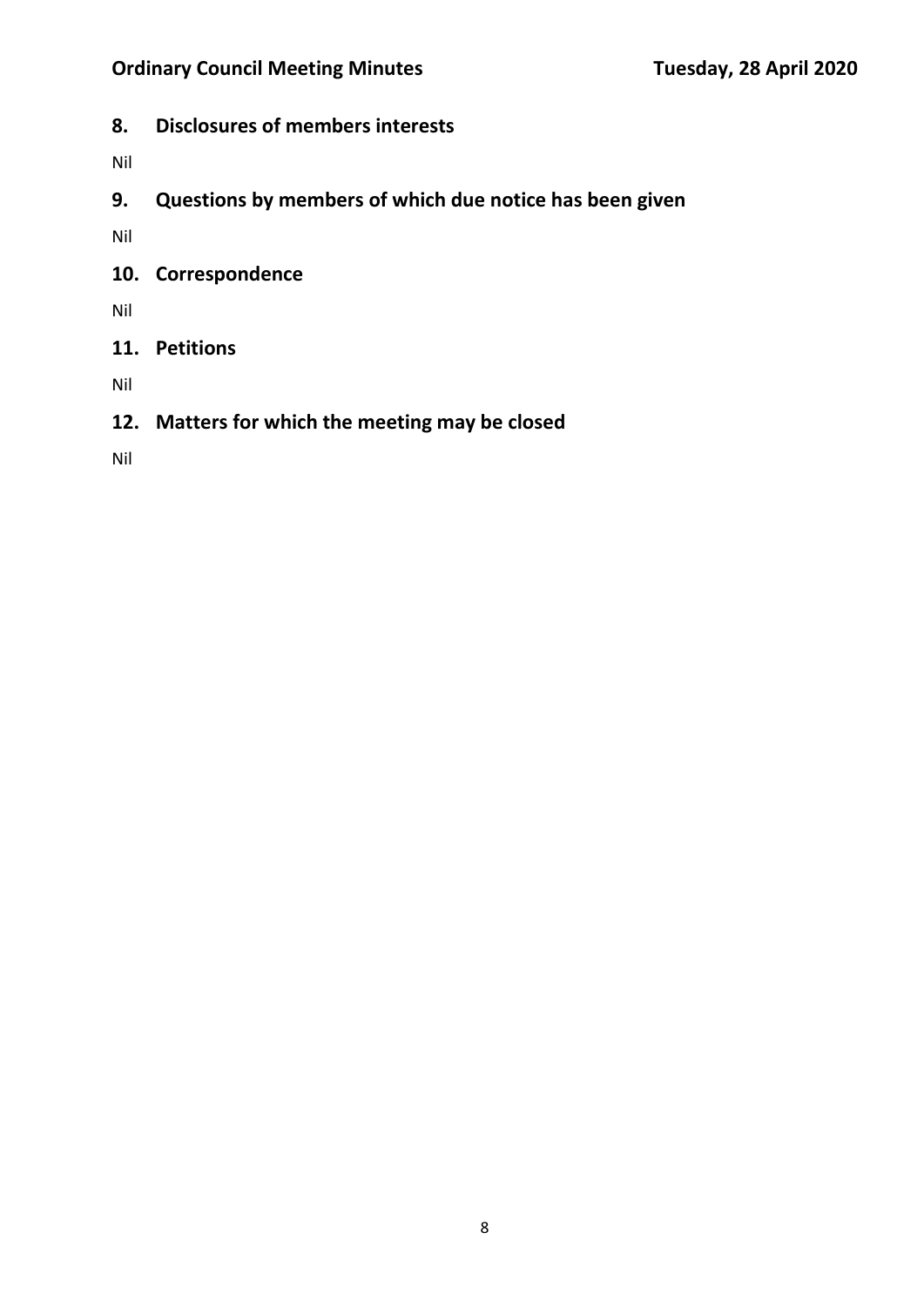## **13. Reports**

| Item 13.1 – East End Revitalisation - Proposed Name for New Public Space |  |
|--------------------------------------------------------------------------|--|
|--------------------------------------------------------------------------|--|

| <b>File reference</b>                       | P1038607                                          |
|---------------------------------------------|---------------------------------------------------|
| <b>Report author</b>                        | Lucy Wilson, Urban Designer                       |
| <b>Other contributors</b>                   | Nil                                               |
| Reporting service unit and alliance         | Transport and Urban Design, Planning and Economic |
|                                             | Development                                       |
| <b>Report author disclosure of interest</b> | Nil                                               |
| Date of report                              | 3 April 2020                                      |
| <b>Nature of Council's role</b>             | Executive                                         |
| <b>Voting requirement</b>                   | Simple Majority                                   |
| Attachment/s                                | Attachment 13.1A – Location Plan                  |

#### **Purpose**

The purpose of this report is to request Council endorsement of the preferred name for a new public space located at the intersection of Hay Street and Irwin Street in accordance with the provisions of the *Land Administration Act 1997* and the 'Policies and Standards for Geographical Naming in Western Australia'.

#### **Background**

The East End Revitalisation Program: 2018 Masterplan was endorsed by Council in May 2018. As well as major streetscape upgrades in the area, the project includes the creation of a new public space at the intersection of Hay Street and Irwin Street. The location of the new space is shown in Attachment 13.1A.

In accordance with the State Government's 'Policies and Standards for Geographical Naming in Western Australia', public spaces must be clearly identified and uniquely named to facilitate the delivery of emergency and other services to residents and businesses, which can be impeded when names are not officially recorded. Any person, community group, organisation or local authority can request a new name for a road or public space by contacting Geographic Names within Landgate in the first instance. Local governments may submit an application to name a public space.

Through delegated authority, under the *Land Administration Act 1997*, Landgate acts on the Minister's behalf to undertake the administrative responsibilities required for the formal approval of naming submissions.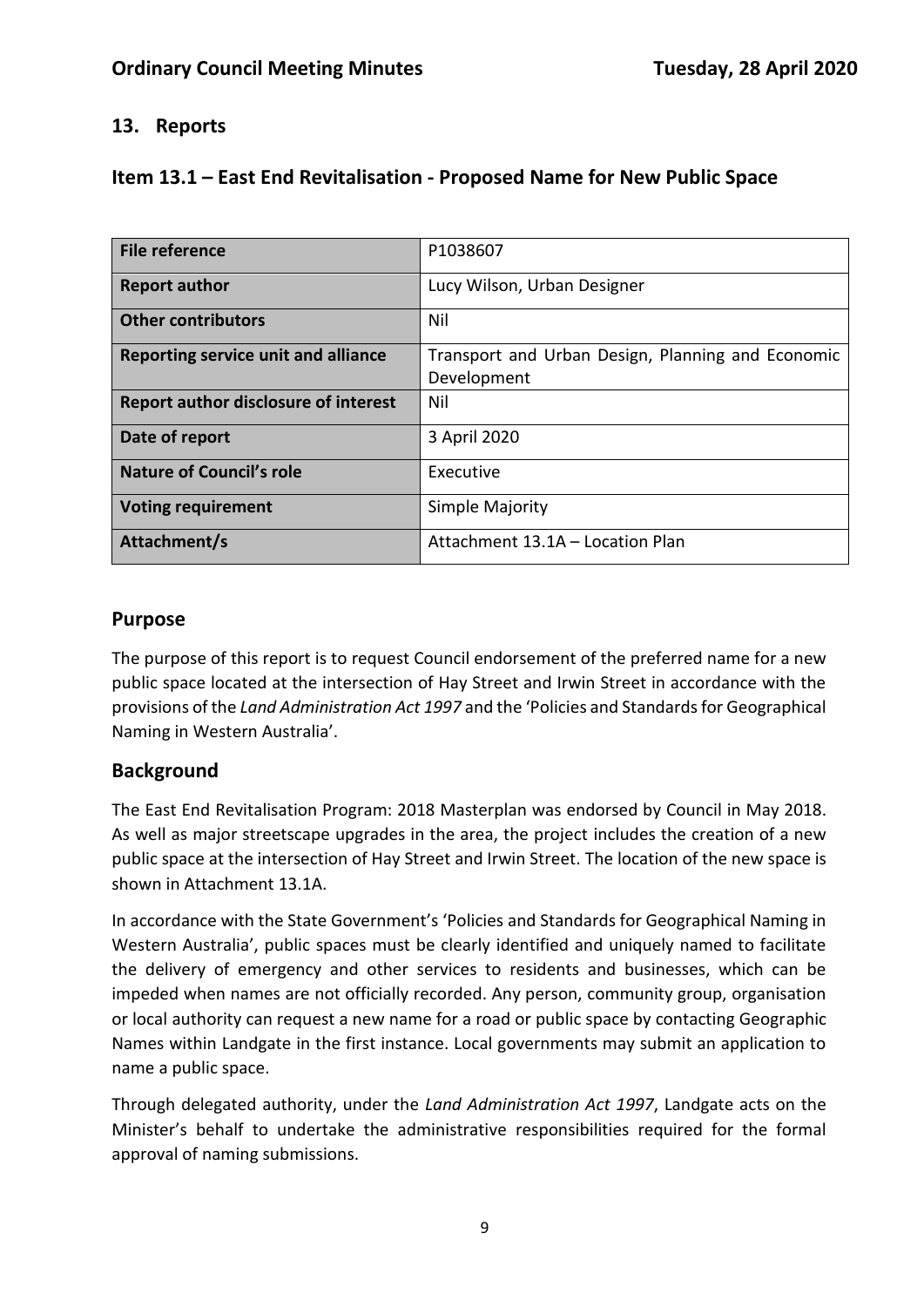## **Details**

The Geographic Names Committee (GNC), established under Landgate, is responsible for approving names for roads and public spaces and has established the 'Policies and Standards for Geographical Naming in Western Australia'. These standards set out the criteria for establishing new names.

During the preparation of the East End Revitalisation masterplan in 2016/17, the City recognised the significance of the east end of the city to the Whadjuk Nyoongar people, which has been documented in the Karla Yarning Aboriginal Heritage Maps. The creation of a new public space offers a unique opportunity to give this space a Whadjuk Nyoongar name, and continue to acknowledge, recognise and engage with the traditional owners of city lands, the Whadjuk Nyoongar people.

The City has been guided by Landgate in relation to the process required to name this new public space.

In July 2019, the City received a letter from Hon Ben Wyatt MLA, Minister for Aboriginal Affairs; Lands and Hon David Templeman MLA Minister for Local Government, regarding the State Government's Aboriginal Place Names initiative. The United Nations General Assembly celebrated 2019 as the 'International Year of Indigenous Languages' to raise awareness of the crucial role languages play in people's daily lives. In Australia, Aboriginal languages are the first spoken, yet they are amongst some of the most endangered in the world. The Ministers' letter encouraged the City to become an active and celebratory participant in embracing Aboriginal language names by bringing forward proposals for place naming.

The City has been working with Whadjuk and Aboriginal Elders through the City's Elders Advisory Group, which meets regularly to provide guidance and advice on City projects. During this process the City returned to the Elders Advisory Group twice to finalise the name Kaal yimniny, meaning 'fire here'.

The proposed name for the new public space will be submitted for consideration to Landgate, following Council endorsement.

## **Stakeholder engagement**

The table below outlines the stakeholder engagement process undertaken to determine the proposed name, including feedback from the relevant stakeholders.

| <b>Stakeholder</b> | Date of           | <b>Feedback</b>                                                                                                                                                                                 |
|--------------------|-------------------|-------------------------------------------------------------------------------------------------------------------------------------------------------------------------------------------------|
|                    | <b>Engagement</b> |                                                                                                                                                                                                 |
| Landgate           | August 2019       | The City must consult with Whadjuk Elders and the South<br>West Aboriginal Land and Sea Council (SWALSC) to<br>determine if a name would be suitable, and if so suggest<br>an appropriate name. |
| City of Perth      | September<br>2019 | The Elders supported the use of a Whadjuk Nyoongar<br>name.                                                                                                                                     |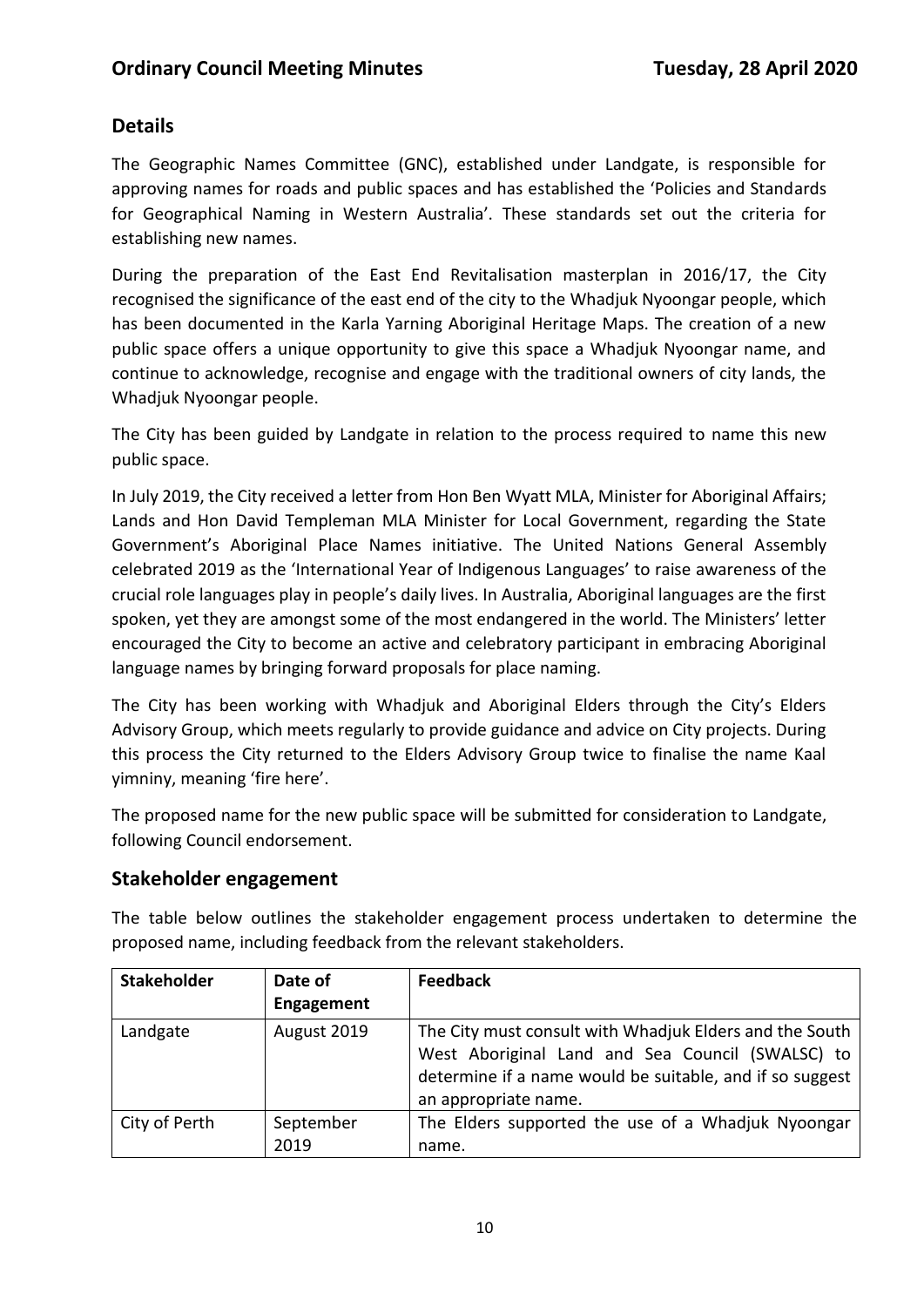| <b>Stakeholder</b>                           | Date of           | <b>Feedback</b>                                                                                                                                                                                                                                        |
|----------------------------------------------|-------------------|--------------------------------------------------------------------------------------------------------------------------------------------------------------------------------------------------------------------------------------------------------|
|                                              | <b>Engagement</b> |                                                                                                                                                                                                                                                        |
| Elders                                       |                   | Suggested name: Kaal yimniny - meaning "Fire here", as                                                                                                                                                                                                 |
| Advisory<br>Group                            |                   | the area was historically used for fires.                                                                                                                                                                                                              |
| <b>SWALSC</b>                                | October<br>2019   | The City liaised with SWALSC who confirmed they were<br>satisfied with consultation process undertaken with<br>Elders Advisory Group and would support the name put<br>forward by the group.                                                           |
| City of Perth<br>Elders<br>Advisory<br>Group | February<br>2020  | The City met with the Elders to request confirmation of<br>the proposed name and to seek clarification of the<br>spelling.<br>The Elders confirmed the name, Kaal yimniny, and<br>requested the Noongar Language Centre confirm the<br>spelling.       |
| Noongar<br>Language<br>Centre                | <b>March 2020</b> | The spelling Kaal yimniny was confirmed by the Noongar<br>Language Centre.                                                                                                                                                                             |
| Landgate                                     | <b>March 2020</b> | Landgate have been informed of the engagement<br>process, proposed naming and have confirmed the new<br>name does not require a suffix (plaza or square etc) They<br>have requested the City make a formal submission to the<br>GNC for consideration. |

## **Strategic alignment**

#### Strategic Community Plan

This item addresses the community's vision for the future and specifically the following Aspiration and Strategic Objective(s) contained in the Strategic Community Plan 2019 – 2029:

| <b>Aspiration:</b>          | People                                                                                                                                   |
|-----------------------------|------------------------------------------------------------------------------------------------------------------------------------------|
| <b>Strategic Objective:</b> | Ongoing acknowledgement, recognition and continuing engagement<br>with the traditional owners of city lands, the Whadjuk Nyoongar people |

The creation of a new public space at the intersection of Hay Street and Irwin Street, as part of the East End Revitalisation Program, provides a unique opportunity to give this space a Whadjuk Nyoongar name.

#### **Legal and statutory implications**

This proposal is in accordance with the provisions of the *Land Administration Act 1997* and the 'Policies and Standards for Geographical Naming in Western Australia'.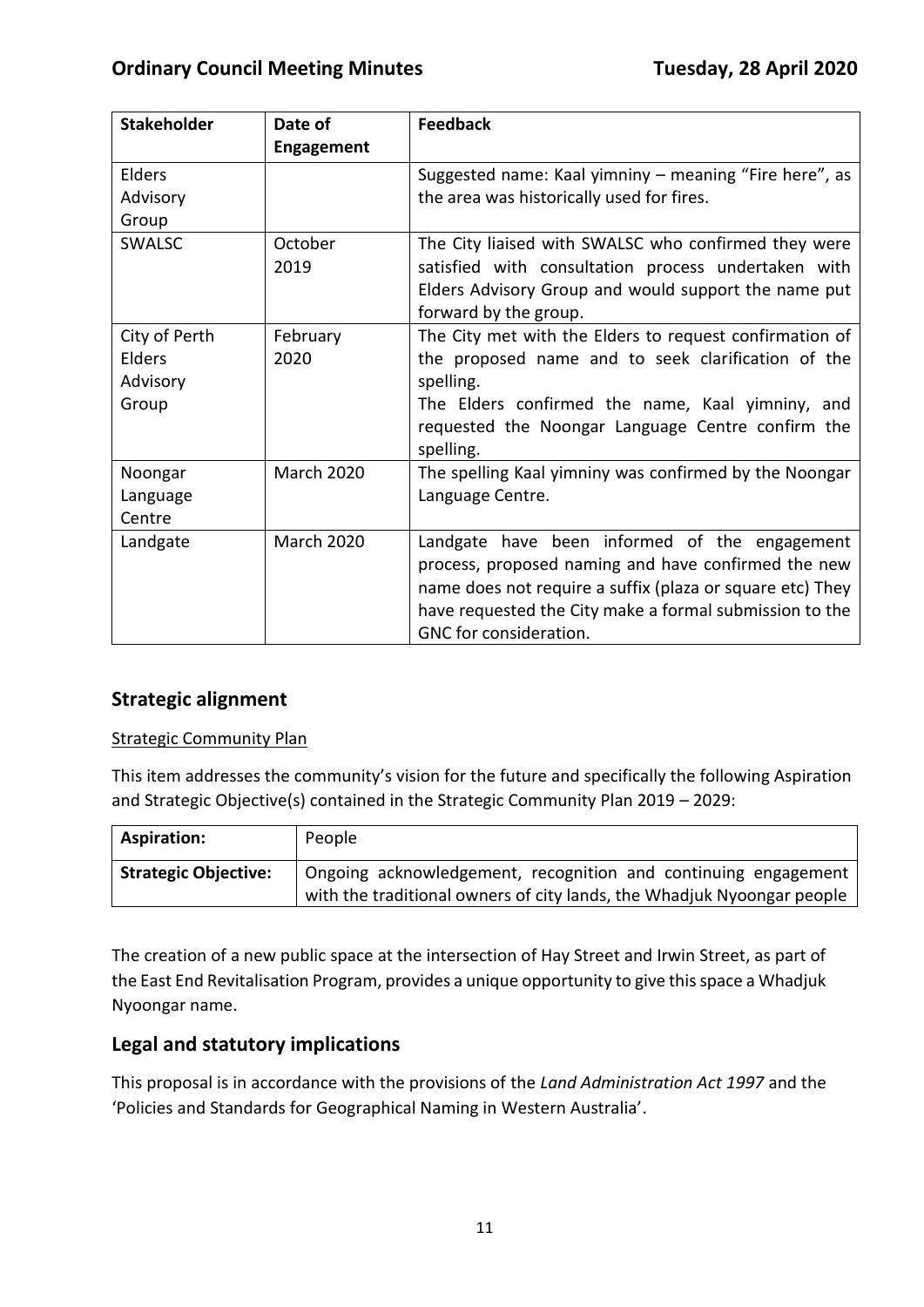#### Connection with mandates in the *City of Perth Act 2016*

8(1)(g) - to strengthen Perth's reputation as an innovative, sustainable and vibrant city that attracts and welcomes all

#### **Risk implications**

| <b>Impact of decision</b> |        |
|---------------------------|--------|
| Organisation              | Low    |
| Community                 | Medium |

| <b>Risk domain</b>           | <b>Consequence</b> | Likelihood | <b>Risk rating</b> |
|------------------------------|--------------------|------------|--------------------|
| Reputation and               | Insignificant      | Rare       | Low                |
| <b>External Stakeholders</b> |                    |            |                    |

The proposed name has been selected by the City's Elders Advisory Group, supported by SWALSC and confirmed by the Noongar Language Centre, following extensive consultation with the above groups and Landgate. There is minimal risk associated with this proposal.

## **Approval implications**

If Council endorses the proposed name it will be submitted by the City for consideration by Landgate. Once approved Kaal yimniny will be used on wayfinding, mapping and in social media advertising to support the revitsalisation of the area.

Should Council choose not to adopt recommendation point 1, the City will need to go back to the Elders Advisory Group and SWALSC to recommence discussions for an appropriate name for the new public space.

#### **Financial implications**

There are no financial implications associated with this report.

#### **Policy references**

There are no policy references associated with this report.

#### **Comments**

In accordance with the State Government's 'Policies and Standards for Geographical Naming in Western Australia', public spaces must be clearly identified and uniquely named to facilitate the delivery of emergency and other services to residents and businesses.

During the preparation of the East End Revitalisation Masterplan in 2016 and 2017, the City recognised the significance of the east end of the city to the Whadjuk Nyoongar people, and the unique opportunity that the creation of a new public space offered to adopt a Whadjuk Nyoongar name.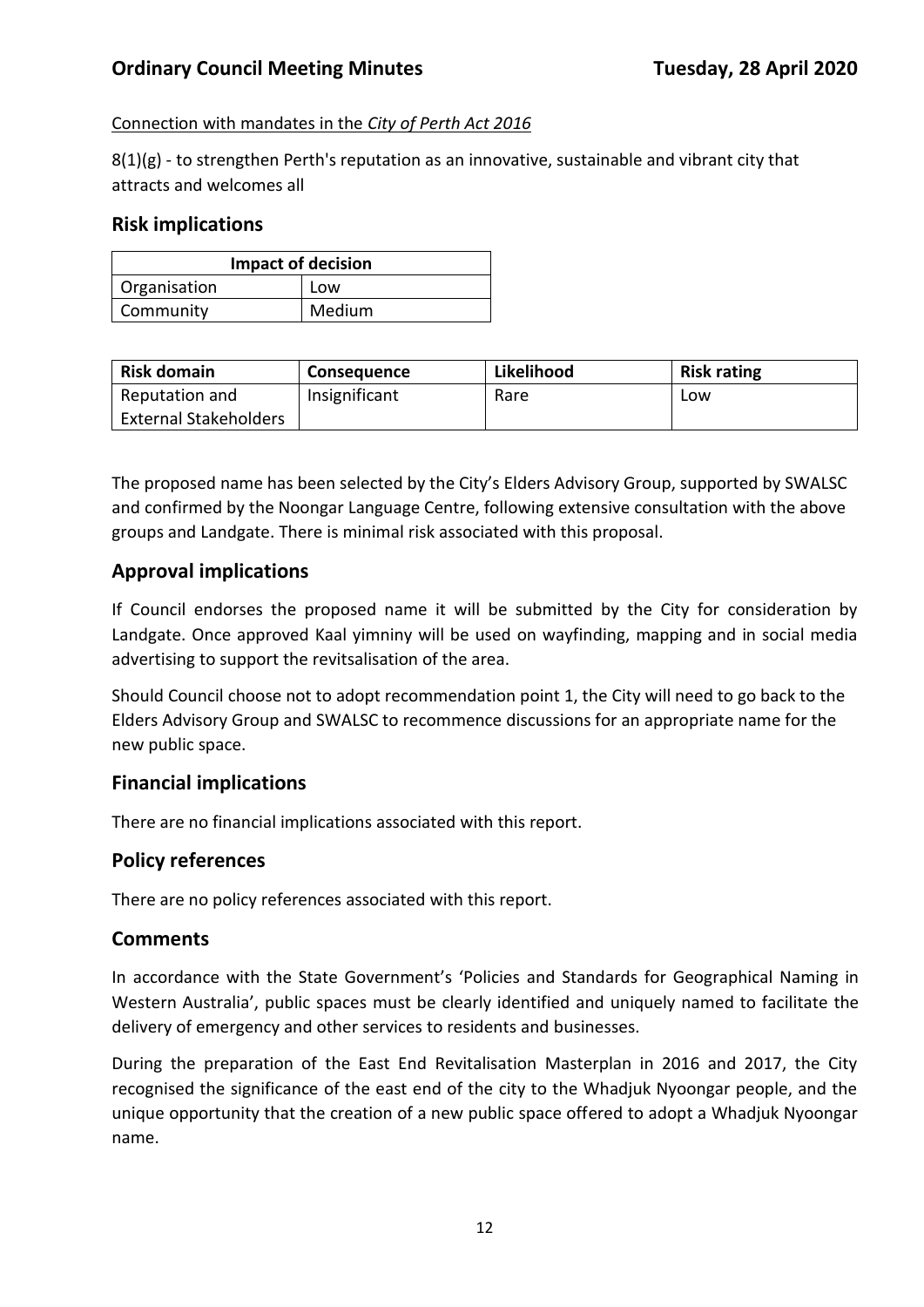The City recommends that Council endorse the name "Kaal yimniny" for this new public space as outlined in Attachment 13.1A. The name will appear on City wayfinding signage, maps, the City's website and in ongoing promotional material.

## **Officer Recommendation and Council Resolution**

**Moved:** Commissioner Kosova **Seconded:** Commissioner McMath

That Council ENDORSES the use of the name Kaal yimniny for the new public space created at the intersection of Hay Street and Irwin Street in the city's east end as part of the East End Revitalisation Program.

**CARRIED 3 / 0**

**For:**  Commissioner Hammond Commissioner McMath Commissioner Kosova

**Against:** 

Nil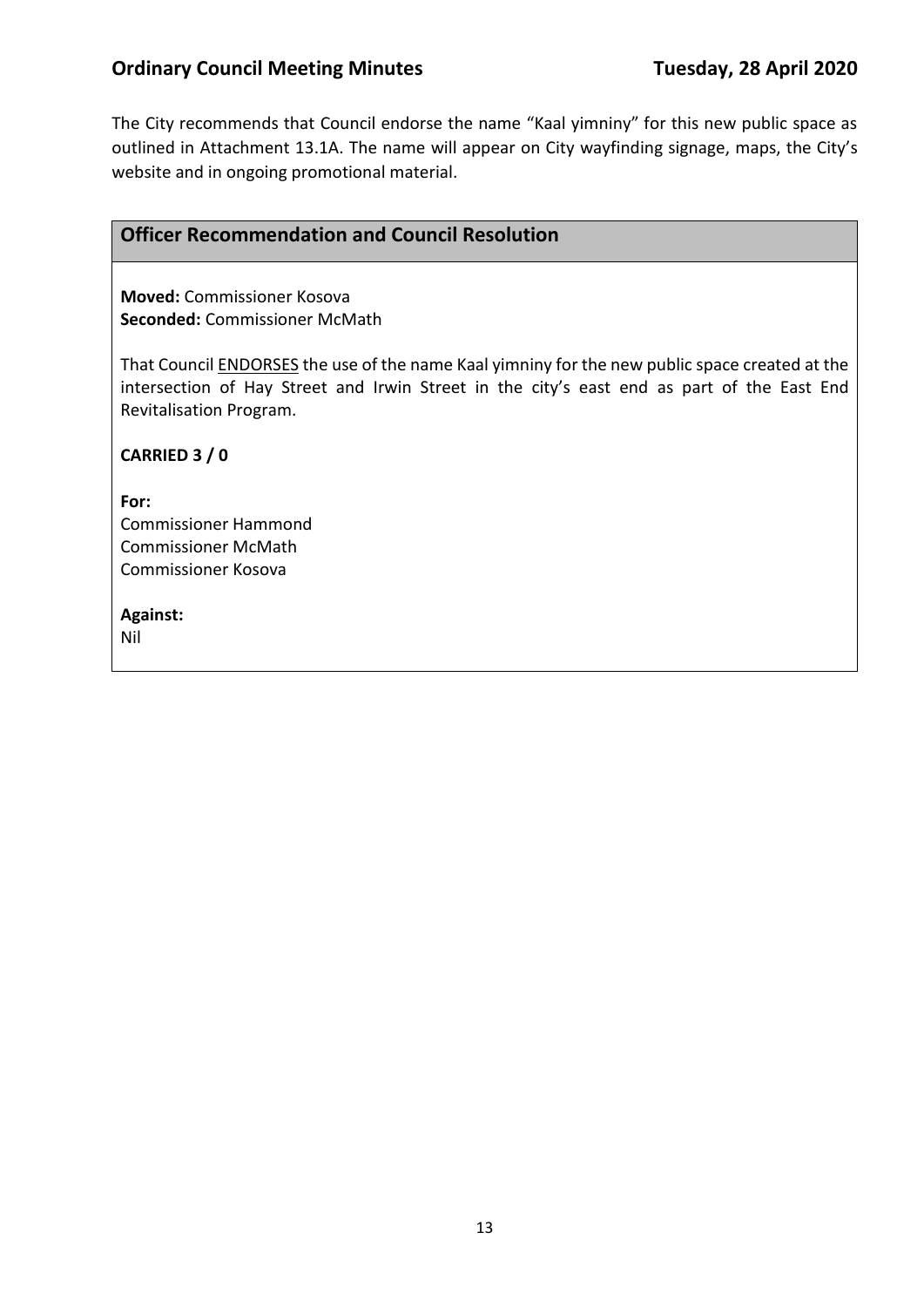| Item 13.2 – Submission to DevelopmentWA on Draft Perth Girls School Design |  |  |
|----------------------------------------------------------------------------|--|--|
| <b>Guidelines</b>                                                          |  |  |

| <b>File reference</b>                       | P1010386-29                                         |
|---------------------------------------------|-----------------------------------------------------|
| <b>Report author</b>                        | Kathy Lees, Senior Urban Planner                    |
| <b>Other contributors</b>                   | Hannah Eames, Principal Heritage and Strategy       |
|                                             | Craig Smith, City Architect                         |
| <b>Reporting Service Unit and Alliance</b>  | City Planning, Planning and Economic Development    |
| <b>Report author disclosure of interest</b> | Nil                                                 |
| Date of report                              | 30 March 2020                                       |
| Nature of Council's role                    | Advocacy                                            |
| <b>Voting requirement</b>                   | Simple Majority                                     |
| Attachment/s                                | Attachment 13.2A - Draft Perth Girls School Design  |
|                                             | Guidelines                                          |
|                                             | Attachment 13.2B - City of Perth Submission - Draft |
|                                             | Perth Design Guidelines                             |

#### **Purpose**

The purpose of this report is for the Council to consider the draft Perth Girls School Design Guidelines and the proposed submission to DevelopmentWA.

#### **Background**

DevelopmentWA has released draft Design Guidelines (guidelines) for the Perth Girls School site and adjacent land in East Perth for stakeholder and public consultation. The guidelines form Attachment 13.2A to this report.

The guidelines will apply to an area bounded by Wickham Street, Plain Street and Wellington Street and private landholdings, as indicated in Figure 1 below. It comprises seven lots that accommodate the following:

- Lot 774 State heritage listed Perth Girls School (former);
- Lot 775 vacant, heritage listed Chinese and Presbyterian Cemetery (former) associated with the East Perth Cemeteries.;
- Lot 67 vacant;
- Lots 68 seven storey mixed use development that is currently under construction;
- Lots 110 and 112 single houses; and
- Lot 111 townhouses.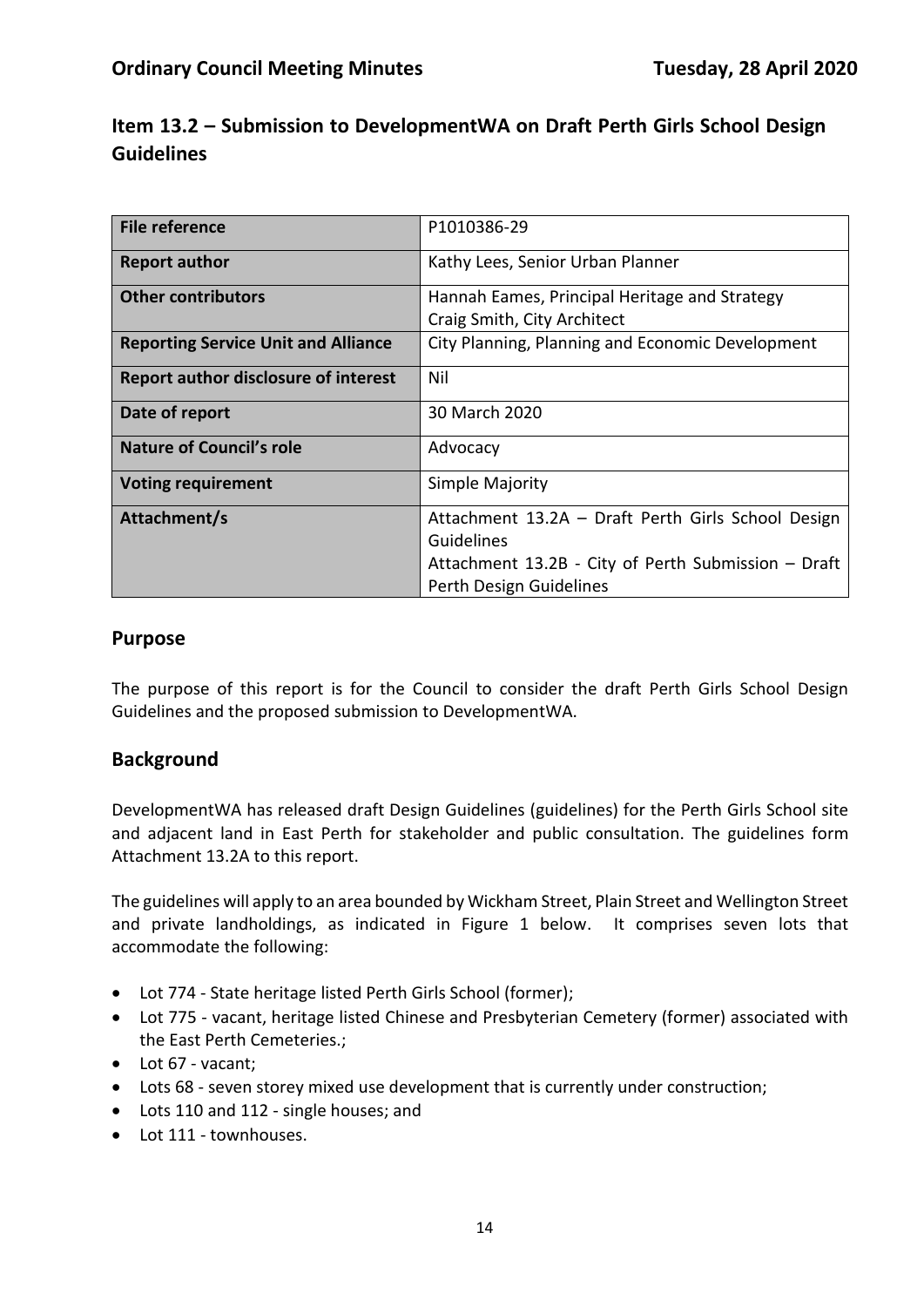

The site falls under the planning authority of DevelopmentWA and is located within the Plain Street Precinct of the Claisebrook Village Project Area under the Central Perth Redevelopment Scheme (scheme).

The Scheme provides high level guidance on the vision and permitted land uses that apply to the Claisebrook Village Project Area. It identifies the opportunity for mixed land use development within the Precinct, being ''*predominantly residential and commercial. Development fronting Plain Street is to be compatibly scaled with the Old Perth Girls School Building, whilst development fronting other streets is to be consistent with existing development in each street, while enhancing streetscape amenity. A strong proportion of residential development is sought, with the majority of commercial and retail development positioned to activate Plain Street. View corridors to the East Perth Cemetery are to be maximised.*

Detailed planning provisions are located within supplementary Design Guidelines, however, none are currently in place for this site.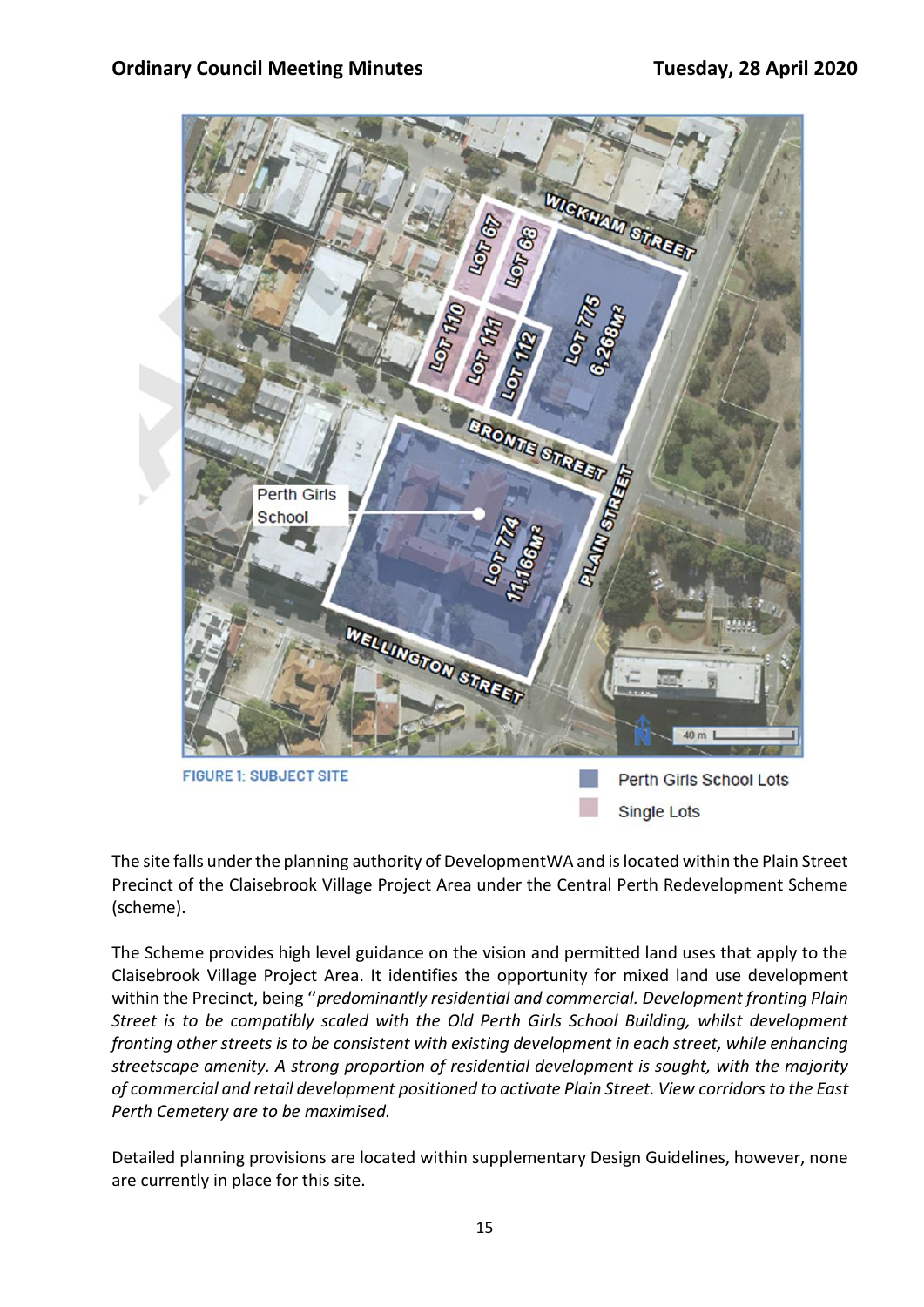The Plain Street Precinct is one of several areas that are intended to be returned to the planning authority of the City of Perth later this year through a process referred to as 'normalisation'.

## **Details**

The guidelines will guide the use and development of the lots. DevelopmentWA has indicated that the guidelines are intended to support '*opportunities for residential growth and arts and cultural activation, while facilitating well considered design outcomes that appropriately respond to the local context and the heritage significance of the Perth Girls School building*.'

The draft guidelines include a vision for development of the site as well as detailed provisions covering:

- design quality, character and heritage;
- building design such as plot ratios, heights, setbacks, land use and external and internal amenities; and
- parking, access and services.

Key elements of the vision for the site as contained in the draft guidelines are:

- *The Perth Girls School building is retained and celebrated at the heart of the precinct, through adaptive re-use and activation, with a culture and creative industry focus and the lower levels of the buildings open to the public;*
- *• New structures are positioned and scaled to respect the significance of the Perth Girls School building and maintain views to the heritage facade from the street edges;*
- *• Tallest building forms are located at the high point of the hill and away from lower residential buildings on surrounding sites;*
- *• The landmark status of the site is acknowledged through innovative and iconic building design that responds to the existing heritage character and context;*
- *• Human scale modulation of built form is achieved along the street edges, responding to the proportions of the heritage building modules as well as the local urban grain;*
- *• Activation is focused within and around the Perth Girls School building, as well as the street edges of Wellington and Bronte Streets;*
- *• Opportunity for a single level retail and dining offering on Wellington Street, cut into existing ground levels to minimise visual interruption to the heritage façade;*
- *• High quality, landscaped public spaces are provided that align with pedestrian desire lines and respond to micro-climate conditions;*
- *• Mature trees are retained / incorporated into the landscape design to add amenity and reduce the urban heat island effect;*
- *• Plain Street is developed as a tree lined boulevard with a green edge that visually links to the East Perth Cemeteries green space;*
- *• Parking is concealed from view in underground basements, with vehicle access points consolidated on Wellington Street, Bronte Street and Wickham Street; and*
- *• Bronte Street is treated as a shared zone, with traffic calming features to support enhanced walkability within the precinct.*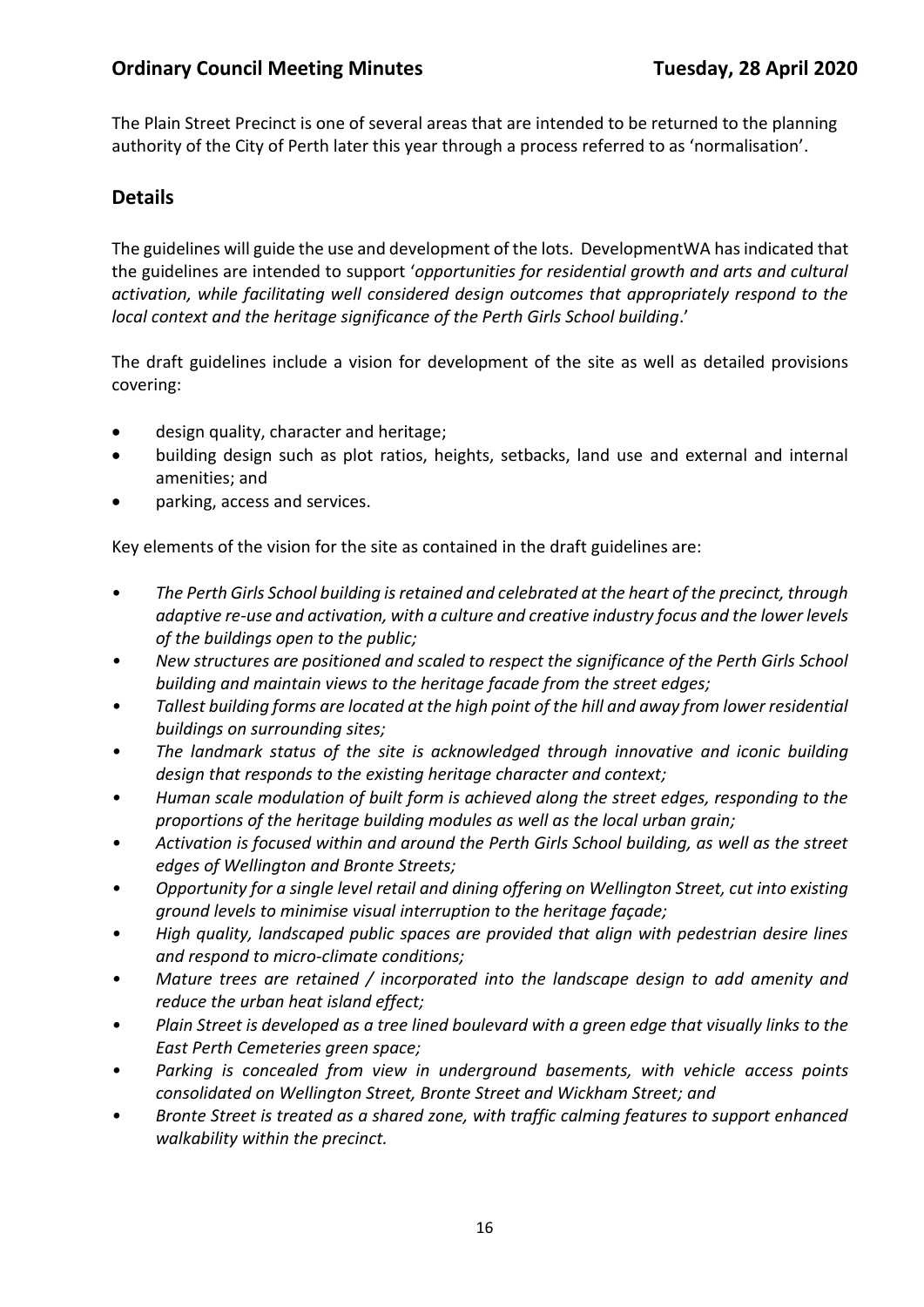The draft guidelines refer to Lot 774 being the Perth Girls School southern site and Lots 775 and 112 as being the Perth Girls School northern site.

While the Central Perth Redevelopment Scheme specifies land use permissibility's for the Plain Street Precinct, the draft guidelines further expand upon the preferred land uses as follows:

|                                              | <b>Perth Girls School Sites</b><br>(northern and southern sites)                                                                                          | <b>Single Lots</b>                                                          |
|----------------------------------------------|-----------------------------------------------------------------------------------------------------------------------------------------------------------|-----------------------------------------------------------------------------|
| <b>Perth Girls</b><br><b>School Building</b> | Culture and Creative Industry Category land<br>uses, Restaurant/Cafe, Small Bar, Shop,<br>Personal Services, Community Facility; Office<br>(upper floors) | N/A                                                                         |
| <b>Ground LeveL</b>                          | Shop, Shopping Complex, Market, Business<br>Services, Consulting Rooms                                                                                    | Multiple Dwellings, Serviced Apartments,<br>Specific Purpose Accommodation. |
| upper LeveLs                                 | Multiple Dwellings, Serviced Apartments,<br>Hotel, Specific Purpose Accommodation,<br>Office, Commercial Training Centre.                                 | Multiple Dwellings, Serviced Apartments,<br>Specific Purpose Accommodation. |

The guidelines propose a number of development zones with a range of building heights as indicated in the images below. On the southern Perth Girls School lot, towers are proposed in the two development zones adjoining Bronte Street while a single storey building is proposed in the development zone to the south west adjoining Wellington Street. On the lots to the north of Bronte Street podium and tower buildings are proposed with the greatest tower height being to the south east. Alternative built form massing is illustrated within the guidelines, although not reflected in draft provisions.

The maximum plot ratios proposed in the guidelines are:

| $\bullet$ | Southern Perth Girls School lot (774)          | 2.5:1                                    |
|-----------|------------------------------------------------|------------------------------------------|
| $\bullet$ | Northern Perth Girls School lots (775 and 112) | 7:1, and potential for 8:1 if additional |
|           |                                                | criteria are met                         |
| $\bullet$ | Single lots (67, 68, 110, 112)                 | 4:1, and 5:1 if amalgamated              |

These plot ratios are based upon the definitions in the Central Perth Redevelopment Scheme and it is noted that there are differences between those under the City's City Planning Scheme No. 2, with the latter having additional exclusions. The prevailing plot ratio of the area surrounding the site is 3:1 (CPS2 definition) with potential bonus plot ratio of up to 50%, equating to 4.5:1.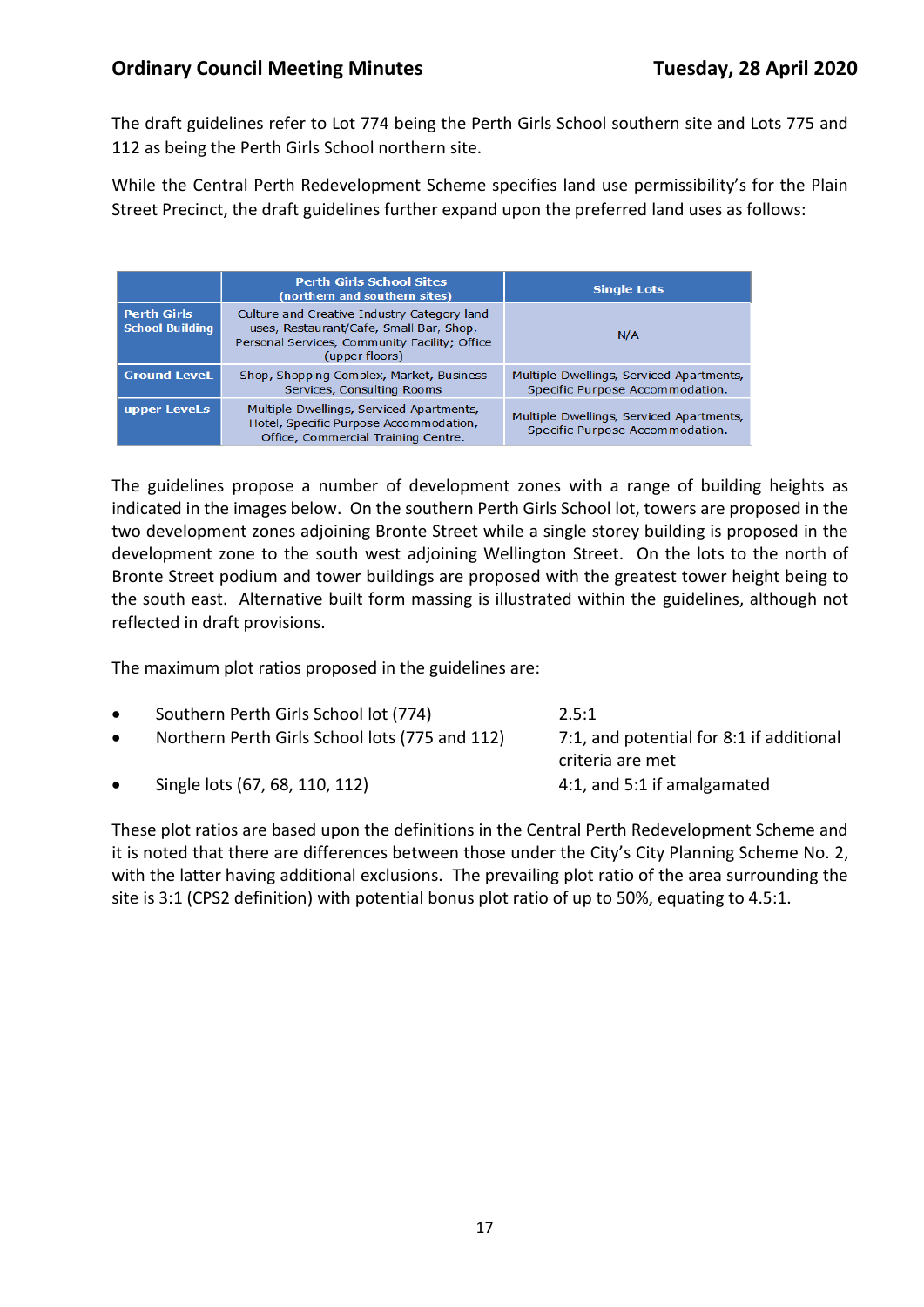

**Wickham Street** 10 15 25 10 15 10 10 **KEY** Plain Street **Bronte Street Public Open Space** Podium Zone, up to 4 Storeys (16m) One Storey Development Zone\* Low Development Zone, 10 to 15 Storeys Medium Development Zone up to 25 Storeys **High Tower Zone** 1 \*heritage limitations apply, refer to Section 2.2. 'Character and Heritage' **Wellington Street** 

**FIGURE 7: HEIGHT DISTRIBUTION DIAGRAM**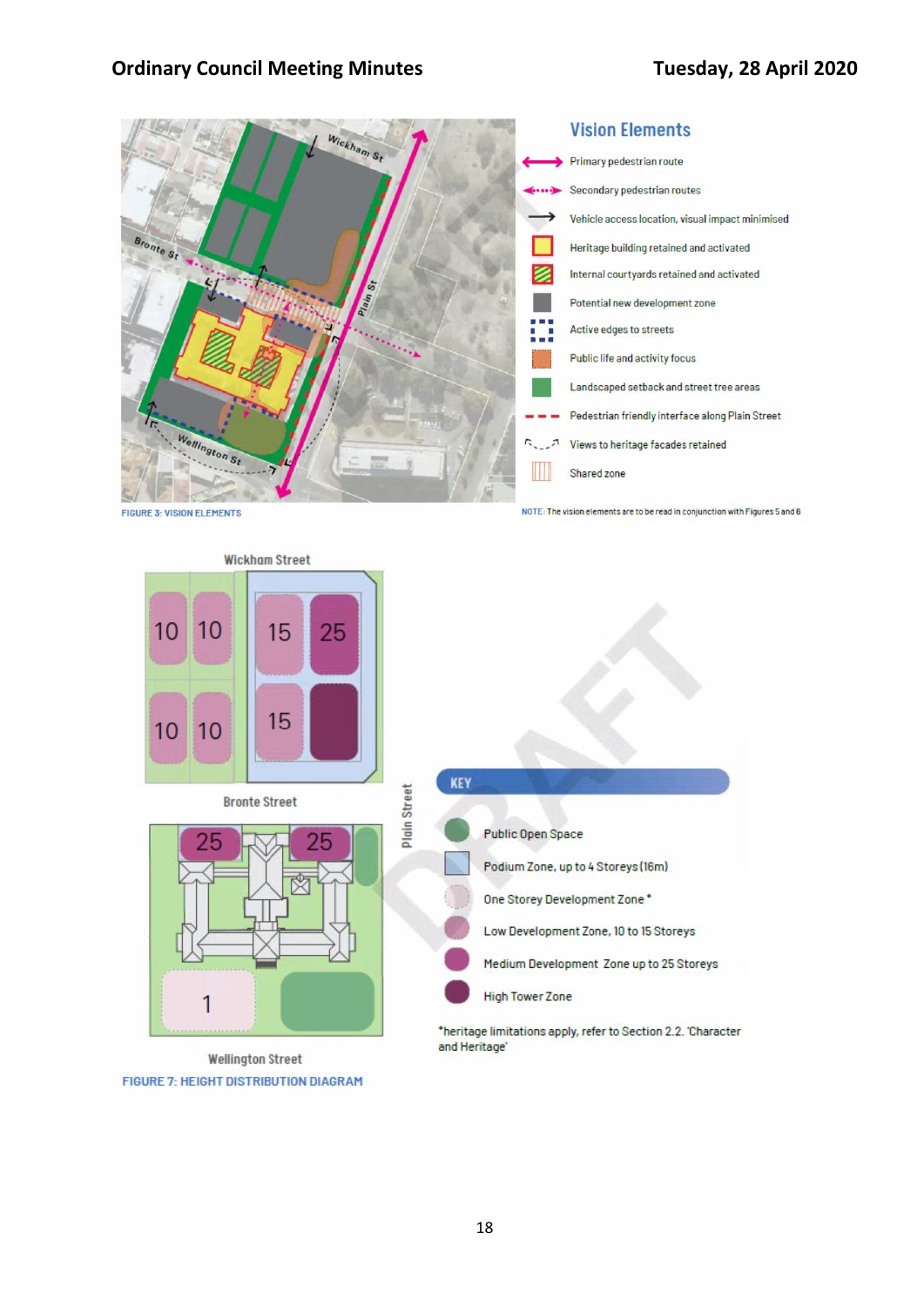The proposed built form massing as viewed from Plain Street is shown below.



#### **Stakeholder engagement**

The City's Administration has been in ongoing discussions with DevelopmentWA's Administration and representatives of the major landowners.

#### **Strategic alignment**

#### Strategic Community Plan

This item relates to the community's vision for the future and specifically the following Aspiration and Strategic Objective(s) contained in the Strategic Community Plan 2019 – 2029:

| <b>Aspiration:</b>           | Place                                                                                                                                                                               |
|------------------------------|-------------------------------------------------------------------------------------------------------------------------------------------------------------------------------------|
| <b>Strategic Objectives:</b> | 2.2 A growing residential population that enjoys a wide range of density<br>and affordable lifestyle housing options.                                                               |
|                              | 2.3 Sustainable and responsible accelerated population growth to<br>90,000 people by 2050 to achieve busy streets, a safer place, more<br>investment, business and economic growth. |
|                              | 2.6 Stimulating, functional and attractive design outcomes across all<br>developments.                                                                                              |
|                              | 2.9 Land use, transport and infrastructure planning that encourages and<br>facilitates a wide range of public and private sector investment and<br>development.                     |

#### **Legal and statutory implications**

The provisions of the Central Perth Redevelopment Scheme and the proposed guidelines, once adopted, will provide the planning framework for the determination of development applications for the site. While DevelopmentWA is currently the determining authority for any applications for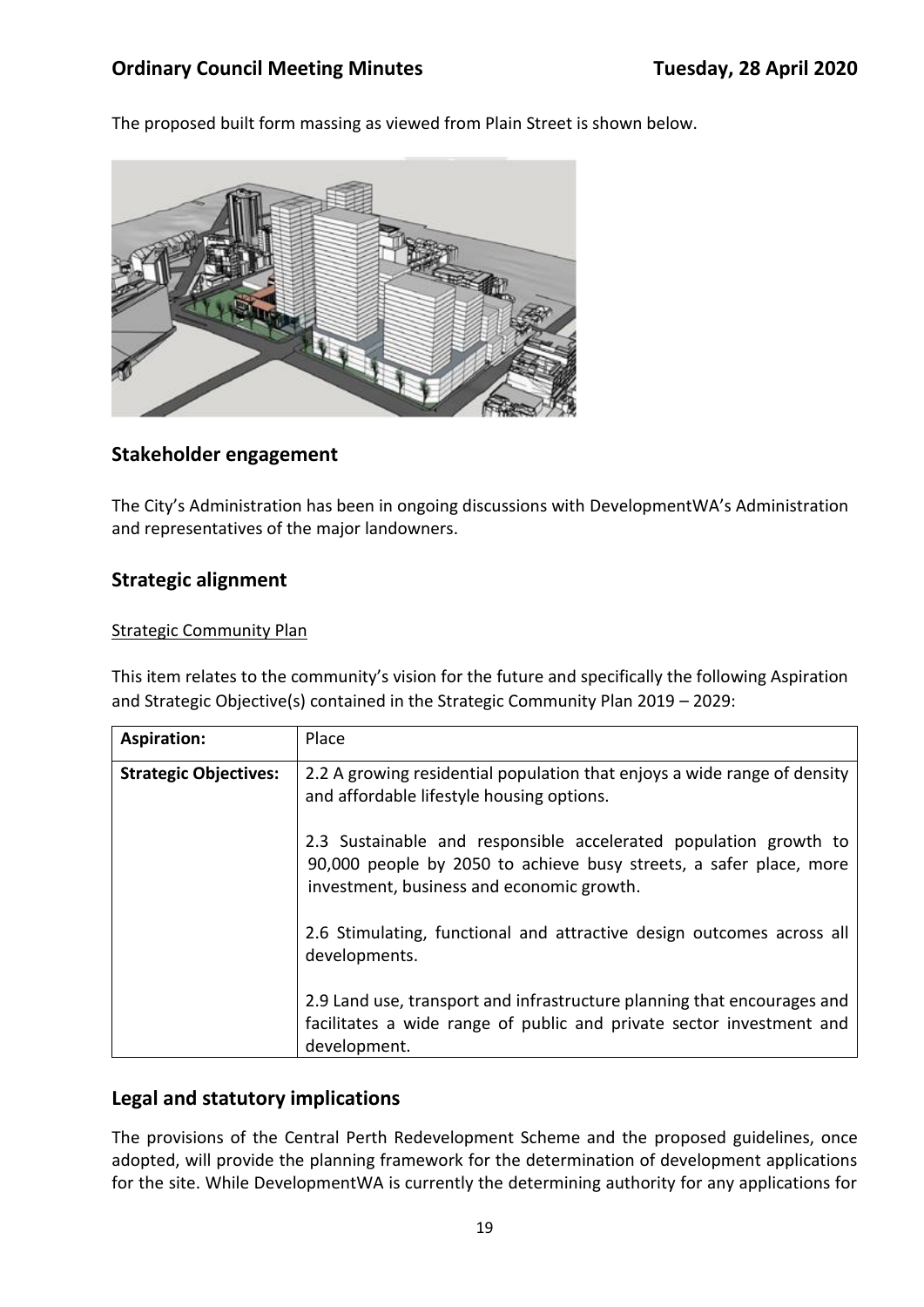the site, once normalisation occurs this authority will be returned to Council. Council determination (or where applicable, the Local Development Assessment Panel determination) would need to be in accordance with the provisions of the Central Perth Redevelopment Scheme and the guidelines (if adopted) until such time as planning provisions are incorporated into the City's local planning framework to replace them.

#### Connection with mandates in the *City of Perth Act 2016*

8(1)(f) - to promote environmentally sustainable development, while ensuring Perth' role as a thriving business, cultural and entertainment centre, considering the flow-on impact to the Perth metropolitan area

#### **Risk implications**

| <b>Impact of decision</b> |        |
|---------------------------|--------|
| Organisation              | Low    |
| Community                 | Medium |

| <b>Risk domain</b> | <b>Consequence</b> | Likelihood | <b>Risk rating</b> |
|--------------------|--------------------|------------|--------------------|
| Environmental      | Moderate           | Likelv     | High               |

The proposed guidelines will prescribe land use and built form on a large and prominent site within East Perth. Development on the site has the potential to have major social, economic and environmental impacts for the precinct and surrounding community.

#### **Approval implications**

There are no approval implications related to this report.

#### **Financial implications**

There are no financial implications related to this report.

#### **Policy references**

There are no policy references related to this report.

#### **Comments**

The importance of the Perth Girls School site and the opportunity that it presents to positively contribute to the sustainable development of Perth city is recognised. The site contains places of state and local cultural heritage significance, is located at a high point in East Perth and is a substantial landholding in an area where the City is keen to encourage further residential growth.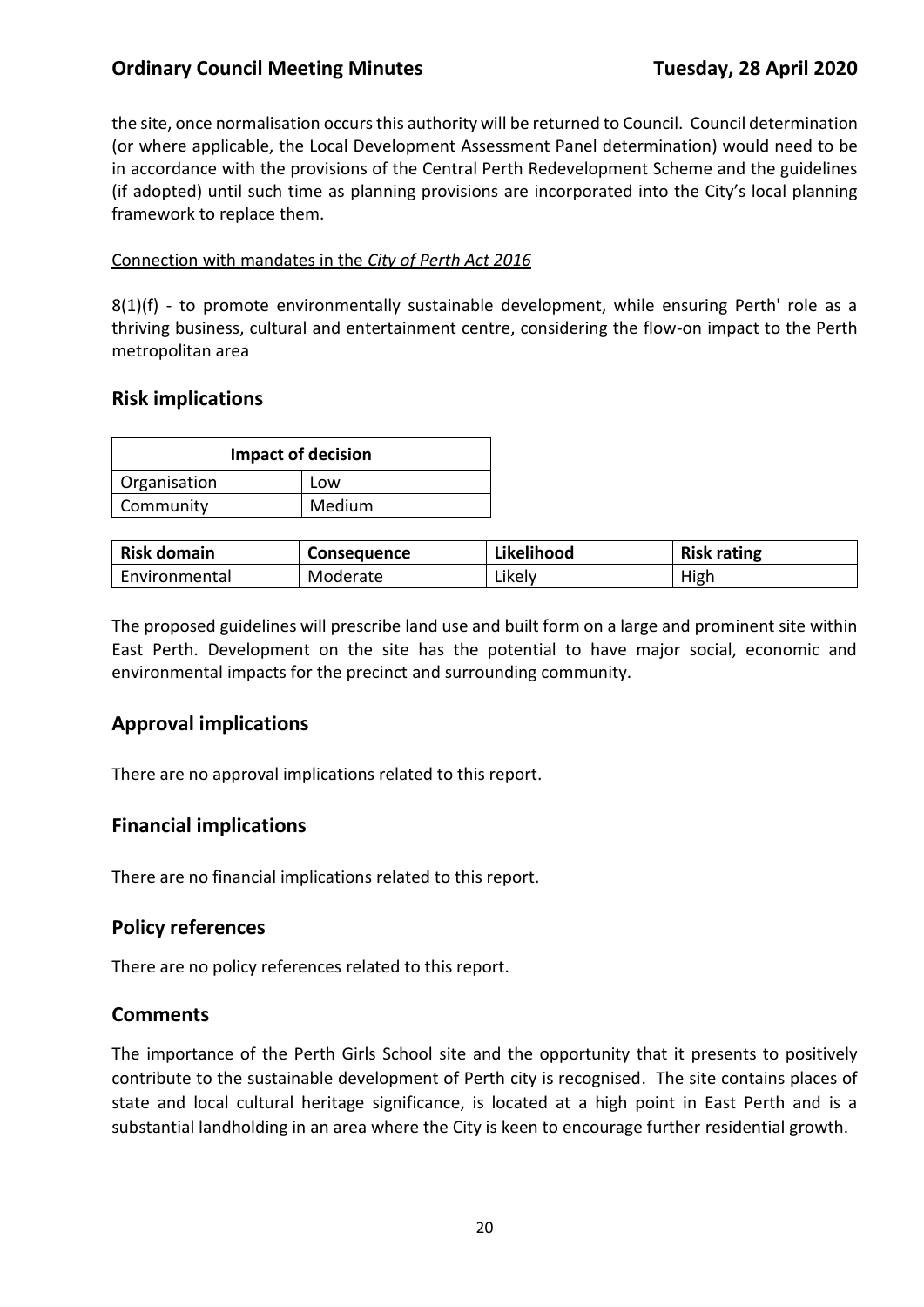Ideally planning for this site should be based on a strategic planning framework for the broader area rather than being undertaken in isolation which has the potential to set precedents without fully understanding their long-term implications.

The draft City Planning Strategy identifies the site as being within a growth area, however the extent of growth within the various growth areas has yet to be finalised.

The planning and design of such important sites should be undertaken through a wider neighbourhood and precinct planning approach that ensures integrated consideration of:

- built form and landscape outcomes that positively contribute to the existing and desired character of the neighbourhood
- transport outcomes that meet the needs of the precinct and wider neighbourhood;
- a land use mix that complements and strengthens nearby activity centres; and
- the broader needs of the existing and future residential community of East Perth in terms of amenities and facilities.

Notwithstanding this, given that the site is currently zoned for development, it is important for DevelopmentWA (and the City upon normalisation) to set the parameters for development of the site and for the landowners and community to have input into, and greater levels of certainty about, potential development outcomes.

The City is supportive of many aspects of the guidelines. The use of the heritage place as a cultural community hub is seen as an excellent opportunity to provide a unique offering that makes a positive contribution to the identity of the neighbourhood. Equally, significant residential population growth is the one of the City's key strategic objectives. However, there are concerns in relation to the scale and form of development prescribed by the guidelines and its appropriateness within the context of the heritage places, precinct, neighbourhood and the wider city. The City is keen to continue to work with DevelopmentWA and the landowners to deliver the best possible outcomes for the community.

The City's Administration has prepared a draft submission that forms Attachment 13.2B, for Council's consideration. This submission outlines both these general concerns and more detailed concerns in relation to interpretation and application.

#### **Officer Recommendation**

That Council ENDORSES the submission to DevelopmentWA on the draft Perth Girls School Design Guidelines as detailed in Attachment 13.2B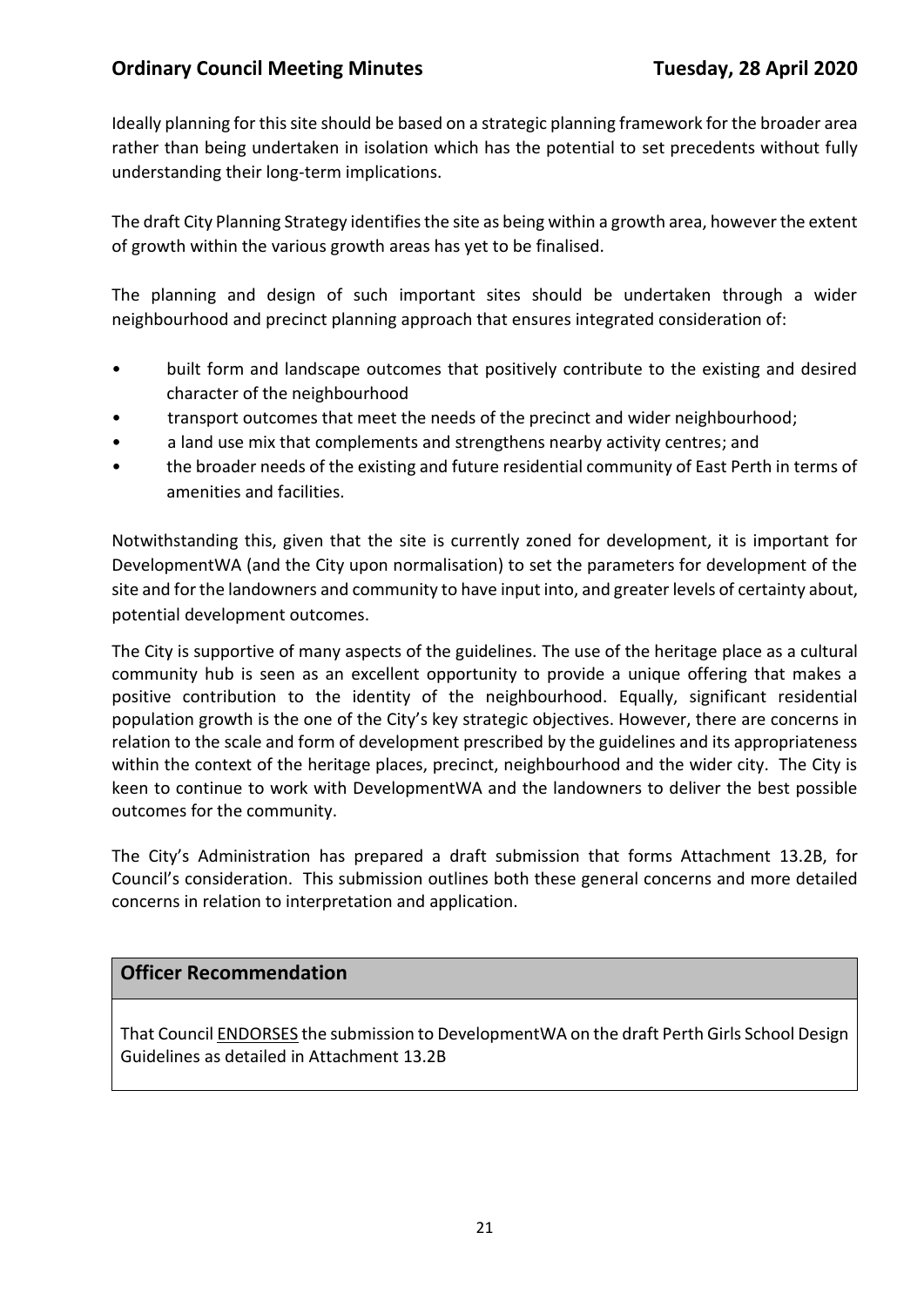## **Amendment and Council Resolution**

**Moved:** Commissioner Kosova **Seconded:** Commissioner McMath

That Council ENDORSES the submission to DevelopmentWA on the draft Perth Girls School Design Guidelines as detailed in Attachment 13.2B, noting that the City regards affordable housing as a priority for the development of the city and the City would like to see documents, such as design guidelines, be more specific about the provision of affordable housing.

## **CARRIED 3 / 0**

**For:**  Commissioner Hammond Commissioner McMath Commissioner Kosova

#### **Against:**

Nil

#### **Reason:**

To ensure affordable housing in the city is a priority.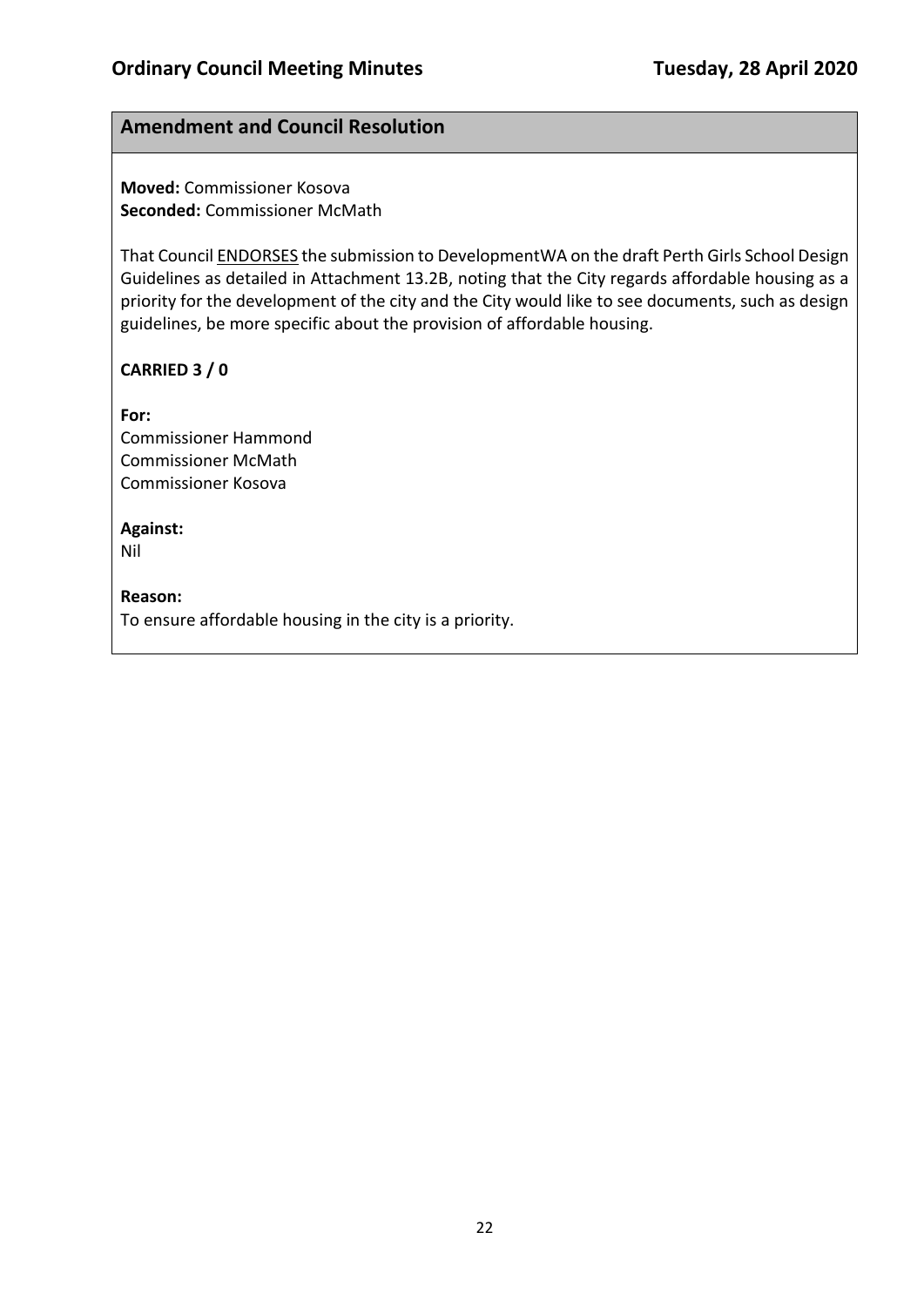| Item 13.3 – COVID-19 Quick Response Community Grant Program |  |
|-------------------------------------------------------------|--|
|-------------------------------------------------------------|--|

| <b>File reference</b>                       | P1037271#03                                                                                                |  |
|---------------------------------------------|------------------------------------------------------------------------------------------------------------|--|
| <b>Report author</b>                        | Virginia Withers, Senior Sponsorship Officer                                                               |  |
| <b>Other contributors</b>                   | Sally Savage, Community Development Officer                                                                |  |
| <b>Reporting Service Unit and Alliance</b>  | Activation and Cultural<br>Experience, Community<br>Development                                            |  |
| <b>Report author disclosure of interest</b> | Nil                                                                                                        |  |
| Date of report                              | 30 March 2020                                                                                              |  |
| <b>Nature of Council's role</b>             | Executive                                                                                                  |  |
| <b>Voting requirement</b>                   | <b>Absolute Majority</b>                                                                                   |  |
| Attachment/s                                | Attachment 13.3A - Revised Policy 18.13 Sponsorship<br>and Grants                                          |  |
|                                             | Attachment 13.3B - Revised Delegation 1.2.11B<br>Determine Grants, Sponsorship and Donation<br>Allocations |  |
|                                             | Attachment 13.3C - Program Guidelines COVID-19<br><b>Quick Response Community Grants</b>                   |  |

#### **Purpose**

To recommend a minor amendment to Policy 18.13 Sponsorships and Grants, and a temporary increase to delegation 1.2.11B Determine Grants, Sponsorship and Donation Allocations, to facilitate the provision of the COVID-19 Quick Response Community Grant Program.

#### **Background**

To assist in addressing potential social and community issues resulting from the COVID-19 pandemic, the Administration have developed the COVID-19 Quick Response Community Grants program.

The program provides funding towards the delivery of community and social initiatives within the City's neighbourhoods, and supports not-for-profit organisations working with communities who are disproportionately impacted by COVID-19 and the social and economic consequences of the pandemic.

#### **Details**

Through the COVID-19 Quick Response Community Grant program, the City will provide grants of up to \$15,000 per organisation to support community-led programs.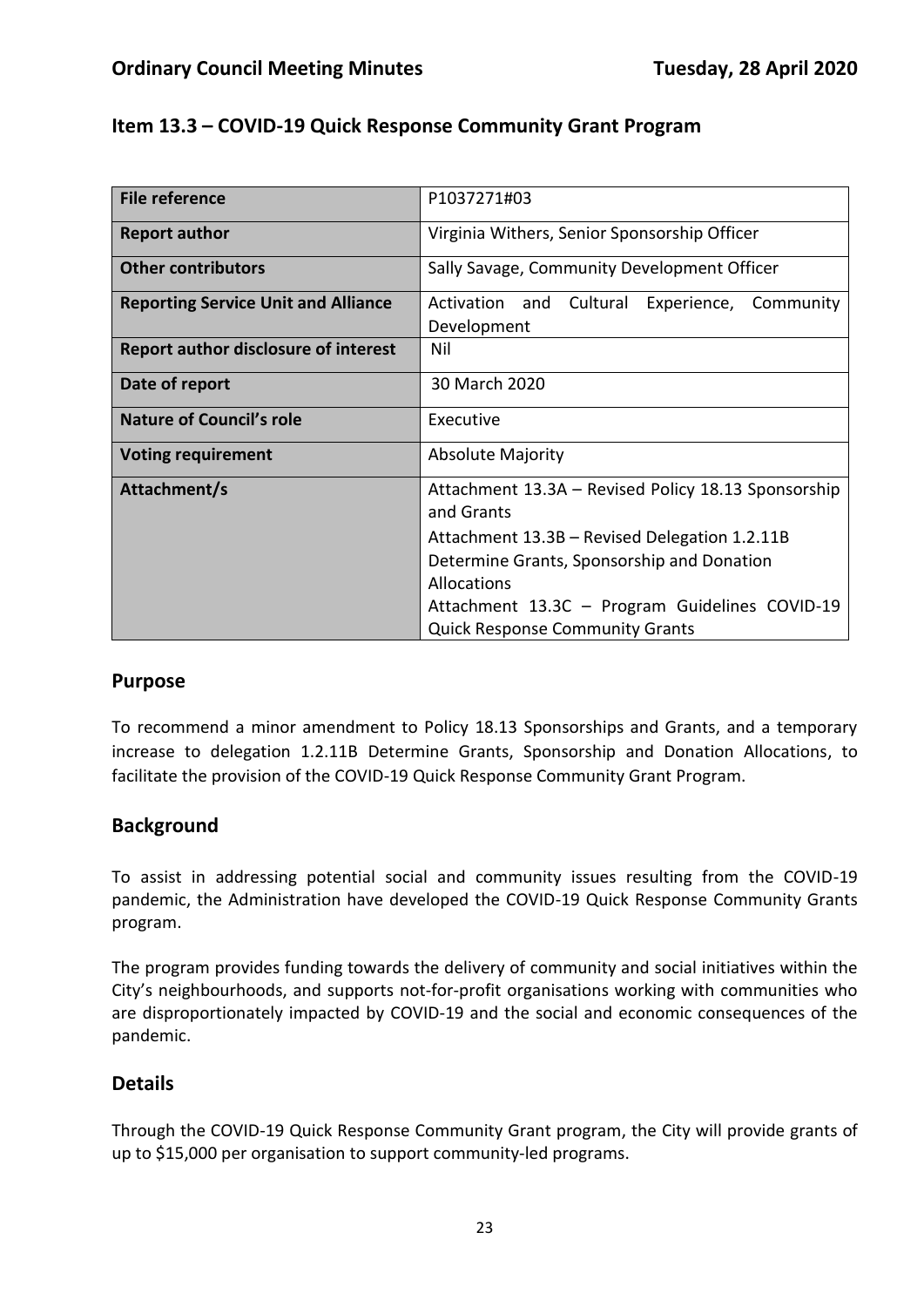To assist in the delivery of urgent programs, the City will aim to notify each applicant of the outcome within five business days from application.

Program Guidelines (Attachment 13.3C) have been developed to outline eligibility and program requirements and all standard processes across application, assessment and approval will be undertaken to ensure transparency, compliance, governance and consistency.

The objectives of the COVID-19 Quick Response Community Grants program are to:

- *1. Provide Access to Services*
	- Facilitate inclusion and equitable access to essential community services;
	- Maintain a minimum level of service to ensure that enough support is available to meet basic needs of the community; and
	- Encourage alternate forms of service delivery to align with reducing the spread of Coronavirus.
- *2. Address Social and Emotional Needs*
	- Address the potential rise of anxiety and fear within the community;
	- Address potential law and order issues that may arise within the community;
	- Address the health of the City's community through improvements to physical, mental and social wellbeing; and
	- Increased psychological support amongst both vulnerable people and the general population.
- *3. Build Community Capacity and Encourage Collaboration*
	- Support collaboration between stakeholders who aim to work towards a common goal and share services; and
	- Increase community capacity to address local needs.

All applications for funding to the City will be assessed against their potential to support the above objectives.

Examples of things that may be supported by the COVID-19 Rapid Response Grants are:

- Safe deliveries of essential goods and services, such as foods and medicines, to those who are vulnerable;
- Support for accessing online information and services;
- Virtual support groups to help people to stay connected and informed and to maintain and support mental health and wellbeing;
- Responses to law and order issues that could potentially arise as a result of the pandemic;
- Transport related initiatives that support safe community responses to the outbreak;
- Assistance in communicating with clients about service/outreach changes due to a heightened risk of exposure to Coronavirus;
- Programs aimed at addressing general anxiety and fear that may arise within the community;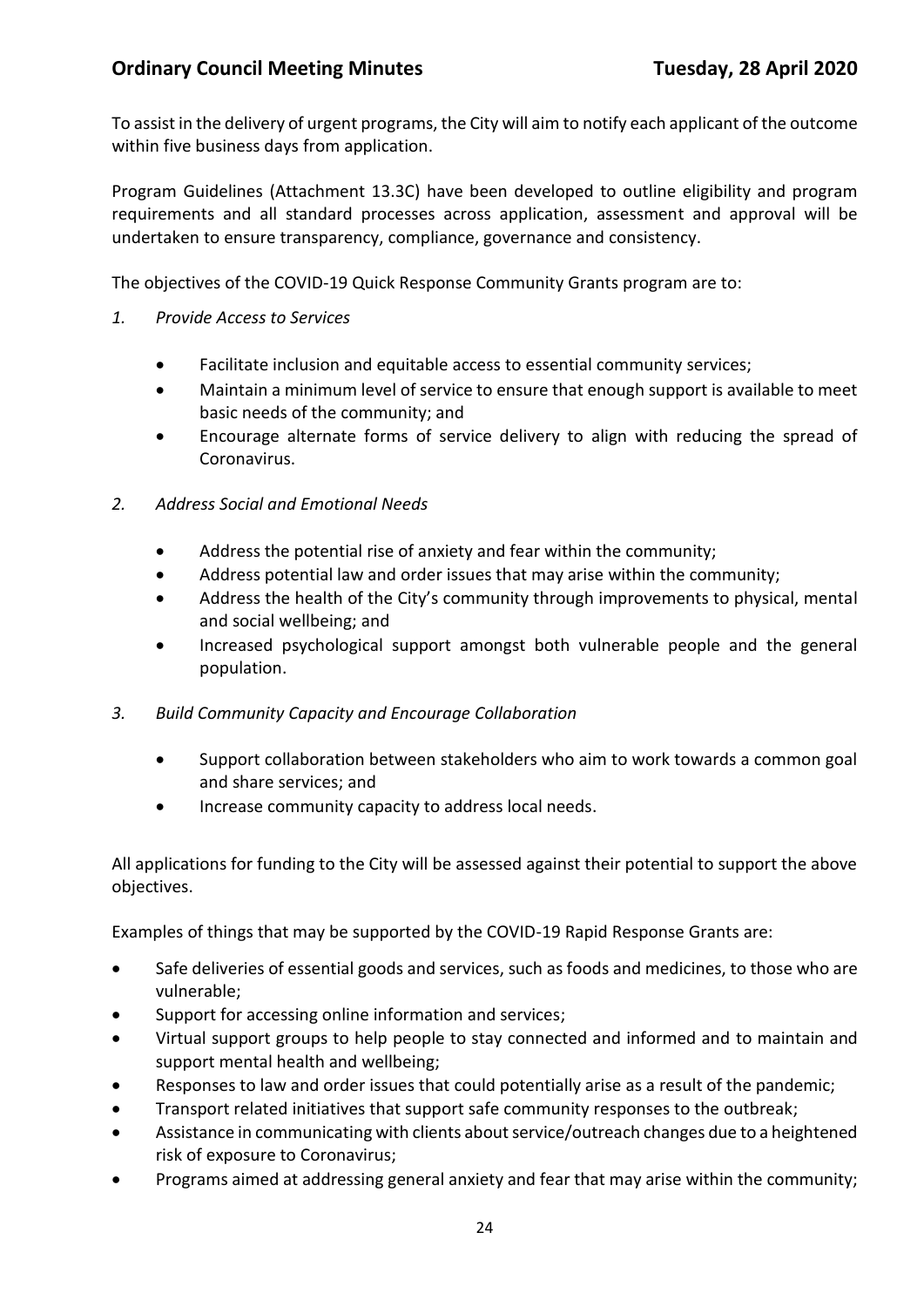- Funding for critical safety-net needs for the clients of non-profits, including housing, transportation, medical care, and childcare for those affected by disease, quarantine, or school/agency closures; and
- Quarantine supplies for non-profit residential programs.

To facilitate the Grant Program, Council would need to approve the following changes:

- 1. Removal of Clause 4.4 in Policy 18.18 Sponsorship and Grants, that currently specifies that 'an applicant must have submitted the application not less than four weeks from the project commencement date' as it is the intention that applicants can apply for COVID Quick Response Community Grants for projects commencing immediately; and
- 2. A temporary amendment to delegation 1.2.11B Determine Grants, Sponsorship and Donation Allocations to increase the CEO's authority to determine the allocation of grants from \$5,000 to \$15,000, to facilitate a quick response to grant applications.

#### **Stakeholder engagement**

The COVID-19 Quick Response Community Grants program has been informed by community feedback and requests in relation to critical service implications and requirements resulting from the pandemic.

#### **Strategic alignment**

#### Strategic Community Plan

This item addresses the community's vision for the future and specifically the following Aspiration and Strategic Objective(s) contained in the Strategic Community Plan 2019 – 2029:

| <b>Aspiration:</b>          | People                                                                                                  |
|-----------------------------|---------------------------------------------------------------------------------------------------------|
| <b>Strategic Objective:</b> | 1.3 Accessible and relevant community support services and playing a<br>leading role with homelessness. |

#### **Legal and statutory implications**

Connection with mandates in the *City of Perth Act 2016*

 $8(1)(c)$  - to provide a safe, clean and aesthetic environment for the community, city workers, visitors and tourists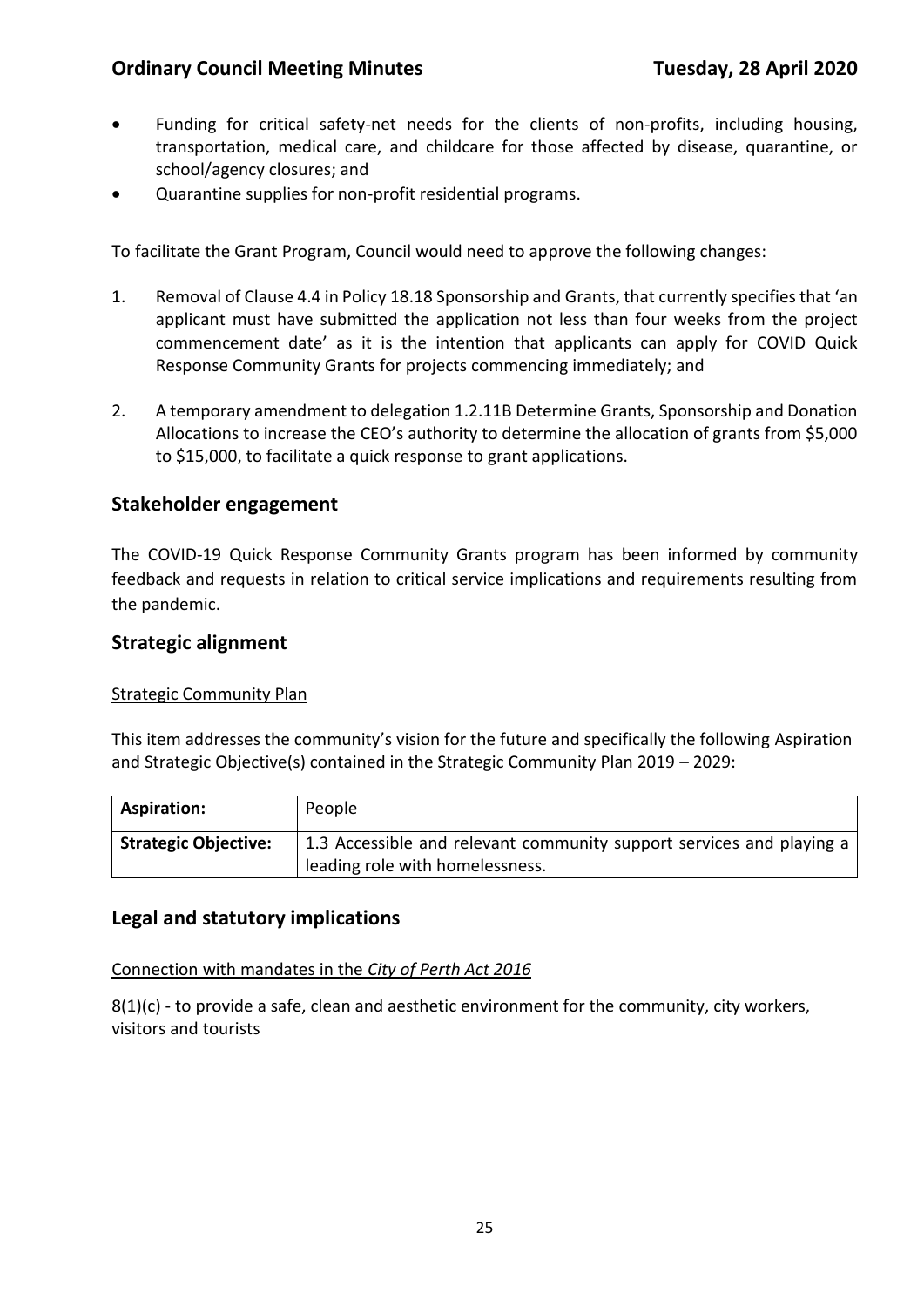## **Risk implications**

| <b>Impact of decision</b> |        |  |
|---------------------------|--------|--|
| Organisation              | Medium |  |
| Community                 | Medium |  |

| <b>Risk domain</b>           | <b>Consequence</b> | Likelihood | <b>Risk rating</b> |
|------------------------------|--------------------|------------|--------------------|
| Service                      | Moderate           | Possible   | Medium             |
| Delivery/Strategic           |                    |            |                    |
| Objectives                   |                    |            |                    |
| Reputation and               | Moderate           | Possible   | Medium             |
| <b>External Stakeholders</b> |                    |            |                    |

## **Approval implications**

If Council did not approve the changes the funding program would not be able to proceed.

#### **Financial implications**

An amount of \$95,118 would be made available for the Grants in the remainder of the 2019/20 Financial Year.

This funding has been sourced from other areas of the Community Services budget, detailed below, due to number of projects and services will not be able to progress due to the COVID-19 pandemic.

| <b>Acct Name</b>       | Cost<br><b>Centre</b> | Project | <b>Natural</b><br>Acct | <b>Description</b>             | <b>Current</b><br><b>Budget</b> | <b>Budget</b><br>Amendment | <b>Revised</b><br><b>Budget</b> |
|------------------------|-----------------------|---------|------------------------|--------------------------------|---------------------------------|----------------------------|---------------------------------|
| Comm Dev<br>Recreation | 1075                  | 51090   | 7116                   | <b>Staff Training</b>          | \$15,500                        | (\$10,000)                 | \$5,500                         |
|                        |                       |         | 7251                   | <b>Other Professional fees</b> | \$1,500                         | ( \$1,500)                 | \$0                             |
| <b>Homelessness</b>    | 1075                  | 70120   | 7234                   | Lease/Hire                     | \$1,500                         | ( \$1,500)                 | \$0                             |
|                        |                       |         | 7242                   | Printing                       | \$10,400                        | (53, 753)                  | \$6,647                         |
| Aboriginal<br>Projects | 1075                  | 70010   | 7251                   | <b>Other Professional Fees</b> | \$35,400                        | ( \$33, 721)               | \$1,679                         |
|                        |                       |         | 7234                   | Lease/Hire                     | \$2,500                         | (52,500)                   | \$0\$                           |
|                        |                       |         | 7242                   | Printing                       | \$500                           | (5500)                     | \$0                             |
|                        |                       |         | 7227                   | Catering                       | \$9,705                         | (55, 912)                  | \$3,793                         |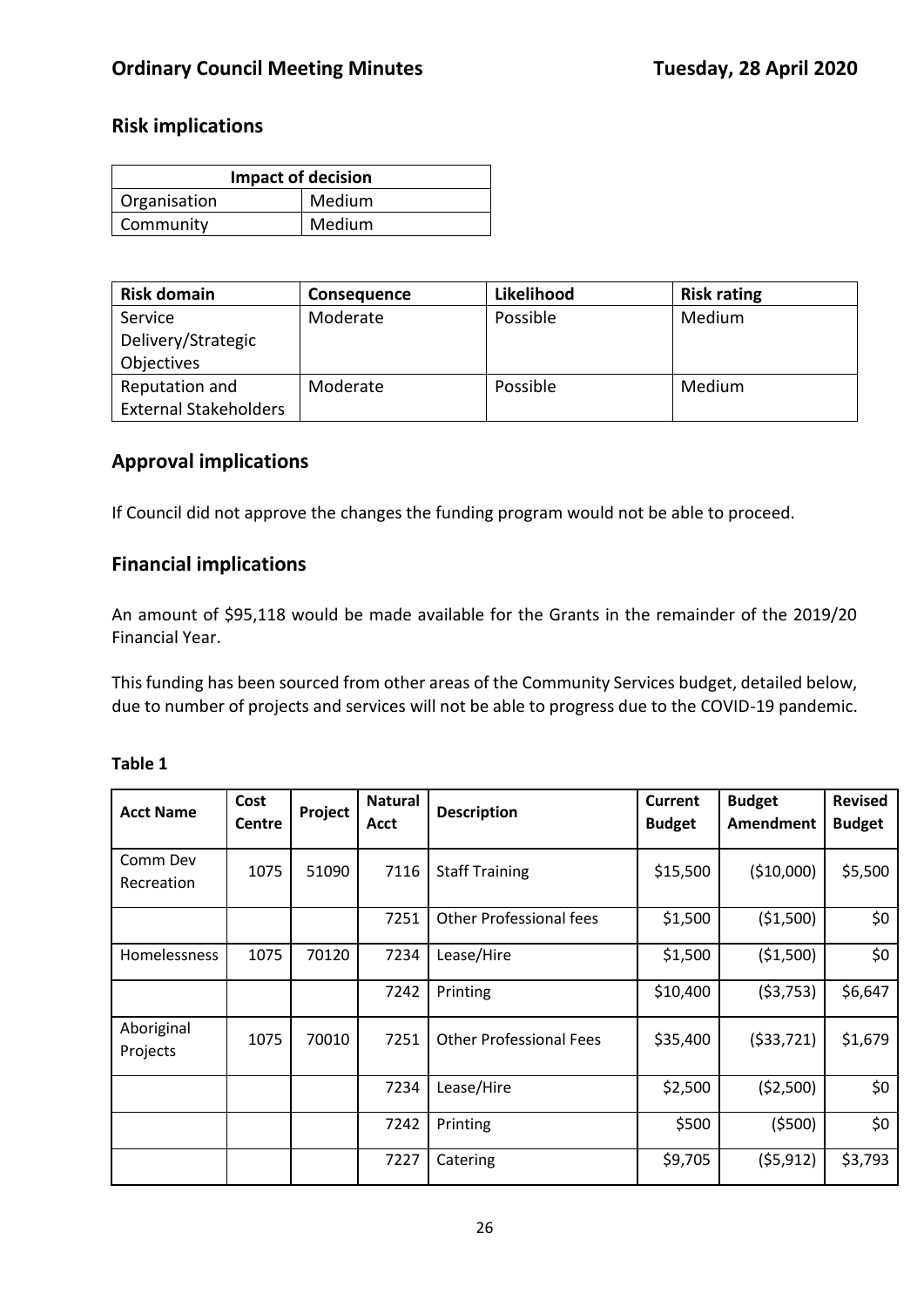| <b>Acct Name</b>                       | Cost<br>Centre | Project | <b>Natural</b><br><b>Acct</b> | <b>Description</b>                    | Current<br><b>Budget</b> | <b>Budget</b><br><b>Amendment</b> | <b>Revised</b><br><b>Budget</b> |
|----------------------------------------|----------------|---------|-------------------------------|---------------------------------------|--------------------------|-----------------------------------|---------------------------------|
|                                        |                |         | 7913                          | Travel                                | \$2,000                  | (5600)                            | \$1,400                         |
| Universal<br>Access<br><b>Disabled</b> | 1075           | 70250   | 7205                          | Advertising                           | \$500                    | (5500)                            | \$0                             |
|                                        |                |         | 7234                          | Lease/Hire                            | \$3,160                  | (52, 289)                         | \$871                           |
|                                        |                |         | 7242                          | Printing                              | \$3,500                  | (53, 493)                         | \$7                             |
|                                        |                |         | 7251                          | <b>Other Professional Fees</b>        | \$39,684                 | (528,600)                         | \$11,084                        |
|                                        |                |         | 7238                          | Photography                           | \$268                    | (5250)                            | \$18                            |
| <b>SUB TOTAL</b>                       |                |         |                               |                                       | \$126,117                | ( \$95,118)                       | \$30,999                        |
|                                        |                |         |                               |                                       |                          |                                   |                                 |
|                                        | 1395           | 80250   | 7901                          | <b>COVID Quick Response</b><br>Grants | \$0                      | \$95,118                          | \$95,118                        |
| <b>SUB TOTAL</b>                       |                |         |                               |                                       | \$0                      | \$95,118                          | \$95,118                        |

### **Policy references**

18.13 – Sponsorship and Grants 9.6 – Budget Variation

The policy outlines a consistent and transparent assessment process and criteria which guides the recommendation to Council.

#### **Comments**

The COVID-19 Quick Response Community Grant Program has been created to support not-forprofit community organisations respond to exceptional challenges over the coming months. For those charitable groups well placed to take action, this additional funding aims to help them to take steps to provide the much-needed care and support for the City's vulnerable people.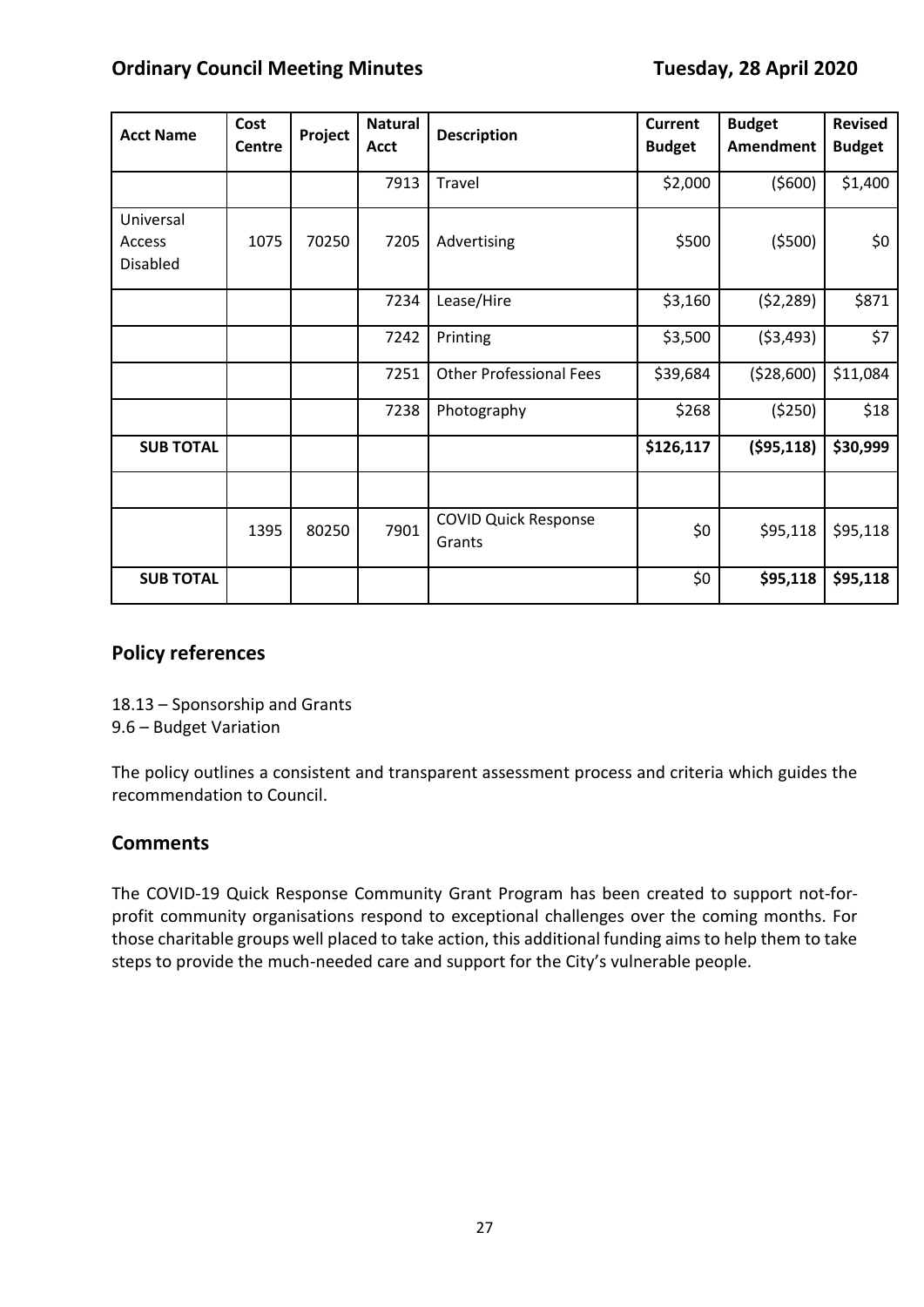#### **Officer Recommendation and Council Resolution**

**Moved:** Commissioner McMath **Seconded:** Commissioner Kosova

That Council:

- 1. ADOPTS amended policy 18.13 Sponsorships and Grants as detailed in Attachment 13.3A;
- 2. REVOKES the current Delegation 1.2.11B Determine Grants, Sponsorship and Donation Allocations;
- 3. DELEGATES to the Chief Executive Officer the authority to determine allocation of grants, sponsorships and donations in accordance with revised Delegation 1.2.11B – Determine Grants, Sponsorship and Donation Allocations as detailed in Attachment 13.3B; and
- 4. AMEND the 2019/20 budget as per Table 1 outlined in this report.

#### **CARRIED 3 / 0**

**For:**  Commissioner Hammond Commissioner McMath Commissioner Kosova

**Against:** 

Nil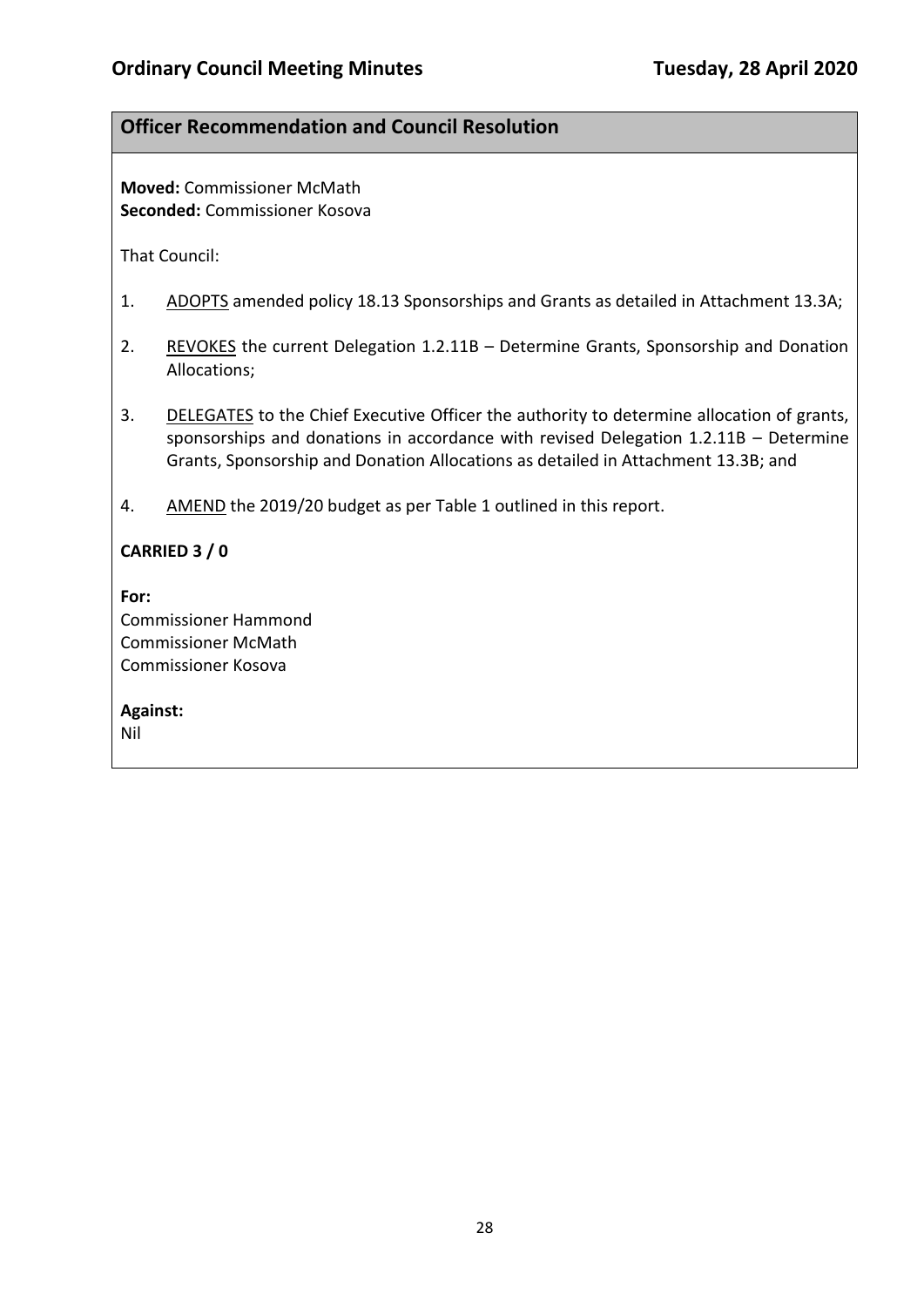## **Item 13.4 – East Perth Community Group Matched Funding Grant 2019/20**

| <b>File reference</b>                      | P1038032#05                                                        |  |
|--------------------------------------------|--------------------------------------------------------------------|--|
| <b>Report author</b>                       | Virginia Withers, Senior Sponsorship Officer                       |  |
| <b>Other contributors</b>                  | Nil                                                                |  |
| <b>Reporting Service Unit and Alliance</b> | Activation and<br>Cultural<br>Experience, Community<br>Development |  |
| Report author disclosure of interest       | Nil                                                                |  |
| Date of report                             | 3 April 2020                                                       |  |
| <b>Nature of Council's role</b>            | Executive                                                          |  |
| <b>Voting requirement</b>                  | Simple Majority                                                    |  |
| Attachment/s                               | Nil                                                                |  |

#### **Purpose**

To provide a recommendation in relation to a grant application received by the City from the East Perth Community Safety Group Inc.

## **Background**

#### Applicant details

| Entity name               | East Perth Community Safety Group Inc |
|---------------------------|---------------------------------------|
| <b>ABN</b>                | 55 213 353 802                        |
| Entity type               | <b>Other Incorporated Entity</b>      |
| ABN status                | Active                                |
| ATO endorsed charity type | Not endorsed                          |

#### **Details**

| Sponsorship category   | Precinct Development Matched Funding Grant |
|------------------------|--------------------------------------------|
| Project start date     | 02/03/2020                                 |
| Project end date       | 30/06/2020                                 |
| Total project cost     | \$68,920                                   |
| Total amount requested | \$34,460 (50% of total project cost)       |
| Recommendation         | Approval                                   |
| Recommended amount     | \$34,460                                   |
| Assessment score       | 74.5%                                      |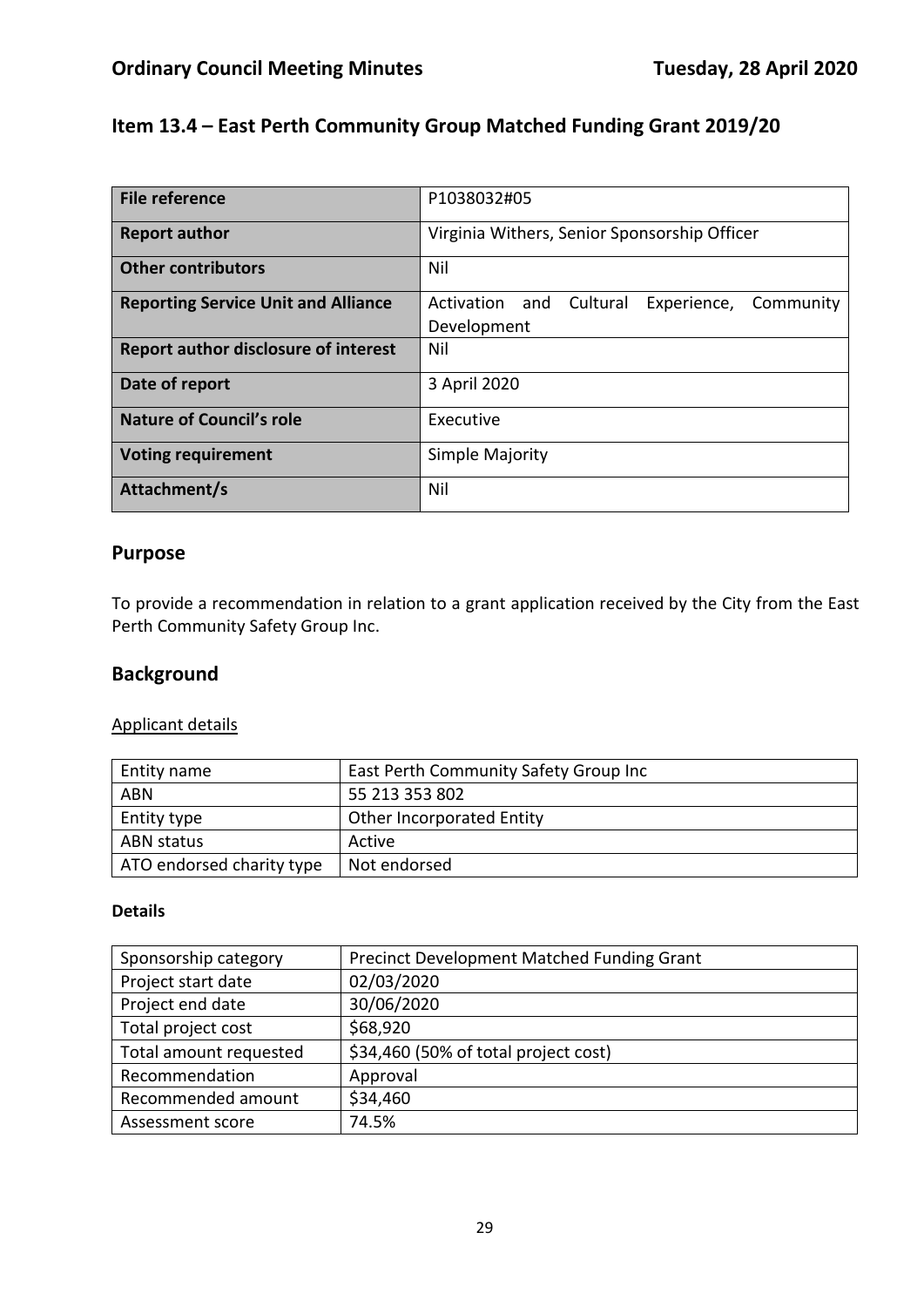The East Perth Community Group (EPCG) is a not-for-profit community association, with the mission to support residents and businesses in the East Perth and Claisebrook areas in matters including community engagement, safety and community spirit.

The EPCG has recently launched the '*East Perth Community Group Strategic Plan 2020 +*'. Developed through extensive consultation with local traders, businesses, land owners and residents, the plan informs the projects and initiatives for which the EPCG is seeking funding.

The EPCG have applied for a Precinct Development Matched Funding Grant to support and activate the precinct, facilitate community engagement and connect residents and businesses in the East Perth area.

The EPCG has been awarded a 'Stronger Communities' Grant of \$13,764 from the Federal Government Department of Infrastructure, Transport, Cities and Regional Development. This grant is subject to matched funding. The EPCG is also in discussions with Lotterywest in relation to the remaining component of the matched funding.

Since EPCG submitted their application on the 9 March 2020, the COVID-19 pandemic has affected the original proposal. The Administration have worked with the EPCG to adapt the initiatives presented below, to take into account requirements for social distancing, while acknowledging the increased need to support community connection during this time.

The EPCG is seeking a Matched Funding Grant from the City of Perth to support the following initiatives:

#### Claisebrook Village Enhancements and Activation

The EPCG plans to undertake enhancements to the Regal Place Community Square to assist in the creation of a village atmosphere and help to make the Square a vibrant focal point for the community.

Aboriginal Literature Specialist, Cassie Lynch, would be engaged to develop appropriate Nyoongar wording, with English translations to be laser cut in to steel. The wording will relate to the area and Aboriginal culture and the six Nyoongar seasons. It is intended for words of welcome to also be engraved in stone and laid at the entrances to the Square.

EPCG would commission LED lighting, which would will be installed within the Square to better illuminate the area and highlight the art installations and murals at night. Bunting is also proposed to be installed to draw attention to the area during the day.

\$40,000 of the \$68,920 total project budget (which includes all of the below elements) is allocated to this Claisebrook Village Enhancements and Activation component. EPCG have provided assurances that this element will be informed by best practice project management and the City's urban design team can provide guidance as required to help facilitate quality outcomes.

EPCG are confident that the project can still proceed as planned, within the restrictions imposed by the COVID-19 pandemic.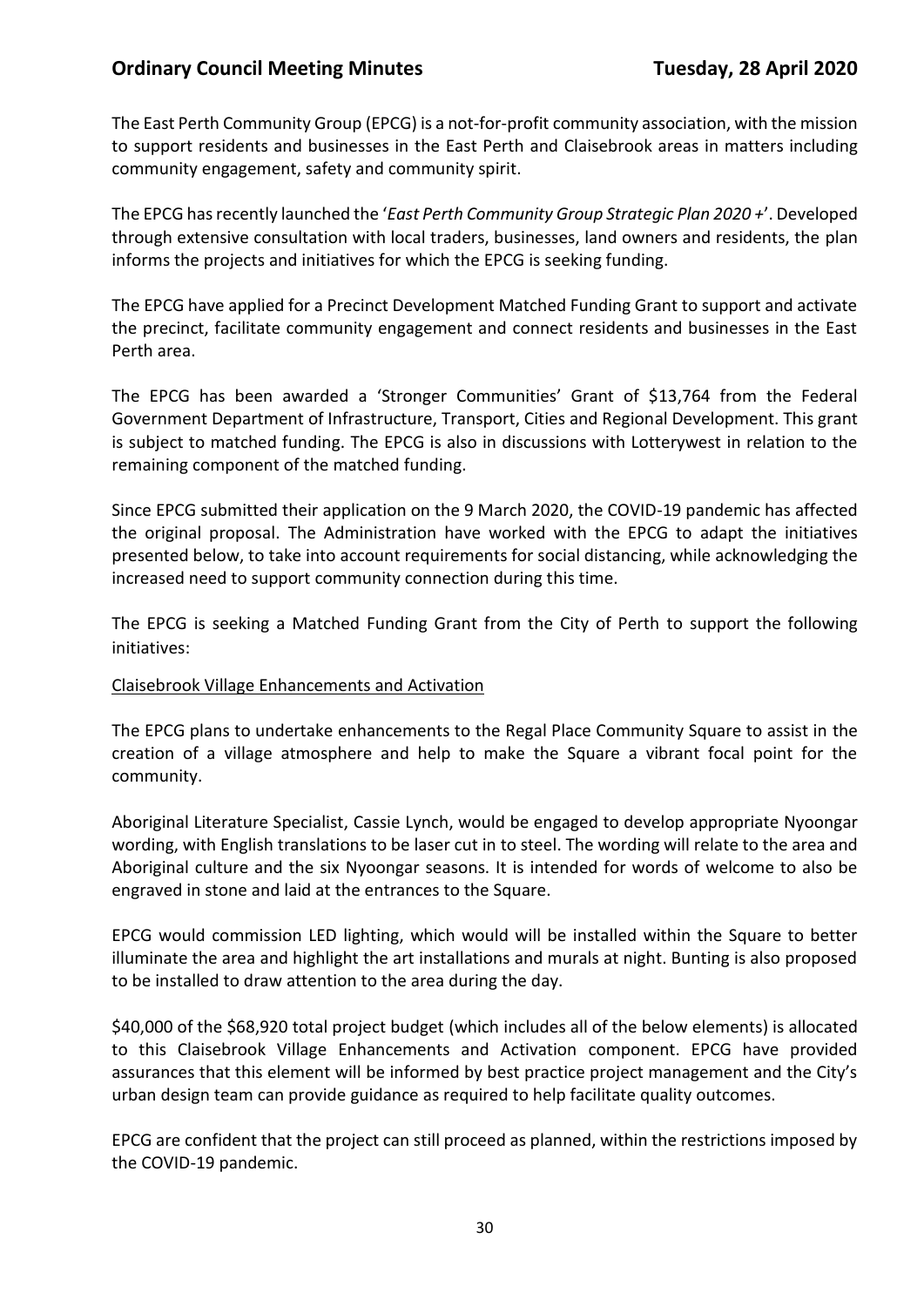#### Community Noticeboard

EPCG will trial an electronic community noticeboard within the IGA located on Royal Street. This noticeboard would take the form of an LCD monitor installed in the near the checkouts and it would link with the EPCG website and social media to inform the community of relevant activities and messages.

Following a six-month trial period, residents will be surveyed to evaluate the success of the trial and identify priority locations for other noticeboards to be installed, should the survey indicate a positive response. IGA management support this proposal.

#### East Perth Highlights and Hidden Gems Guide

The EPCG will collaborate with Historic Heart to research and produce a guide titled 'East Perth Highlights and Hidden Gems'. Following production, it is intended for the guide to be circulated through Perth city hotels and other appropriate venues.

Further guides including the 'East Perth Food, Wine and Fun Guide' with a focus on cafes, bars and restaurants, such as Lumber Punks Perth and Whipper Snapper Distillery, and the 'East Perth; Drama, Death and Razzle Dazzle' guide focusing on the area's quirkier points of history, would be developed.

These guides can be researched and developed during the COVID-19 pandemic and be ready for release once the prohibition on social gatherings is lifted.

#### Community Events

Previously proposed as Sunday Sundowners in Victoria Gardens, the EPCG will adapt its series of events to provide community connection and support during the COVID-19 pandemic. An example of this is the trial of live balcony performances in the area.

The EPCG will also livestream their meetings from Monday, 6 April 2020.

#### Website Development

The EPCG website was designed and developed within a very limited budget using free software to provide the organisation with a basic internet presence. The EPCG plan to further develop their website and to purchase an efficient and effective website development tool which will enable the Group to better self-manage their website and link it more seamlessly to social media and the proposed community noticeboards.

#### East Perth Local

Consultation with many local traders and businesses has demonstrated support for the implementation of a loyalty/reward program connecting residents with businesses and encouraging a 'shop local' philosophy. The program includes the production and distribution of membership cards and the ongoing promotion of the scheme.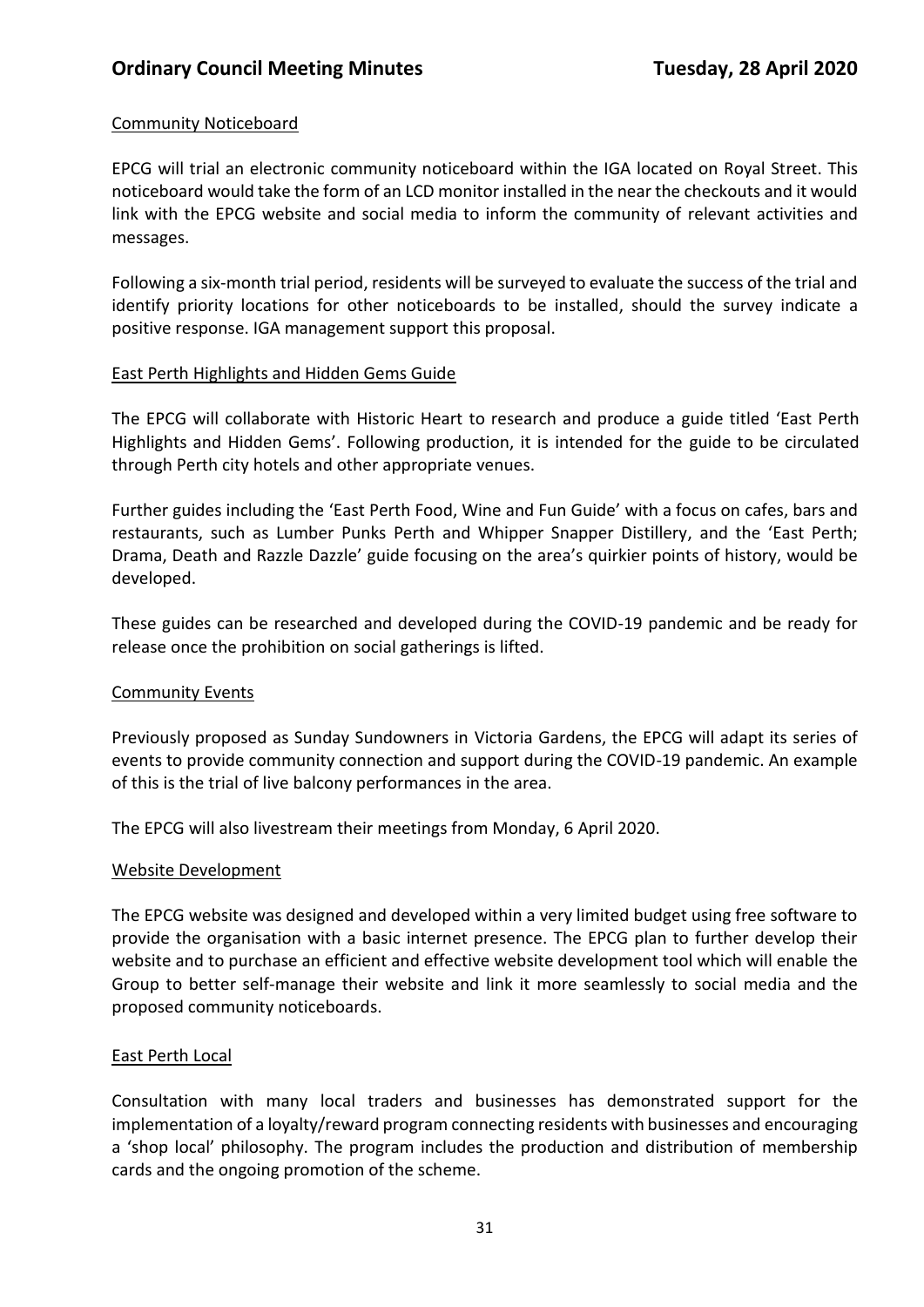#### Previous five years of City of Perth support and acquittals

| Year         | <b>Amount</b> | Project                          |
|--------------|---------------|----------------------------------|
| 2016         | Nil           |                                  |
| 2017         | Nil           |                                  |
| 2018         | Nil           |                                  |
| 2019         | \$20,000      | Neighbourhood Enhancement Grants |
|              | \$4,000       | Co-funded Mural Grant            |
| 2020         | Nil           |                                  |
| <b>Total</b> | \$24,000      |                                  |

#### Sponsorship benefits

The City would be recognised as a Government Partner and acknowledged on associated publications, promotions, events, East Perth Community Group website and social media.

#### Assessment score card

The application was assessed by a three-person assessment panel and the scoring has been averaged for each outcome.

| <b>Assessment Criteria</b>                                                           | Score /5                 |
|--------------------------------------------------------------------------------------|--------------------------|
| <b>Economic Development (10% weighting)</b>                                          |                          |
| Does the project have the potential to provide a measurable economic benefit to      | 3.67                     |
| the City of Perth and support local business?                                        |                          |
|                                                                                      | Sub total 3.67 out of 5  |
| <b>Activation and Enhancement of the Precinct (30% weighting)</b>                    |                          |
| Does the project have the potential to activate and enhance a specific precinct area | 3.83                     |
| in the City of Perth?                                                                |                          |
| To what degree does the project demonstrate strong alignment with existing public    | 3.67                     |
| realm outcomes and design and fits within and complements existing planned City      |                          |
| of Perth designs and works?                                                          |                          |
|                                                                                      | Sub total 7.5 out of 10  |
| <b>Community Benefits (20% weighting)</b>                                            |                          |
| To what extent does the project provide a benefit to the wider community within      | 4                        |
| the precinct?                                                                        |                          |
| To what extent will the project assist in the development of a strong and resilient  | 3.67                     |
| precinct area and increase participation in community life?                          |                          |
|                                                                                      | Sub total 7.67 out of 10 |
| <b>Quality of Project (10% weighting)</b>                                            |                          |
| What is the quality of the proposed project?                                         | 3.5                      |
|                                                                                      | Sub total 3.5 out of 5   |
| <b>Community Support (10% weighting)</b>                                             |                          |
| To what extent does the proposed project demonstrate support from local              | 3.83                     |
| traders and business, landowners and residents?                                      |                          |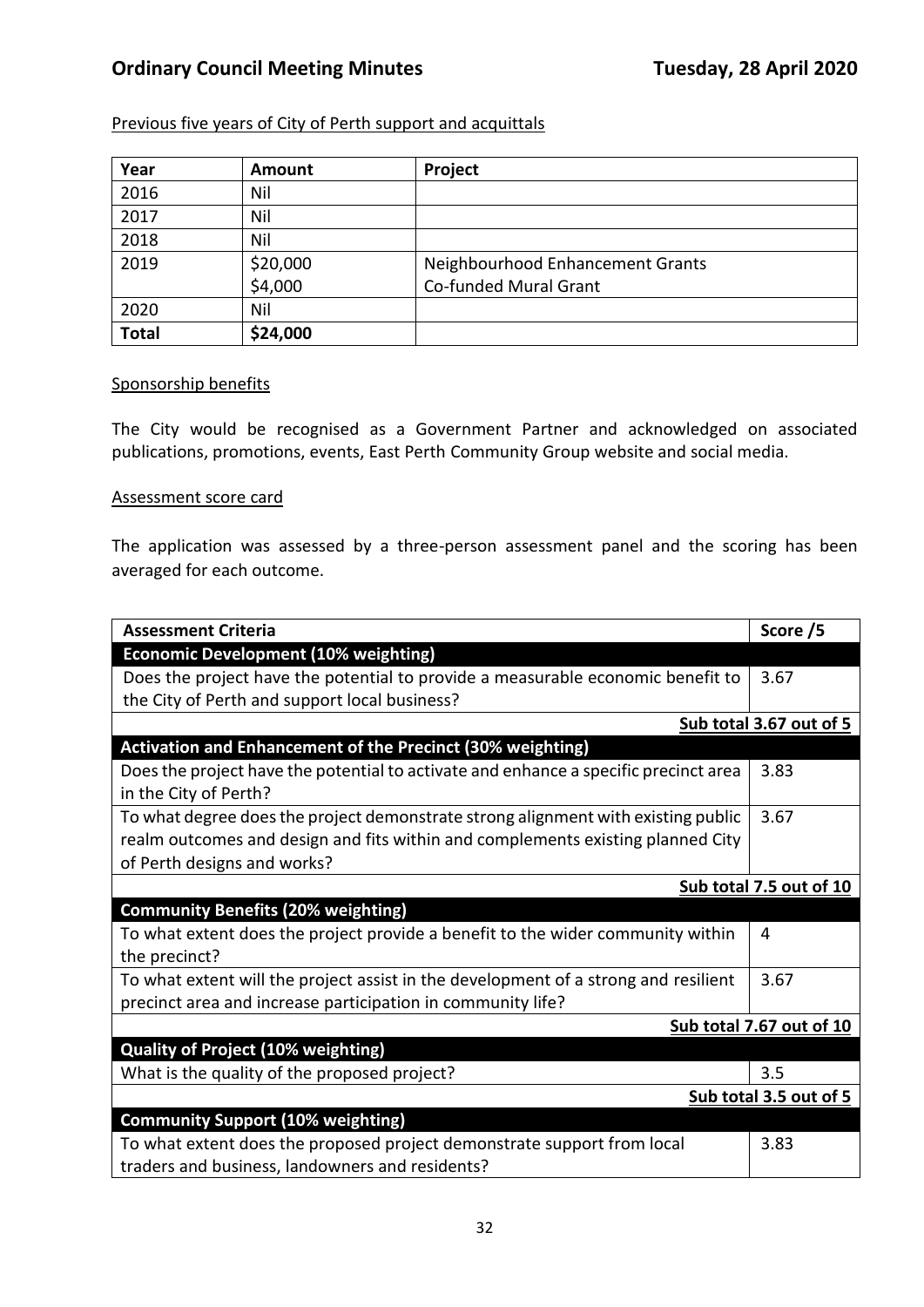|                                                                                 | Sub total 3.83 out of 5 |  |  |
|---------------------------------------------------------------------------------|-------------------------|--|--|
| <b>Organisational Capacity and Project Feasibility (20% weighting)</b>          |                         |  |  |
| To what extent does the applicant demonstrate feasibility to carry out the      | 3.83                    |  |  |
| project?                                                                        |                         |  |  |
| Does the applicant have demonstrated evidence of having previously successfully | 4.0                     |  |  |
| delivered or have evidence of its ability to deliver projects?                  |                         |  |  |
| Does the project demonstrate value for money?                                   | 3.5                     |  |  |
| Does the applicant have demonstrated evidence of their capacity to deliver and  | 3.5                     |  |  |
| maintain the proposed project?                                                  |                         |  |  |
| Does the applicant provide evidence of an appropriate evaluation method to      | 3.5                     |  |  |
| measure the outcomes of the projects and benefits to the precinct area?         |                         |  |  |
| Sub total 18.33 out of 25                                                       |                         |  |  |
| <b>TOTAL WEIGHTED ASSESSMENT SCORE 74.5%</b>                                    |                         |  |  |

### **Stakeholder engagement**

No stakeholder engagement has been undertaken in relation to this report.

## **Strategic alignment**

#### **Strategic Community Plan**

This item addresses the community's vision for the future and specifically the following Aspiration and Strategic Objective(s) contained in the Strategic Community Plan 2019 – 2029:

| <b>Aspiration:</b>                 |     | Partnership                                                                                                                                                                                                            |
|------------------------------------|-----|------------------------------------------------------------------------------------------------------------------------------------------------------------------------------------------------------------------------|
| 6.6<br><b>Strategic Objective:</b> |     | Collaboration, support and communication with neighbouring<br>local governments, peak industry associations and community<br>groups to optimise outcomes for wider Perth areas served by all<br>of these stakeholders; |
|                                    | 1.1 | Safe, clean and inviting public places that are well patronised<br>and enjoyed by all;                                                                                                                                 |
|                                    | 2.8 | Individual precincts enjoying a unique sense of place, bespoke<br>service delivery and governance arrangements; and                                                                                                    |
|                                    | 4.6 | Precincts that utilise their unique sense of place, local pride and<br>enthusiasm to encourage investment and economic activity.                                                                                       |

#### **Legal and statutory implications**

#### Connection with mandates in the *City of Perth Act 2016*

8(1)(h) - to nurture and support the initiatives and innovations of the diverse precincts of Perth city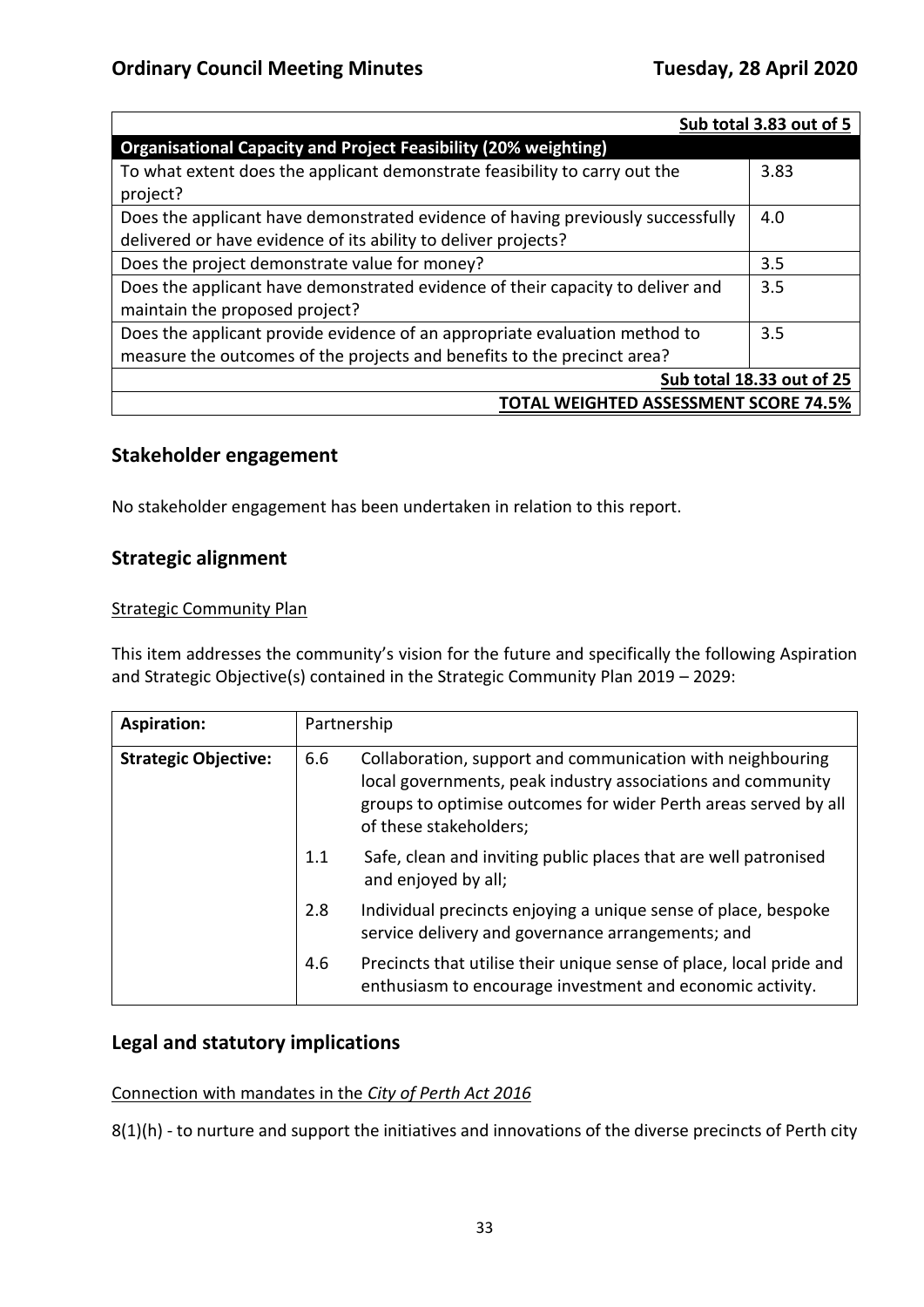## **Risk implications**

| <b>Impact of decision</b> |     |  |
|---------------------------|-----|--|
| Organisation              | Low |  |
| Community<br>Low          |     |  |

| <b>Risk domain</b>           | Consequence   | Likelihood | <b>Risk rating</b> |
|------------------------------|---------------|------------|--------------------|
| Reputation and               | Insignificant | Rare       | Low                |
| <b>External Stakeholders</b> |               |            |                    |
| Financial                    | Insignificant | Rare       | Low                |
| Service                      | Insignificant | Rare       | Low                |
| Delivery/Strategic           |               |            |                    |
| Objectives                   |               |            |                    |

#### **Approval implications**

If this Grant is not approved it is likely the projects would not proceed.

## **Financial implications**

#### Within existing budget

The financial implications associated with this report are fully accommodated within the existing 2019/20 budget.

| <b>Account number:</b>                           | PJ 13958208000007901               |
|--------------------------------------------------|------------------------------------|
| <b>Description:</b>                              | <b>Precinct Development Grants</b> |
| <b>Account type (Operating/Capital/Reserve):</b> | Operating                          |
| <b>Current budget:</b>                           | \$480,000                          |
| Amount spent to date:                            | \$297,611                          |
| <b>Proposed cost:</b>                            | \$34,460                           |
| <b>Balance remaining:</b>                        | \$147,929                          |

## **Policy references**

18.13 – Sponsorship and Grants

The policy outlines a consistent and transparent assessment process and criteria which guides the recommendation to Council.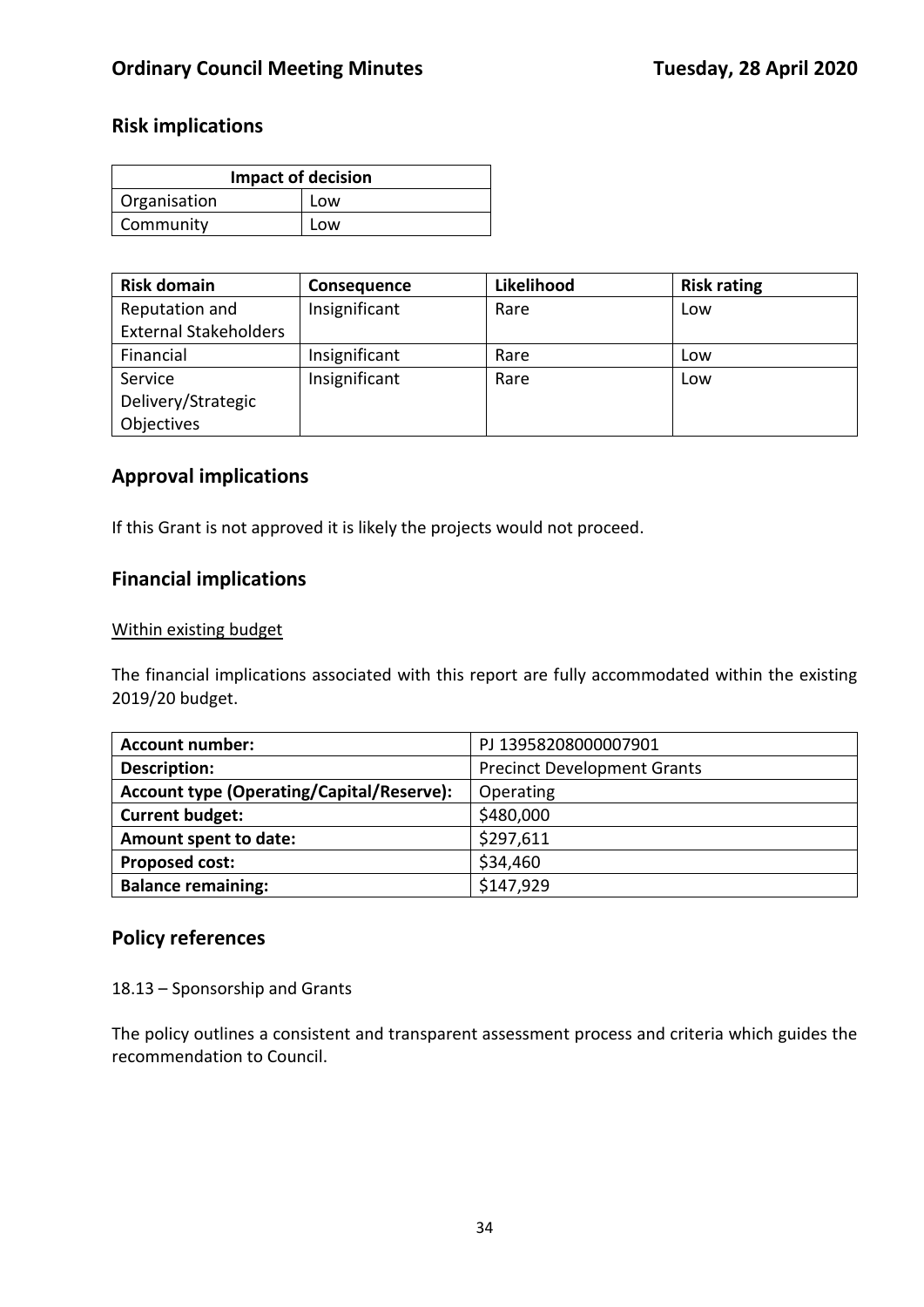## **Comments**

The Assessment Panel noted EPCG has provided a strong application, reinforced by a strong reputation for engaging the East Perth community and having previously delivered successful outcomes in aid of improving the precinct.

The applicant has already begun discussions with the City about how the proposed projects and initiatives may need to be further adapted due to the ongoing COVID-19 pandemic and the Administration will continue to work with EPCG over this period to find solutions as the situation evolves. The EPCG has noted that projects which support community spirit and connection are of increasing importance in these challenging times.

The Assessment Panel noted that:

- the EPCG needs to ensure appropriate consultation with the Aboriginal community in regard to the artworks for Regal Place and the Administration can support with this. Wording and spelling then needs to be checked by the Nyoongar Language Centre; and
- All precinct improvement works need to have the final design and implementation plan be signed off by the City prior to installation.

#### **Officer Recommendation and Council Resolution**

**Moved:** Commissioner McMath **Seconded:** Commissioner Kosova

That Council APPROVES a Precinct Development Grant of \$34,460 (excluding GST) to the East Perth Community Safety Group Inc.

#### **CARRIED 3 / 0**

**For:**  Commissioner Hammond Commissioner McMath Commissioner Kosova

#### **Against:**

Nil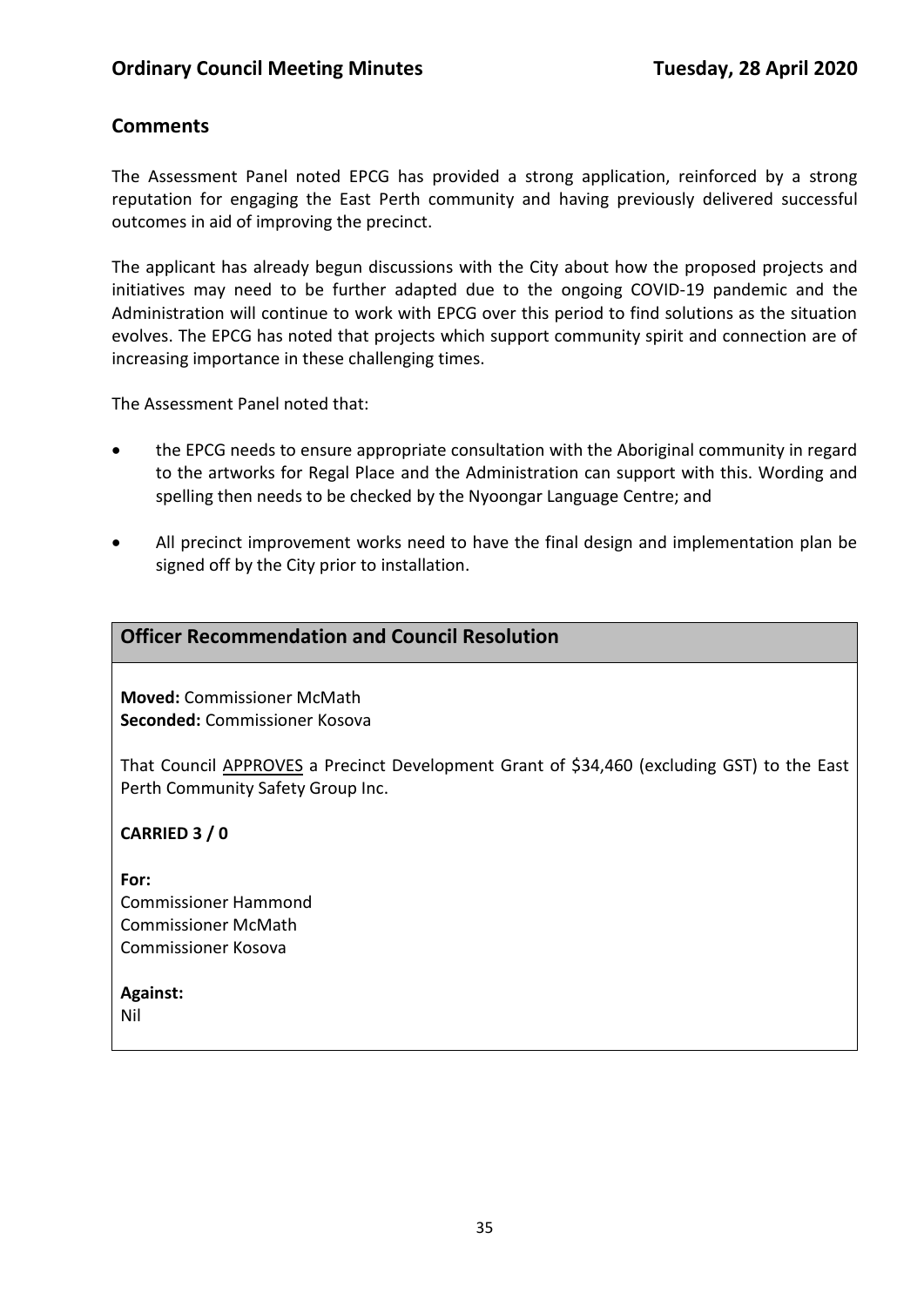| 13.5 – Contributed Asset Approval – Perth City Link - King Street, Karak Walk and |  |
|-----------------------------------------------------------------------------------|--|
| Manatj Park                                                                       |  |

| <b>File reference</b>                       | P1031800                                                                                              |  |  |
|---------------------------------------------|-------------------------------------------------------------------------------------------------------|--|--|
| <b>Report author</b>                        | Christian Lancer, Asset Management Advisor                                                            |  |  |
| <b>Other contributors</b>                   | Susana Merino-Rivero, Project Coordinator<br>Jason Tan, Alliance Manager Infrastructure and<br>Assets |  |  |
| Reporting service unit and alliance         | Infrastructure<br>Infrastructure<br>and<br>Assets,<br>and<br>Operations                               |  |  |
| <b>Report author disclosure of interest</b> | Nil                                                                                                   |  |  |
| Date of report                              | 6 April 2020                                                                                          |  |  |
| <b>Nature of Council's role</b>             | Executive                                                                                             |  |  |
| <b>Voting requirement</b>                   | Simple Majority                                                                                       |  |  |
| Attachment/s                                | Attachment 13.5A - Map and Asset Inventory<br>Attachment 13.5B - Staged Handover Plan                 |  |  |

## **Purpose**

This report seeks Council acceptance to enable the handover of ownership of assets from DevelopmentWA to the City at the Perth City Link site.

## **Background**

Perth City Link is a DevelopmentWA precinct which connects the city with Northbridge following the sinking of the railway line and Wellington Street Bus Station. The 13.5-hectare site is bound by Wellington Street in the south, Milligan Street to the west, Roe Street on the north and the horseshoe bridge to the east creating a significant transit hub and a new CBD destination with proposed housing, shops, restaurants, offices and public open spaces.

DevelopmentWA and the City have established, through the Chief Executive Officer, a Site-Specific Agreement to guide the process, terms and conditions for asset handover for Perth City Link. In this agreement, the City acknowledges that public spaces and road reserves, apart from Yagan Square, are scheduled to be handed over to the City in a staged handover approach.

A staged handover plan for the entire Perth City Link site is detailed in Attachment 13.5B.

In accordance with Policy 9.15 - Contributed Asset, Council determines the acceptance of contributed assets where the value, inclusive of future associated liabilites of the asset being received, is \$500,000 or greater.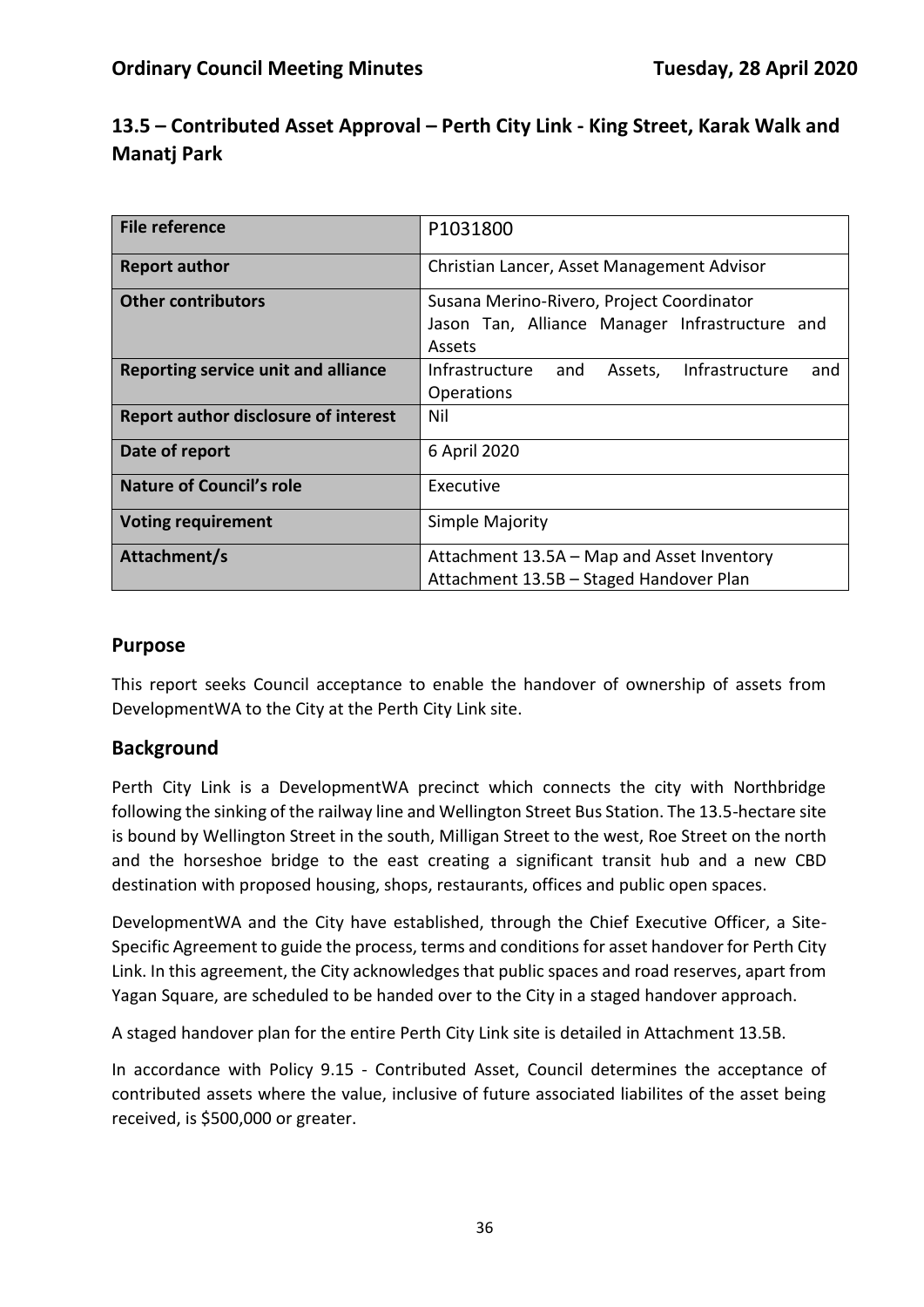## **Details**

Assets associated with King Street, Karak Walk and Manatj Park are being proposed for handover as at 11May 2020 and include infrastructure assets such as roads, footpaths, soft and hard landscaping, stormwater drainage, lighting, CCTV communications and various street furniture assets which were all constructed and deemed practically complete in April 2018. The scope of assets at these sites are identified in Attachment 13.5A and relate to Items 4, 5 and 6 in Attachment 13.5B.

Since practical completion, DevelopmentWA have made efforts to meet the agreed terms and conditions for asset handover, as well as to resolve outstanding defects during the contractor's defect liability period. The City has frequently liaised with DevelopmentWA in the resolution of defects and is now satisfied that the risks of any outstanding rectification work is low enough to enable asset handover to take place.

## **Stakeholder engagement**

All internal units who face an operational impact following the acceptance of these assets have been consulted with. The operational cost impacts outlined below In the Financial Implications section have been quantified based on this consultation.

## **Strategic alignment**

#### Strategic Community Plan

This item addresses the community's vision for the future and specifically the following Aspiration and Strategic Objective(s) contained in the Strategic Community Plan 2019 – 2029:

| <b>Aspiration:</b>          | Partnership                                                                                                                                                       |
|-----------------------------|-------------------------------------------------------------------------------------------------------------------------------------------------------------------|
| <b>Strategic Objective:</b> | 6.2 Genuine collaboration between the City and State on major projects<br>that add considerable value to the city's economic, social and<br>environmental fabric. |
| <b>Aspiration:</b>          | Place                                                                                                                                                             |
| <b>Strategic Objective:</b> | Individual precincts enjoying a unique sense of place, bespoke<br>2.8<br>service delivery and governance arrangements.                                            |

## **Legal and statutory implications**

There are no legal or statutory implications associated with this report.

## **Risk implications**

The following risk implications relate to the King Street, Karak Walk and Manatj Park assets proposed for handover:

| <b>Impact of decision</b> |     |
|---------------------------|-----|
| Organisation              | Low |
| Community                 | Low |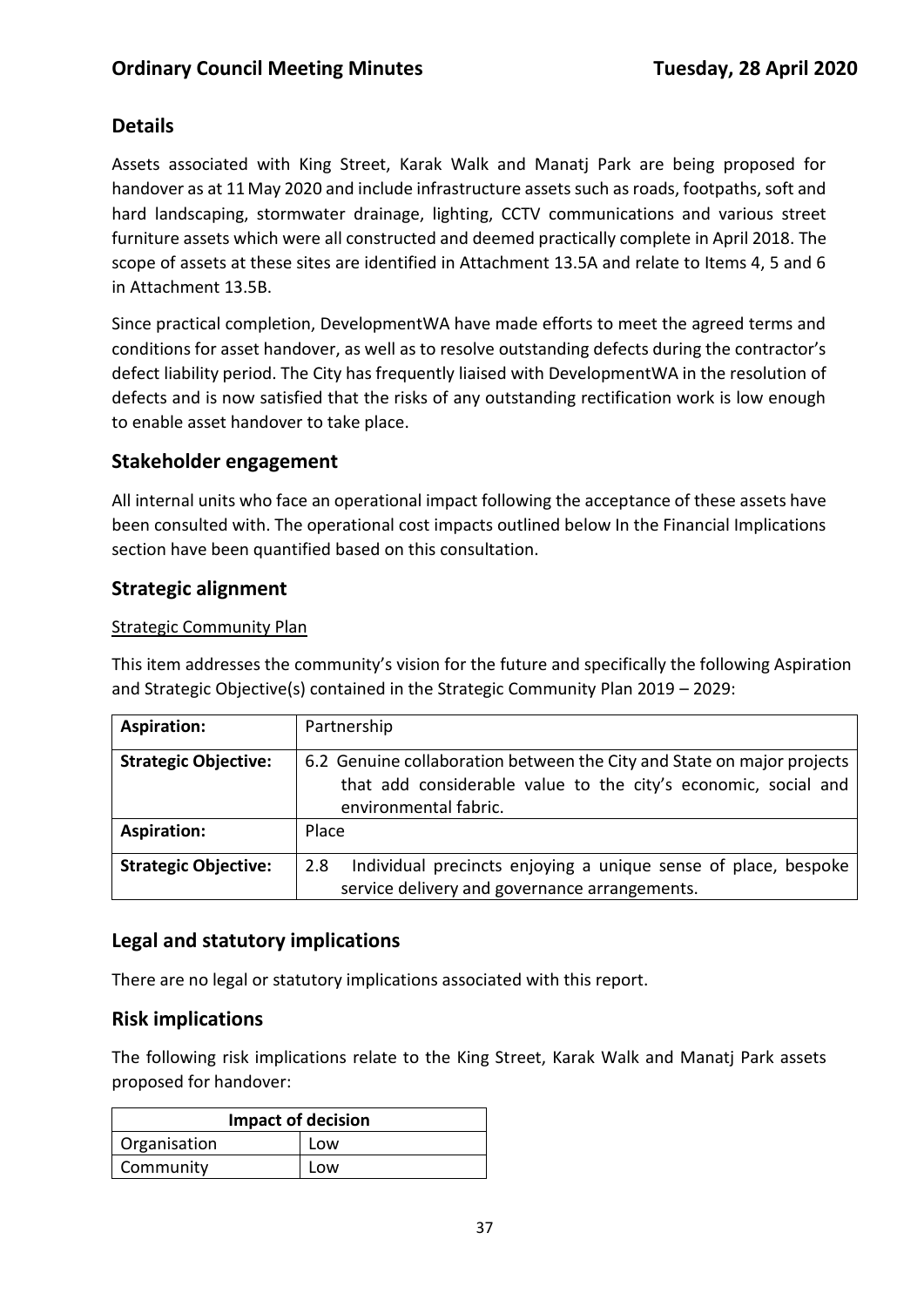| <b>Risk domain</b>           | Consequence   | Likelihood     | <b>Risk rating</b> |
|------------------------------|---------------|----------------|--------------------|
| Service                      | Insignificant | Rare           | Low                |
| Delivery/Strategic           |               |                |                    |
| Objectives                   |               |                |                    |
| Reputation and               | Insignificant | Rare           | Low                |
| <b>External Stakeholders</b> |               |                |                    |
| Legal and                    | Insignificant | Rare           | Low                |
| Regulatory/Ethical           |               |                |                    |
| Financial                    | Moderate      | Almost certain | Medium             |

## **Approval implications**

If the recommendation of this report is approved, the assets listed in Attachment 13.5A at King Street and Manatj Park, will be transferred to the City of Perth for care, control and management as at 11 of May 2020.

If the recommendation of this report is not approved, the City would be rejecting DevelopmentWA's request to handover the assets to the City, despite them meeting the agreed criteria to enable handover. The assets would remain under the care and control of DevelopmentWA.

## **Financial implications**

DevelopmentWA submitted to the City, the estimated construction costs of the assets proposed for contribution, as outlined in the table below. This is a representative value only. The City will recognise onto its books the cost of each asset using City established unit rates which have been qualified by external auditors to ensure consistent valuation and management methods with the rest of the City's assets.

The City is expecting to incur additional operational expenses in future years due to the operating and maintenance activities required to manage these assets. These costs do not include the replacement cost of these assets at the end of their useful life. As the City assumed responsibility of most of these services in good faith prior to asset handover, the operating and maintenance costs are accommodated within the existing 2019/20 budget.

| <b>Asset Class</b>                  | <b>Development WA</b><br><b>Estimated Construction</b><br>Costs | <b>City of Perth</b><br><b>Estimated</b><br><b>Operating/Maintenance</b><br><b>Expenses per Annum</b> |
|-------------------------------------|-----------------------------------------------------------------|-------------------------------------------------------------------------------------------------------|
| Infrastructure – Drains             | \$<br>139,552.28                                                | \$1,250                                                                                               |
| Infrastructure – Electrical & Comms | \$<br>211,538.07                                                |                                                                                                       |
| Infrastructure - Landscape          | \$<br>172,553.55                                                | \$53,484                                                                                              |
| Infrastructure – Other              | \$<br>543,899.28                                                |                                                                                                       |
| Infrastructure – Paths and Kerbs    | \$<br>830,620.67                                                | \$42,113                                                                                              |
| Infrastructure – Roads              | \$<br>592,082.52                                                |                                                                                                       |
| <b>Total</b>                        | \$<br>2,490,246.37                                              | \$96,772                                                                                              |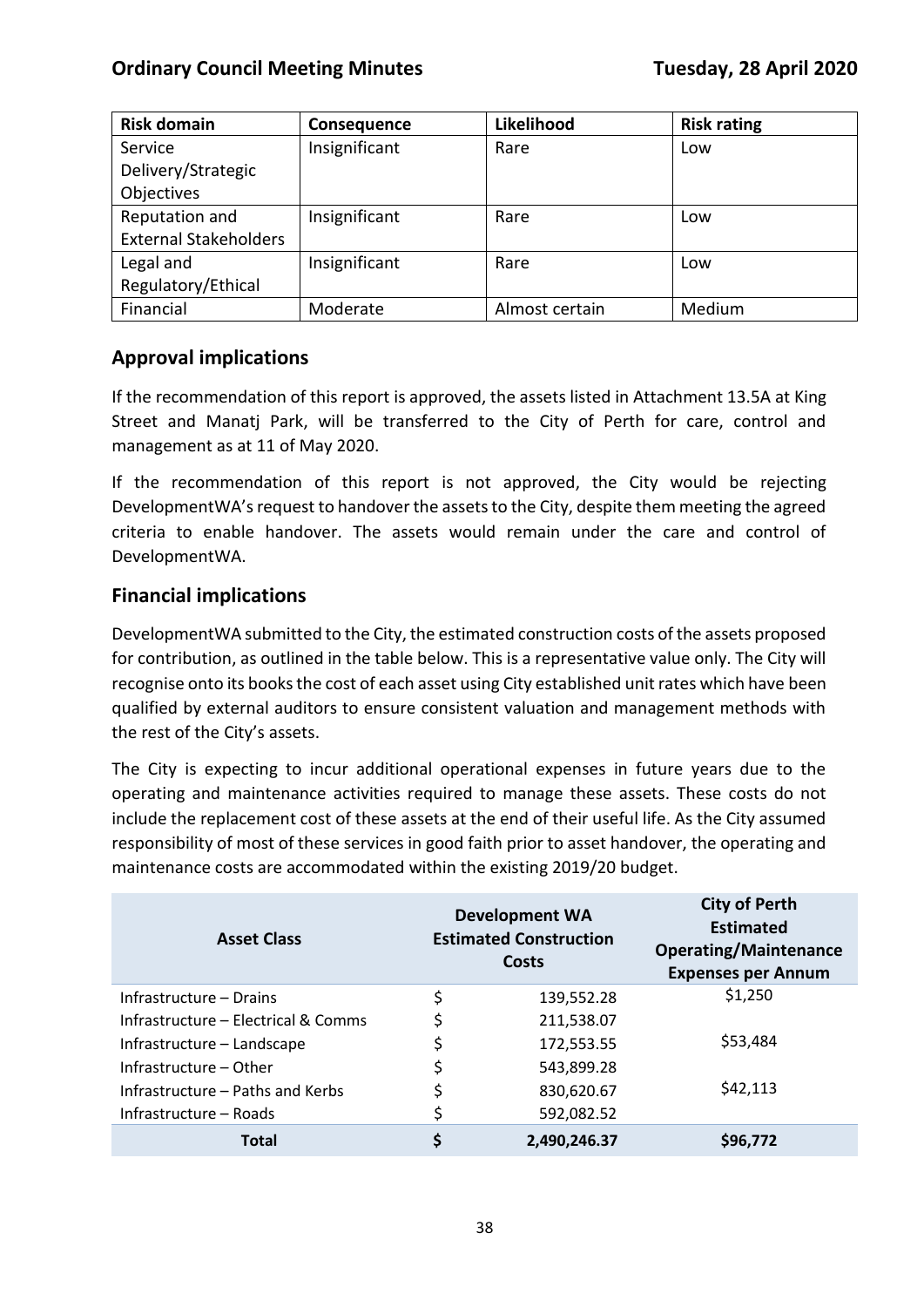The operational cost impacts for these assets can be accommodated within the existing 2019/20 budget.

| <b>Account number:</b>                           | <b>Various Operational Accounts</b> |  |
|--------------------------------------------------|-------------------------------------|--|
| <b>Description:</b>                              | <b>Street Cleaning</b>              |  |
|                                                  | <b>Waste Removal (Sanitation)</b>   |  |
|                                                  | Water Rates and Consumption         |  |
| <b>Account type (Operating/Capital/Reserve):</b> | Operating                           |  |
| <b>Current budget:</b>                           | \$2,788,849.71                      |  |
|                                                  | \$6,600,411.78                      |  |
|                                                  | \$490.68                            |  |

## **Policy references**

#### 9.15 - Contributed Asset

This policy provides guidance on the definition, recognition, disclosure and responsibility for the consideration of contributed assets and liabilities to be transferred to the City.

## **Comments**

In undertaking the handover process, the City has reviewed the policy 9.15 - Contributed Asset. This policy states that Council will determine the acceptance of contributed assets where the value, inclusive of future associated liabilities of the asset being received is \$500,000 (excl GST) or greater. This results in an inefficient, duplicate process, given there is legislation to control the vesting of road reserves to Local Government and there are also agreements and understandings in place to transfer community and public realm assets to the Local Government for management.

Issues that could delay the approval of asset handover usually consist of technical issues such as inadequate documentation or serious construction defects. The officers in the City's Administration are well placed to resolve these technical issues. Where Council can add the most value in approving contributed assets is at the design stage so that the amenity, services, opportunities and high-level operating costs of newly developed contributed assets can be reviewed prior to their construction and handover. As a result, staff will look to review policy 9.15 – Contributed Asset and resolve any changes to the policy through a separate Council report.

## **Officer Recommendation**

That Council ACCEPTS the handover of assets at King Street and Manatj Park as detailed in Attachment 13.5 of this report, as at 11 May 2020, subject to DevelopmentWA satisfactorily discharging all applicable conditions prescribed in the Site-Specific Agreement.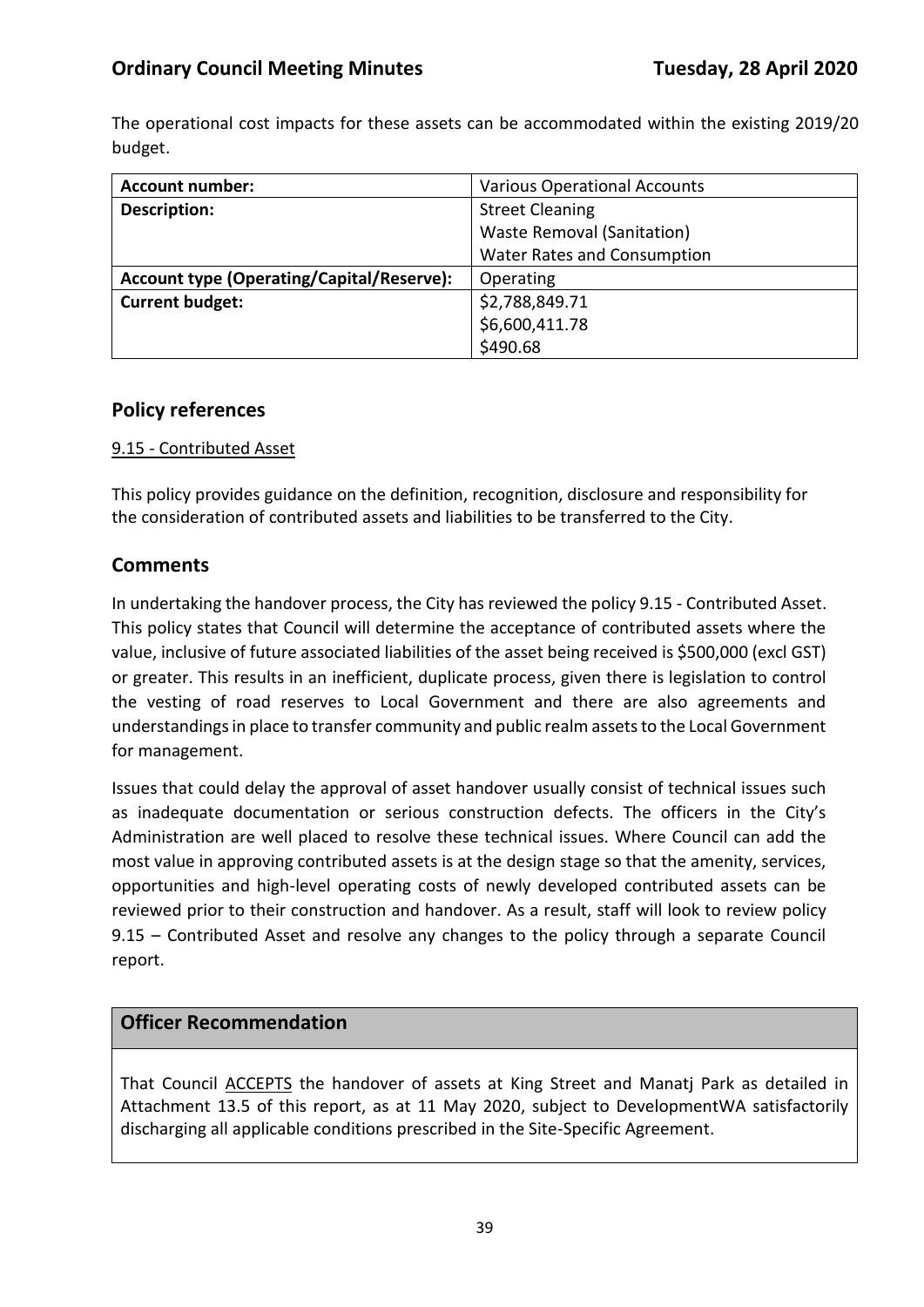## **Amendment and Council Resolution**

**Moved:** Commissioner Hammond **Seconded:** Commissioner Kosova

That Council:

- 1. ACCEPTS the handover of assets at King Street and Manatj Park as detailed in Attachment 13.5 of this report, as at 11 May 2020, subject to DevelopmentWA satisfactorily discharging all applicable conditions prescribed in the Site-Specific Agreement; and
- 2. REQUESTS a review of policy 9.15 Contributed Asset.

#### **CARRIED 3 / 0**

#### **For:**

Commissioner Hammond Commissioner McMath Commissioner Kosova

#### **Against:**

Nil

#### **Reason:**

To ensure matters such as these do not require Council approval in future.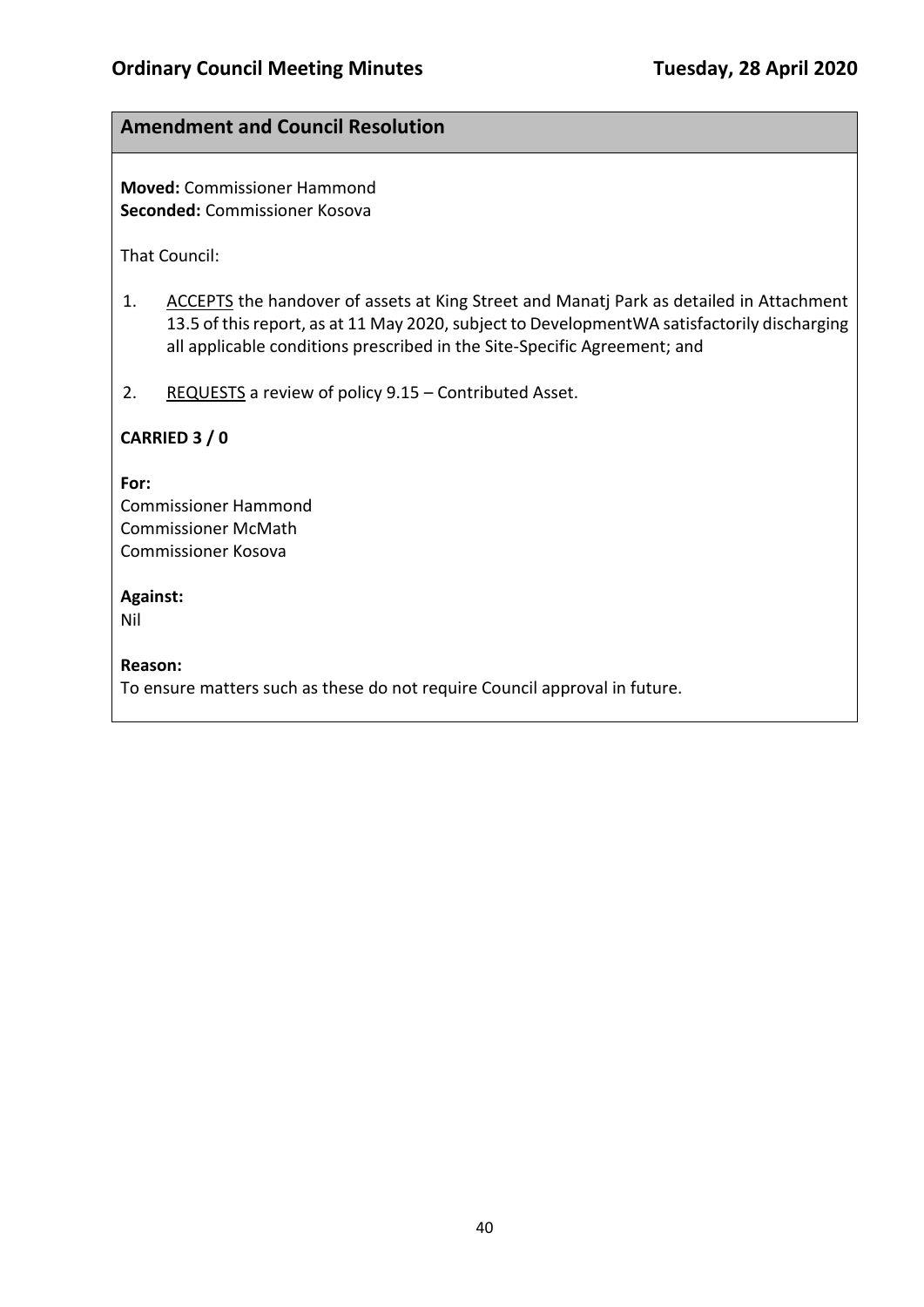## **Item 13.6 – Financial Activity Statement for the Period Ended 29 February 2020**

| File reference                              | P1014149-25                                           |
|---------------------------------------------|-------------------------------------------------------|
| <b>Report author</b>                        | Neil Jackson, Acting Senior Management Accountant     |
| <b>Other contributors</b>                   | Reshma Jahmeerbacus, Acting Manager Finance           |
| Reporting service unit and alliance         | Finance, Corporate Services                           |
| <b>Report author disclosure of interest</b> | Nil                                                   |
| Date of report                              | 3 April 2020                                          |
| Nature of Council's role                    | Executive                                             |
| <b>Voting requirement</b>                   | Simple Majority                                       |
| Attachment/s                                | Attachment 13.6A – Financial Statements and Financial |
|                                             | Activity Statement for the Period Ended 29 February   |
|                                             |                                                       |
|                                             | 2020                                                  |

#### **Purpose**

For Council to receive the Financial Activity Statement for the period ended 29 February 2020.

#### **Background**

The Financial Activity Statement is submitted to Council as per the requirements of Section 6.4(1) and (2) of the *Local Government Act 1995 Regulation 34(1) of the Local Government (Financial Management) Regulations.*

#### **Details**

The Financial Activity Statement commentary compares the actual results for the eight months to 29 February 2020 with the budget approved by Council on 23 July 2019 and subsequent amendments on 24 September 2019, 3 October 2019 and 26 November 2019.

#### **Stakeholder engagement**

There is no stakeholder engagement related to this report.

#### **Strategic alignment**

#### Strategic Community Plan

This item addresses the community's vision for the future and specifically the following Aspiration and Strategic Objective(s) contained in the Strategic Community Plan 2019 – 2029: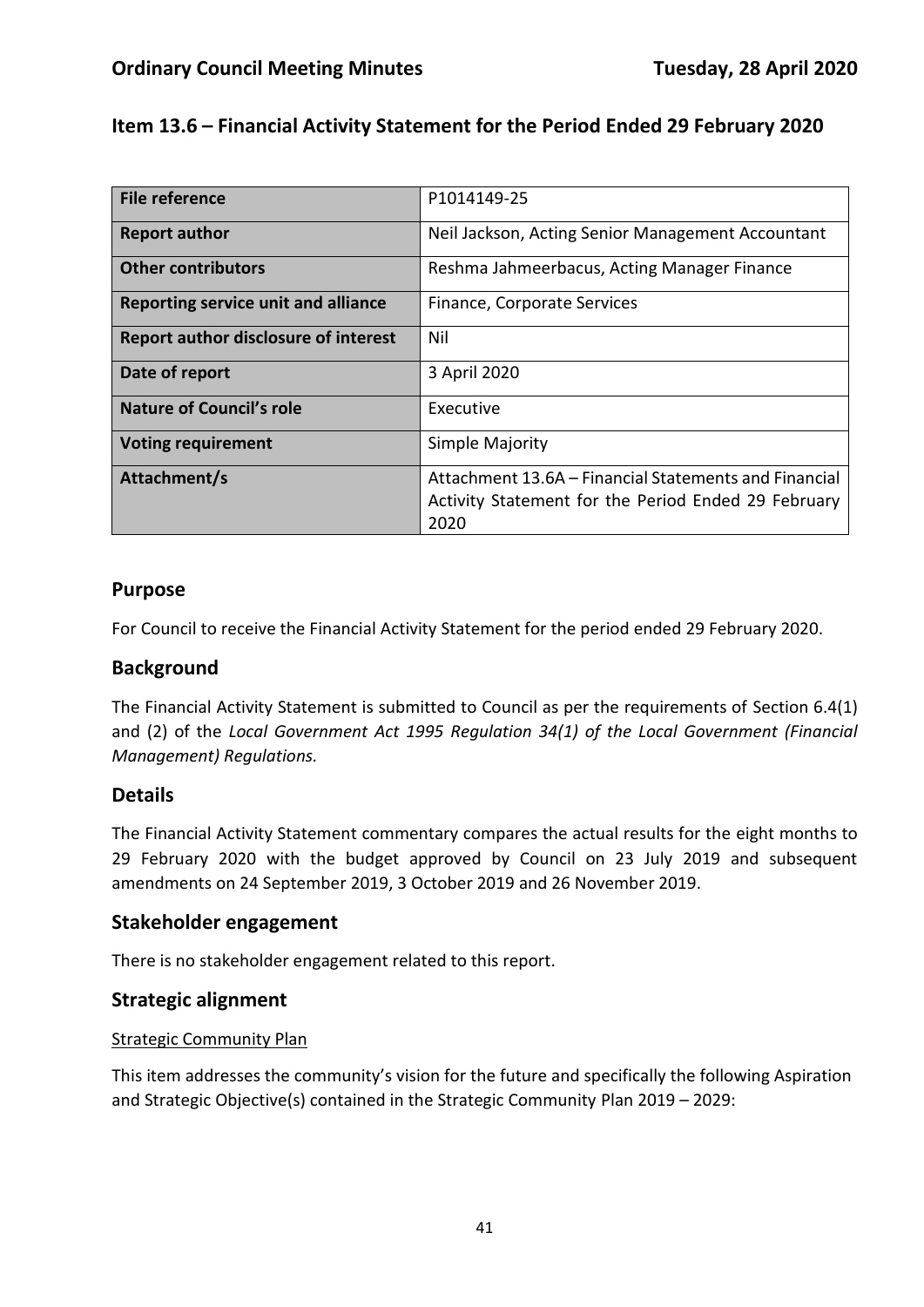| <b>Aspiration:</b>          | Performance                                                                                                                                                                                             |
|-----------------------------|---------------------------------------------------------------------------------------------------------------------------------------------------------------------------------------------------------|
| <b>Strategic Objective:</b> | A financial business model underpinned by a culture of cost<br>5.5<br>management, best value and strategic financial analysis that is<br>subject to ongoing oversight, transparency and accountability. |

## **Legal and statutory implications**

Section 6.4(1) and (2) of the *Local Government Act 1995 Regulation 34(1) of the Local Government (Financial Management) Regulations.*

#### Connection with mandates in the *City of Perth Act 2016*

8(1)(d) - to continuously improve the services and facilities provided to the community, visitors and tourists

#### **Risk implications**

| <b>Impact of decision</b> |     |  |  |
|---------------------------|-----|--|--|
| Organisation<br>Low       |     |  |  |
| Community                 | Low |  |  |

| <b>Risk domain</b> | <b>Consequence</b> | Likelihood | <b>Risk rating</b> |
|--------------------|--------------------|------------|--------------------|
| Financial          | Minor              | Jnlikely   | Low                |

The report has minimal risk implications on the City as it is a statutory reporting requirement for the period to February 2020.

#### **Approval implications**

There are no approval implications to this report.

#### **Financial implications**

There are no financial implications related to this report

#### **Policy references**

There are no policy references related to this report.

#### **Comments**

Nil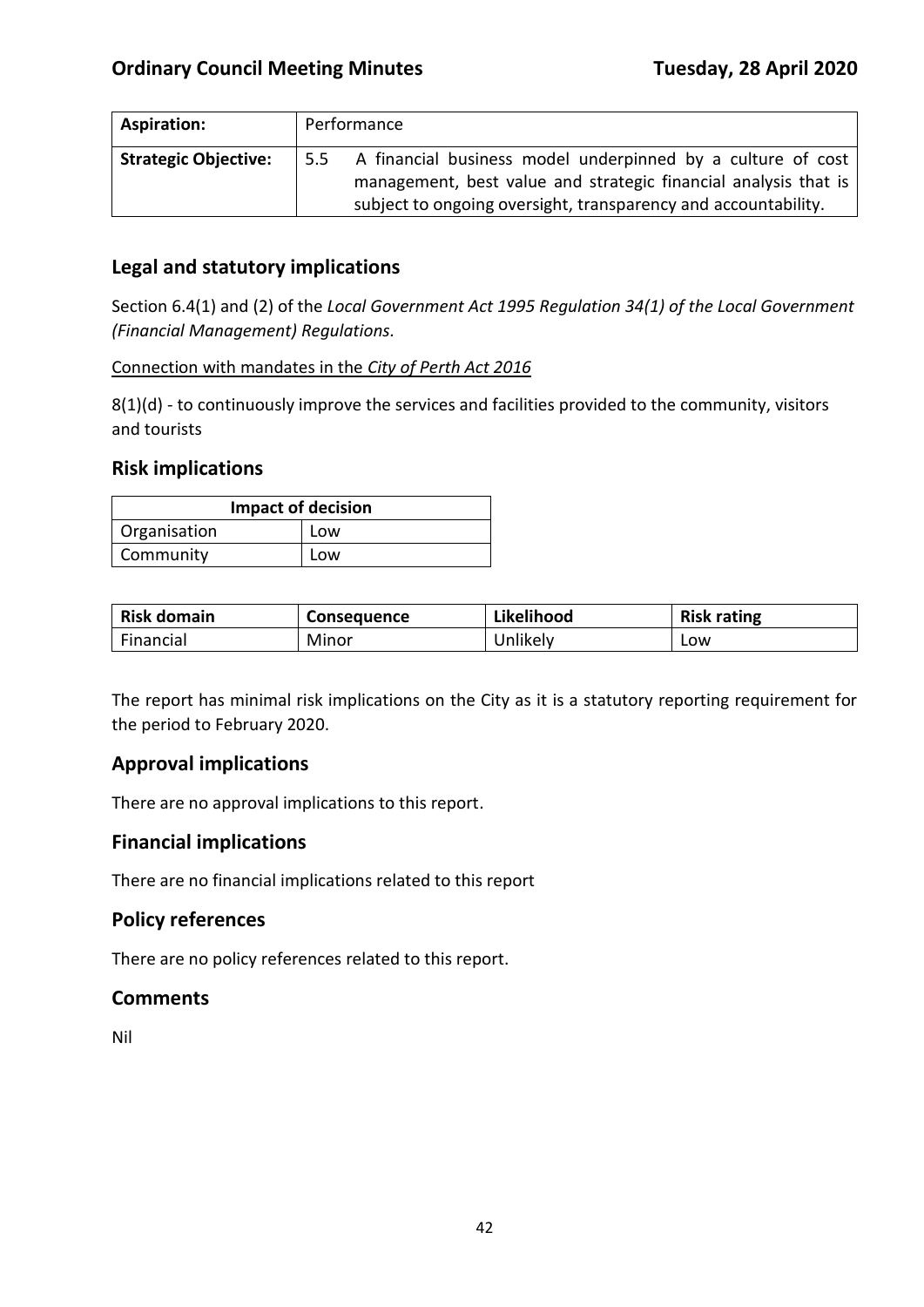#### **Officer Recommendation and Council Resolution**

**Moved:** Commissioner Kosova **Seconded:** Commissioner McMath

That Council RECEIVES the Financial Activity Statement for the period ended 29 February 2020 detailed in Attachment 13.6A.

**CARRIED 3 / 0**

**For:**  Commissioner Hammond Commissioner McMath Commissioner Kosova

**Against:** 

Nil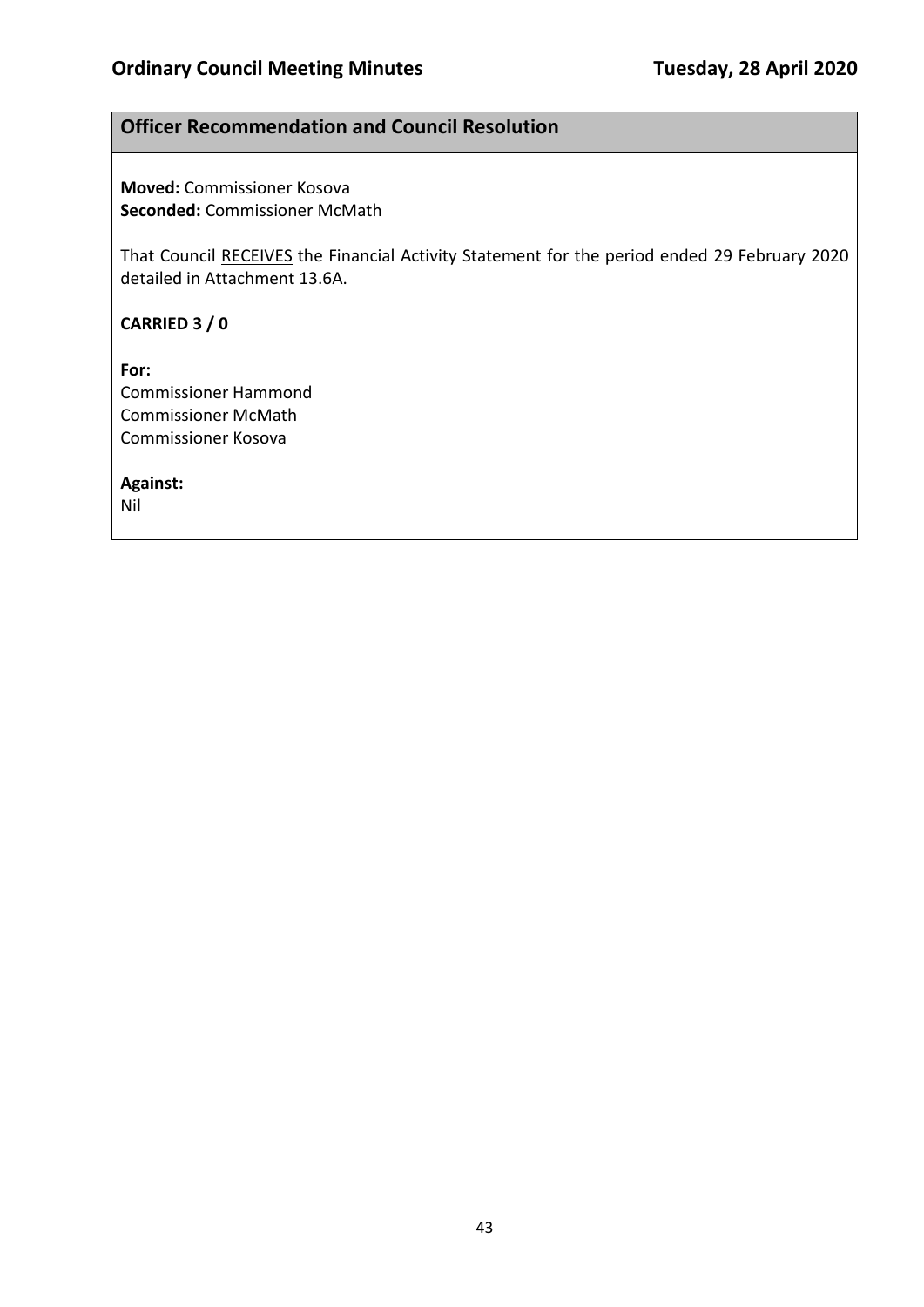| <b>File reference</b>                       | P1036562-9                                            |  |
|---------------------------------------------|-------------------------------------------------------|--|
| <b>Report author</b>                        | Reshma Jahmeerbacus, Acting Manager Finance           |  |
| <b>Other contributors</b>                   | Bill Parker, General Manager Corporate Services       |  |
|                                             | Sarah Gosling, Senior Financial Accountant            |  |
| Reporting service unit and alliance         | Finance, Corporate Services                           |  |
| <b>Report author disclosure of interest</b> | Nil                                                   |  |
| Date of report                              | 11 March 2020                                         |  |
| <b>Nature of Council's role</b>             | Executive                                             |  |
| <b>Voting requirement</b>                   | Simple Majority                                       |  |
| Attachment/s                                | A detailed list of payments made under delegated      |  |
|                                             | authority for the month ended 29 February 2020 can    |  |
|                                             | be accessed by the Commissioners via the Council Hub. |  |
|                                             | Members of the public can access the list of payments |  |
|                                             | on request.                                           |  |

## **Item 13.7 – Payments from Municipal Fund – February 2020**

## **Purpose**

In accordance with *Regulation 13(1) of the Local Government (Financial Management) Regulations 1996,* the list of payments made under delegated authority for the month ended February 2020 to be received and recorded in the minutes of the Ordinary Council Meeting.

## **Background**

A monthly report that summarises the payments for the Municipal Account for the month February 2020 as required by regulation 13(1) of the *Local Government (Financial Management) Regulations 1996.*

## **Details**

Payments for the month of February 2020 included the following significant items, but exclude payroll and payroll taxation payments to the Deputy Commissioner of Taxation:

- \$950,732.54 to Mindarie Regional Council for payment of landfill tipping costs for February 2020.
- \$447,527.41 to Ace Security and Events Services for payment of:
	- o \$292,034.75 for security of Christmas Lights trail;
	- o \$64,101 for security of Christmas decoration at Council House;
	- o \$43,340.75 for security on New Year's Eve 2019;
	- o \$20,416.00 for security of Nativity 2019;
	- \$14,832.40 for security and crowd control of Christmas Carnivals;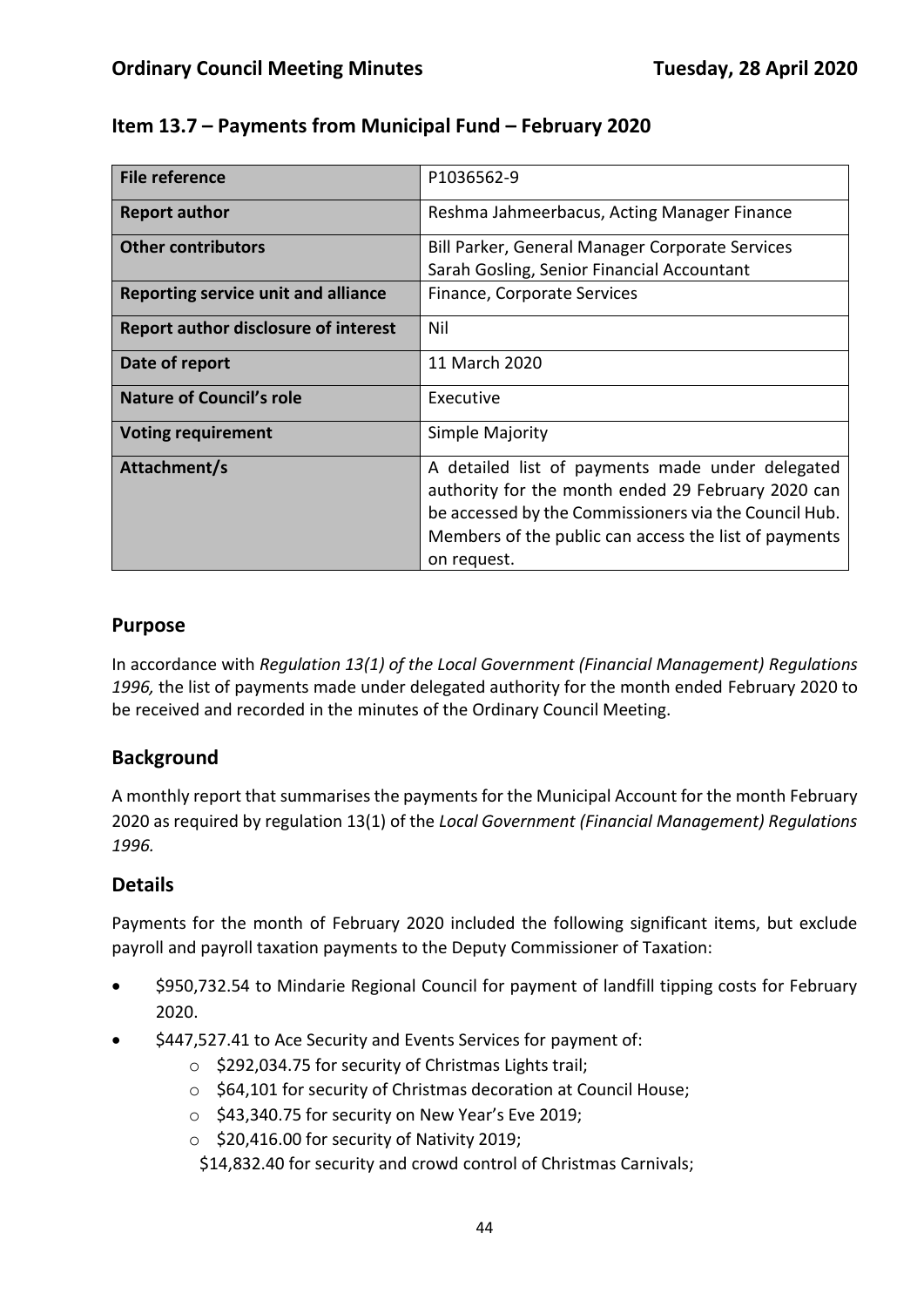- o \$10,687.07 security for opening hours of the Library;
- o \$1,355.75 security for the Christmas Markets;
- o \$759.69 for security for Christmas TV shoot;
- \$338,884.70 to Perth Convention Bureau for year 3 of 3-year sponsorship.
- \$313,324.44 to Initiative Media Australia Ltd for Christmas Media 2019 and New Year Campaign;
	- o \$259,313.74 for the Christmas Media campaign and
	- o \$54,010.70 for the New Year campaign.

#### **Stakeholder engagement**

There is no stakeholder engagement related to this report.

#### **Strategic alignment**

#### Strategic Community Plan

This item addresses the community's vision for the future and specifically the following Aspiration and Strategic Objective(s) contained in the Strategic Community Plan 2019 – 2029:

| Aspiration:                 |     | Performance                                                                                                                                                                                      |
|-----------------------------|-----|--------------------------------------------------------------------------------------------------------------------------------------------------------------------------------------------------|
| <b>Strategic Objective:</b> | 5.5 | A financial business model underpinned by a culture of cost<br>management, best value and strategic financial analysis that is<br>subject to ongoing oversight, transparency and accountability. |

#### **Legal and statutory implications**

Regulation 13 (1) of the *Local Government (Financial Management) Regulations 1996*

Connection with mandates in the *City of Perth Act 2016*

8(1)(d) - to continuously improve the services and facilities provided to the community, visitors and tourists

#### **Risk implications**

There are no risk implications related to this report.

#### **Approval implications**

There are no approval implications related to this report.

#### **Financial implications**

There are no financial implications related to this report.

#### **Policy references**

There are no policy implications related to this report.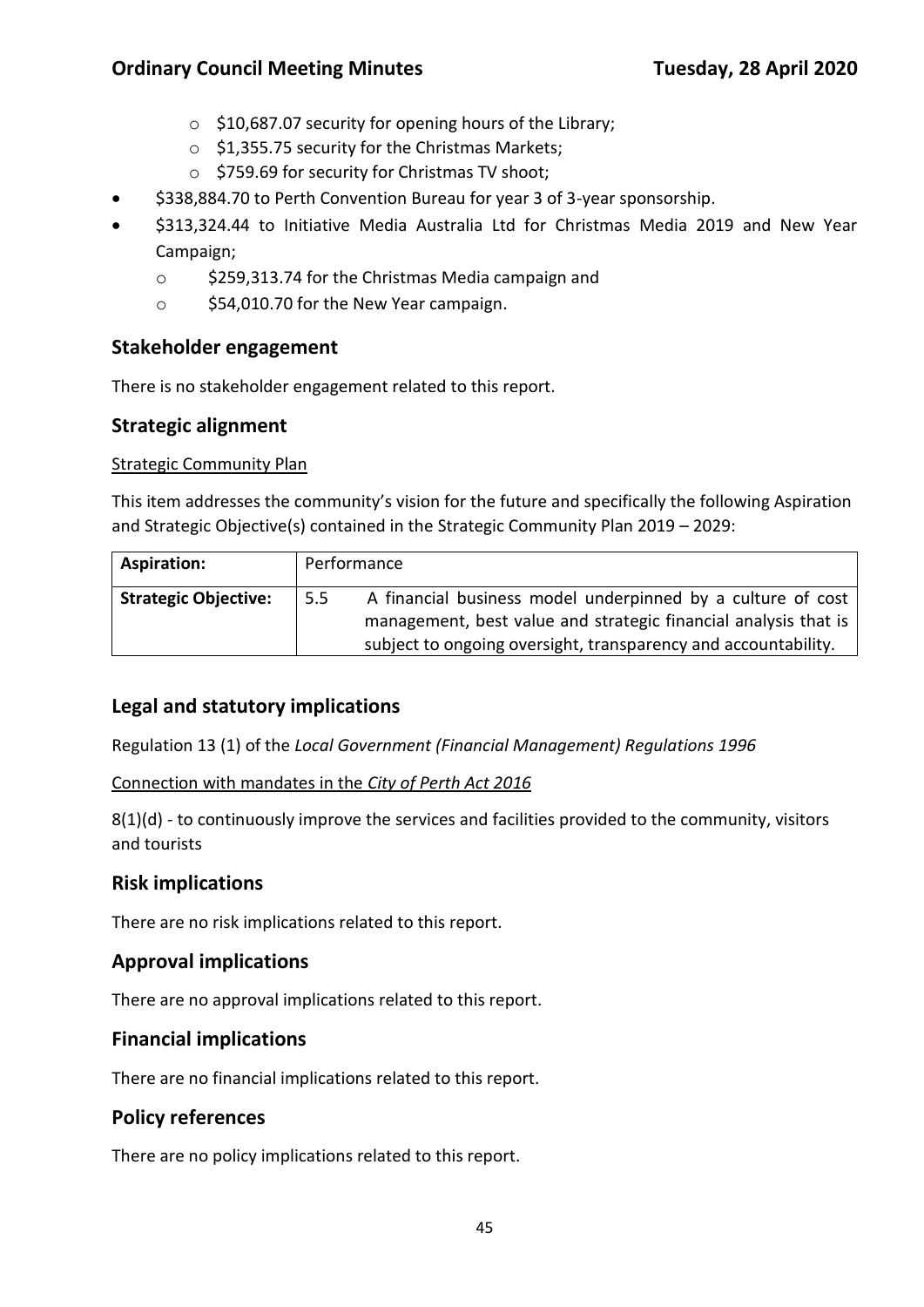#### **Officer Recommendation and Council Resolution**

**Moved:** Commissioner Kosova **Seconded:** Commissioner McMath

That in accordance with *Regulation 13(1) of the Local Government (Financial Management) Regulations 1996*, the list of payments made under delegated authority for the month ended January 2020 be RECEIVED and recorded in Ordinary Council Meeting minutes, the summary of which is as follows:

| <b>FUND</b>    | PAID            |
|----------------|-----------------|
| Municipal fund | \$11,605,410.56 |
| Trust fund     | \$0             |
| <b>TOTAL</b>   | \$11,605,410.56 |
|                |                 |

**CARRIED 3 / 0**

**For:**  Commissioner Hammond Commissioner McMath Commissioner Kosova

**Against:** 

Nil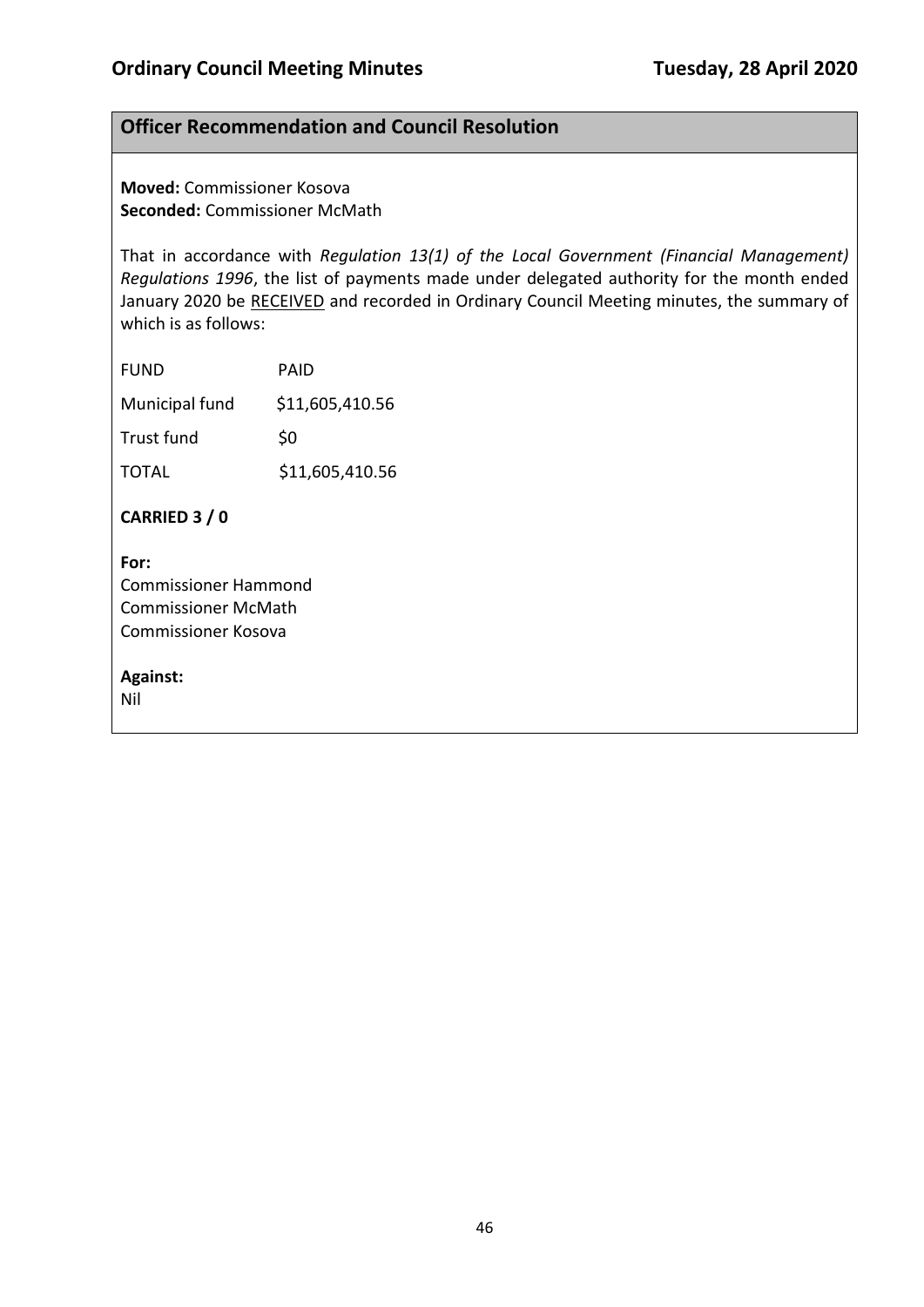| <b>File reference</b>                       | P1036562-9                                                                                             |  |
|---------------------------------------------|--------------------------------------------------------------------------------------------------------|--|
| <b>Report author</b>                        | Reshma Jahmeerbacus, Acting Manager Finance                                                            |  |
| <b>Other contributors</b>                   | Bill Parker, General Manager Corporate Services                                                        |  |
|                                             | Sarah Gosling, Senior Financial Accountant                                                             |  |
| Reporting service unit and alliance         | Finance, Corporate Services                                                                            |  |
| <b>Report author disclosure of interest</b> | Nil                                                                                                    |  |
| Date of report                              | 5 April 2020                                                                                           |  |
| <b>Nature of Council's role</b>             | Executive                                                                                              |  |
| <b>Voting requirement</b>                   | Simple Majority                                                                                        |  |
| Attachment/s                                | A detailed list of payments made under delegated<br>authority for the month ended 31 March 2020 can be |  |
|                                             | accessed by the Commissioners via the Council Hub.                                                     |  |
|                                             | Members of the public can access the list of payments                                                  |  |
|                                             | on request.                                                                                            |  |

## **Item 13.8 – Payments from Municipal Fund – March 2020**

#### **Purpose**

In accordance with *Regulation 13(1) of the Local Government (Financial Management) Regulations 1996,* the list of payments made under delegated authority for the month ended March 2020 to be received and recorded in the minutes of the Ordinary Council Meeting.

## **Background**

A monthly report that summarises the payments for the Municipal Account for the month March 2020 as required by regulation 13(1) of the *Local Government (Financial Management) Regulations 1996*.

## **Details**

Payments for the month of March 2020 included the following significant items, but exclude payroll and payroll taxation payments to the Deputy Commissioner of Taxation:

- \$7,632,374.17 to The Department of Fire and Emergency (supplier 91770) for the 2019/20 ESL 3<sup>rd</sup> quarter.
- \$818,439.73 to The Western Australian Treasury Corporation (supplier 94510) for loan payments of: \$541,200.68 for the Elder Street Carpark; \$244,464.23 for the Perth City Library and Public Plaza; \$32,774.82 for the Goderich Street Carpark;
- \$481,280.68 to Interflow Pty Ltd (supplier 01755) for: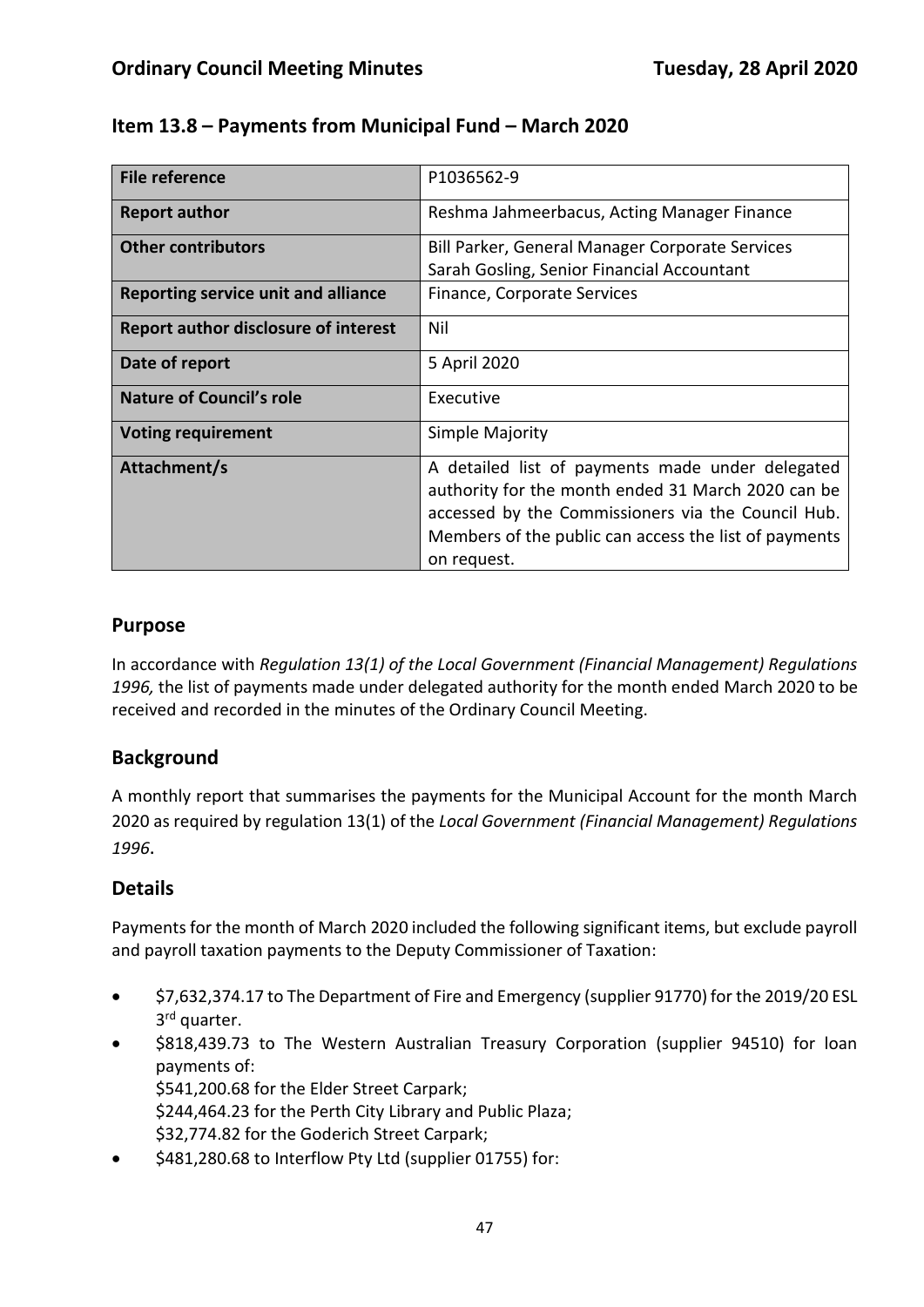- $\circ$  \$384,138.00 for progress claim up to 30/11/2019 for the drainage pipes renewal works for Bennett Street;
- $\circ$  \$97,142.68 for progress claim up to 30/11/2019 for the drainage pipes renewal works for Wellington Street;
- \$352,404.03 to Densford Civil Pty Ltd (supplier 09508) for 1st claim for the Wellington Square works enhancement; and
- \$278,629.95 to Downer to EDI Works (supplier 96425) for the roads resurfacing Adelaide Terrace to Riverside Drive to Bennett Street.

#### **Stakeholder engagement**

There is no stakeholder engagement related to this report.

#### **Strategic alignment**

#### Strategic Community Plan

This item addresses the community's vision for the future and specifically the following Aspiration and Strategic Objective(s) contained in the Strategic Community Plan 2019 – 2029:

| Aspiration:                 | Performance |                                                                                                                                                                                                  |
|-----------------------------|-------------|--------------------------------------------------------------------------------------------------------------------------------------------------------------------------------------------------|
| <b>Strategic Objective:</b> | 5.5         | A financial business model underpinned by a culture of cost<br>management, best value and strategic financial analysis that is<br>subject to ongoing oversight, transparency and accountability. |

#### **Legal and statutory implications**

Regulation 13(1) of the *Local Government (Financial Management) Regulations 1996*

Connection with mandates in the *City of Perth Act 2016*

8(1)(d) - to continuously improve the services and facilities provided to the community, visitors and tourists

#### **Risk implications**

There are no risk implications related to this report.

#### **Approval implications**

There are no approval implications related to this report.

#### **Financial implications**

There are no financial implications related to this report.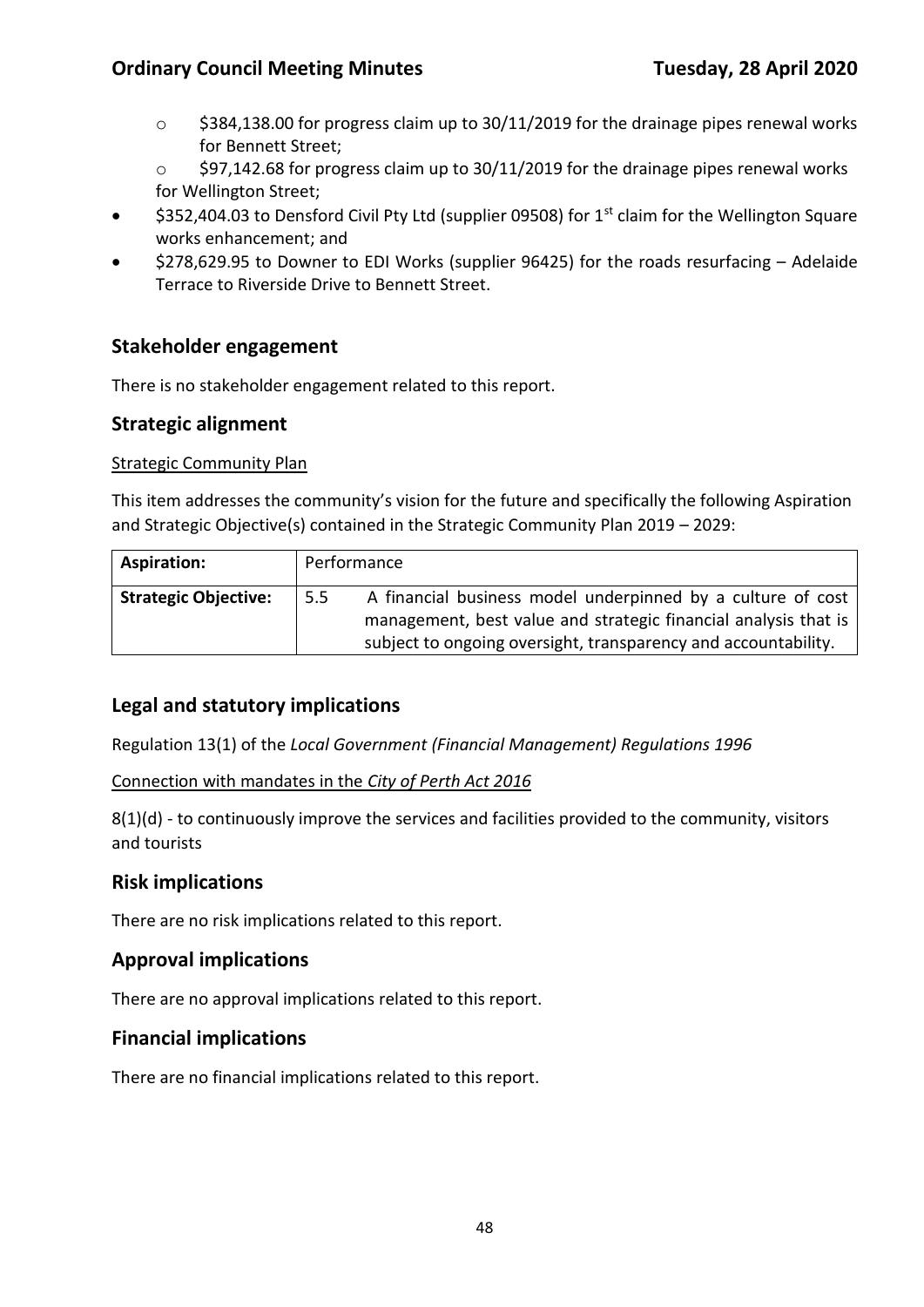## **Policy references**

There are no policy implications related to this report.

## **Officer Recommendation and Council Resolution**

**Moved:** Commissioner Kosova **Seconded:** Commissioner Hammond

That in accordance with *Regulation 13(1) of the Local Government (Financial Management) Regulations 1996*, the list of payments made under delegated authority for the month ended March 2020 be RECEIVED and recorded in Ordinary Council Meeting minutes, the summary of which is as follows:

| FUND           | PAID            |
|----------------|-----------------|
| Municipal fund | \$23,037,499.17 |
| Trust fund     | \$0             |
| TOTAL          | \$23,037,499.17 |
| CARRIED 3 / 0  |                 |

**For:**  Commissioner Hammond Commissioner McMath Commissioner Kosova

#### **Against:**

Nil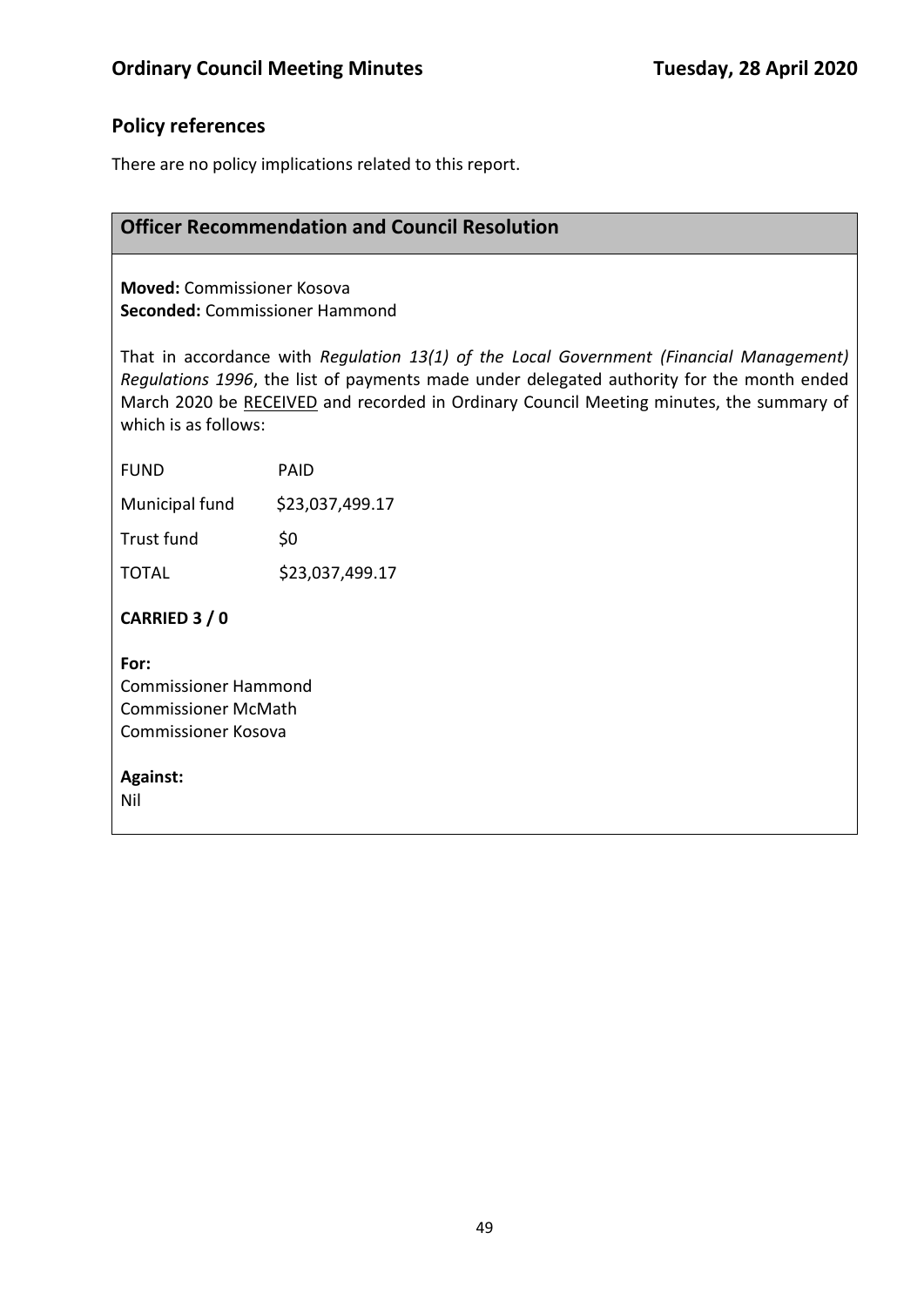### **Item 13.9 – City of Perth Draft Policy Framework**

| <b>File reference</b>                       | P1005611-3                                                                                        |
|---------------------------------------------|---------------------------------------------------------------------------------------------------|
| <b>Report author</b>                        | Andrew Corke, Governance Coordinator                                                              |
| <b>Other contributors</b>                   | Bill Parker, General Manager Corporate Services<br>Gary Clark, Acting Alliance Manager Governance |
| <b>Reporting Service Unit and Alliance</b>  | Governance, Corporate Services                                                                    |
| <b>Report author disclosure of interest</b> | Nil                                                                                               |
| Date of report                              | 7 April 2020                                                                                      |
| <b>Nature of Council's role</b>             | Executive                                                                                         |
| <b>Voting requirement</b>                   | Simple Majority                                                                                   |
| Attachment/s                                | Attachment 13.9A - Draft Policy Framework                                                         |

#### **Purpose**

The purpose of this report is for Council to consider adoption of the Draft Policy Framework (policy).

#### **Background**

At its meeting held on 25 February 2020, Council resolved to receive the policy and agreed to initiate a 21 day public consultation period. The public consultation period has now concluded.

#### **Details**

As outlined in the report to Council for the Ordinary Council Meeting of 25 February 2020, the primary objective of the policy is to ensure that Elected Members are effectively engaged with all aspects of policy development and review and appropriate levels of transparency and engagement with the community are undertaken.

One minor amendment to the policy has been made from the version that was presented to Council in February 2020. An additional row titled strategic alignment has been added to the document control box, ensuring that all adopted policies are aligned with the City of Perth's Strategic Community Plan.

#### **Stakeholder engagement**

The public consultation period commenced on 5 March 2020 and closed on 26 March 2020 via the City of Perth's Engage Perth website. No public comments were received.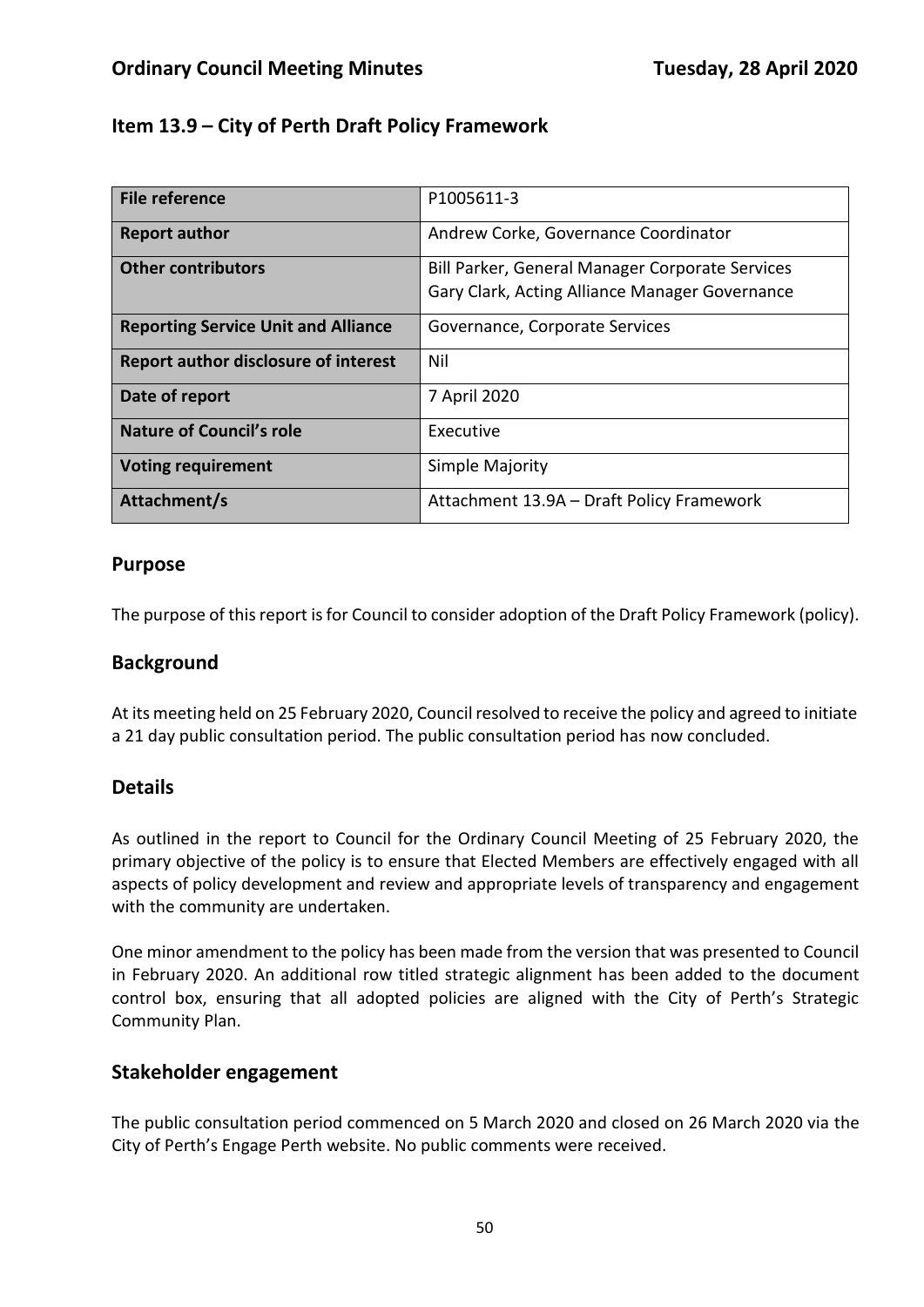## **Strategic alignment**

#### Strategic Community Plan

This item addresses the community's vision for the future and specifically the following Aspiration and Strategic Objective(s) contained in the Strategic Community Plan 2019 – 2029:

| <b>Aspiration:</b>          | Performance                                                  |
|-----------------------------|--------------------------------------------------------------|
| <b>Strategic Objective:</b> | 5.6 Decision-making that is ethical, informed and inclusive. |

The Policy provides a framework for the development of policy – ensuring that strategic objective 5.6 is achieved.

## **Legal and statutory implications**

Section 2.7 of the *Local Government Act 1995* provides that it is the role of Council to determine the local government's policies.

#### Connection with mandates in the *City of Perth Act 2016*

8(1)(a) - to provide for the good government of persons in the City of Perth, including residents, ratepayers and visitors

#### **Risk implications**

| <b>Impact of decision</b> |     |  |  |
|---------------------------|-----|--|--|
| Organisation<br>Low       |     |  |  |
| Community                 | Low |  |  |

| <b>Risk domain</b> | Consequence   | Likelihood | <b>Risk rating</b> |
|--------------------|---------------|------------|--------------------|
| Legal and          | Insignificant | Unlikely   | Low                |
| Regulatory/Ethical |               |            |                    |

There are minimal risk implications associated with this report.

## **Approval implications**

If the policy is adopted, all City of Perth policies will be categorised (either Council or Executive) in accordance with the Policy. These will be presented to Council and subsequently reviewed to ensure that all City policies are relevant, appropriate and contemporary.

#### **Financial implications**

There are no financial implications related to this report.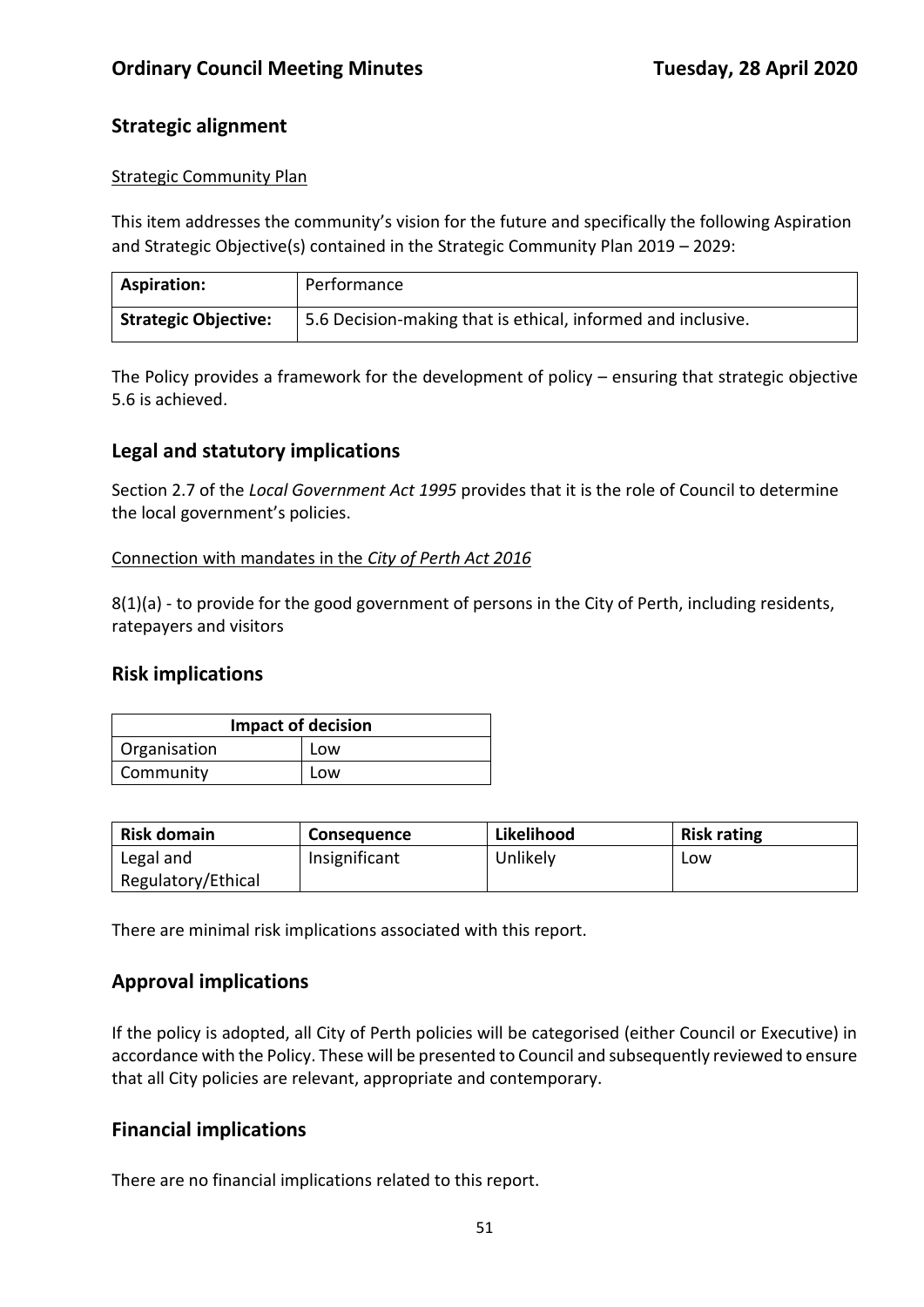## **Policy references**

This policy will be a critical tool in the development and review of policy.

## **Comments**

The policy provides a framework for the creation of future policies.

It is recommended that Council adopts the policy following the conclusion of the public consultation period.

# **Officer Recommendation and Council Resolution**

**Moved:** Commissioner Kosova **Seconded:** Commissioner McMath

That Council ADOPTS the Policy Framework Policy as detailed in Attachment 13.9A.

**CARRIED 3 / 0**

**For:**  Commissioner Hammond Commissioner McMath Commissioner Kosova

**Against:**  Nil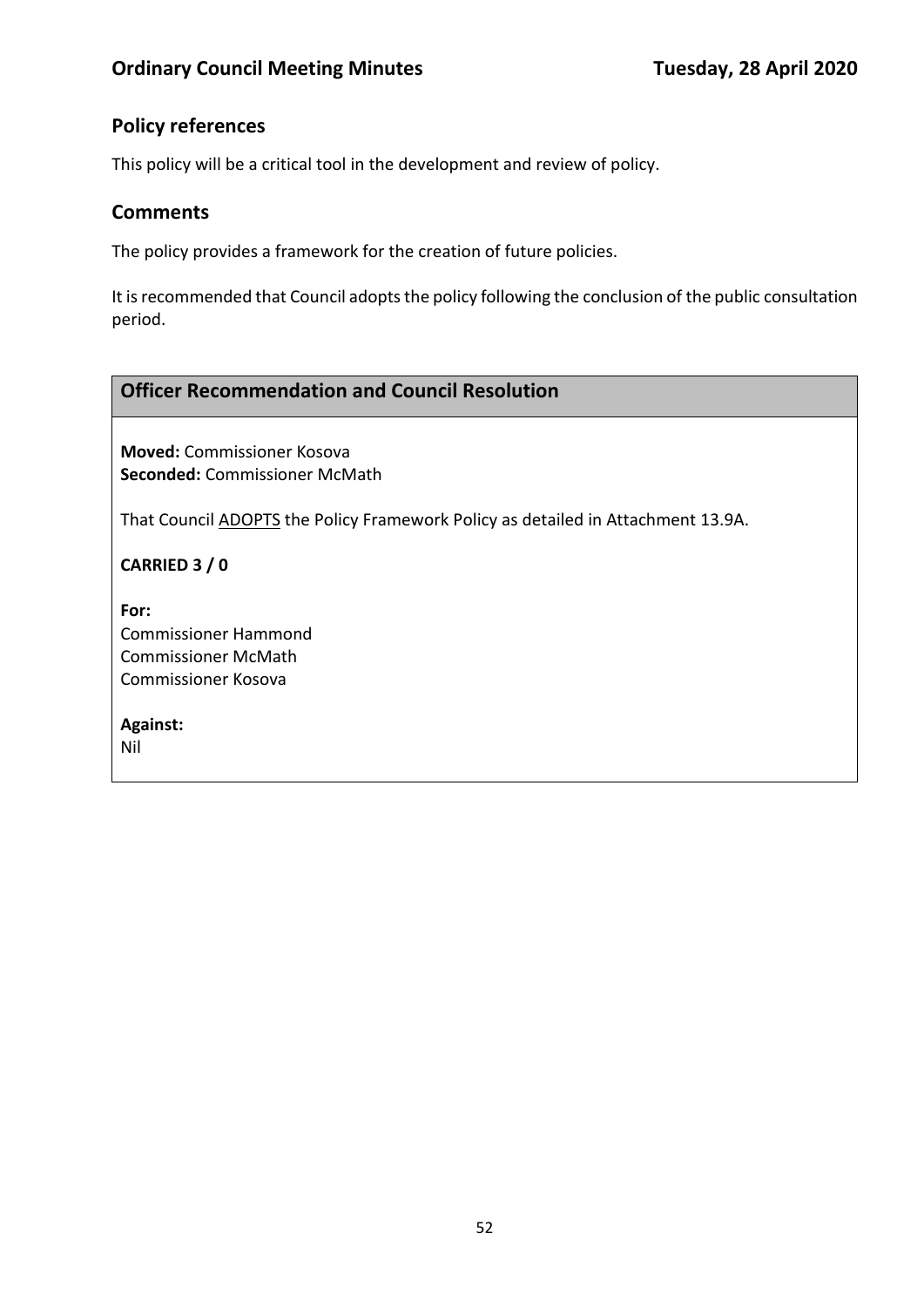## **13.10 – Draft Governance Framework Policy**

| File reference                              | P1028787-5                                               |  |
|---------------------------------------------|----------------------------------------------------------|--|
| <b>Report author</b>                        | Bill Parker, General Manager Corporate Services          |  |
| <b>Other contributors</b>                   | Nil                                                      |  |
| <b>Reporting Service Unit and Alliance</b>  | Corporate Services Alliance                              |  |
| <b>Report author disclosure of interest</b> | Nil                                                      |  |
| Date of report                              | 23 April 2020                                            |  |
| <b>Nature of Council's role</b>             | Executive                                                |  |
| <b>Voting requirement</b>                   | Simple Majority                                          |  |
| Attachment/s                                | Attachment 13.10A - Draft Governance Framework<br>Policy |  |

#### **Purpose**

The purpose of this report is for Council to consider a Draft Governance Framework Policy.

#### **Background**

The City's Corporate Recovery Implementation Plan (CRIP) identifies the need for a Governance Framework Policy.

In November 2019, the General Manager Corporate Services presented a Governance Framework Policy Discussion Paper seeking Commissioner feedback and input for the development of a Draft Policy.

Based upon the feedback received by Commissioners, the Administration prepared a Draft Governance Framework Policy that was presented to Commissioners in April 2020.

Upon receiving further feedback at the Commissioner Briefing Session, various amendments have been made and the draft policy is now presented to Council for consideration.

#### **Details**

At the City of Perth, a policy void currently exists between the legislative requirements of the *Local Government Act 1995*, *City of Perth Standing Orders Local Law 2009* and contemporary decision making.

To fill this void, a Draft Governance Framework Policy has been developed. The policy seeks to provide a transparent, participatory and statutorily compliant meeting framework in which: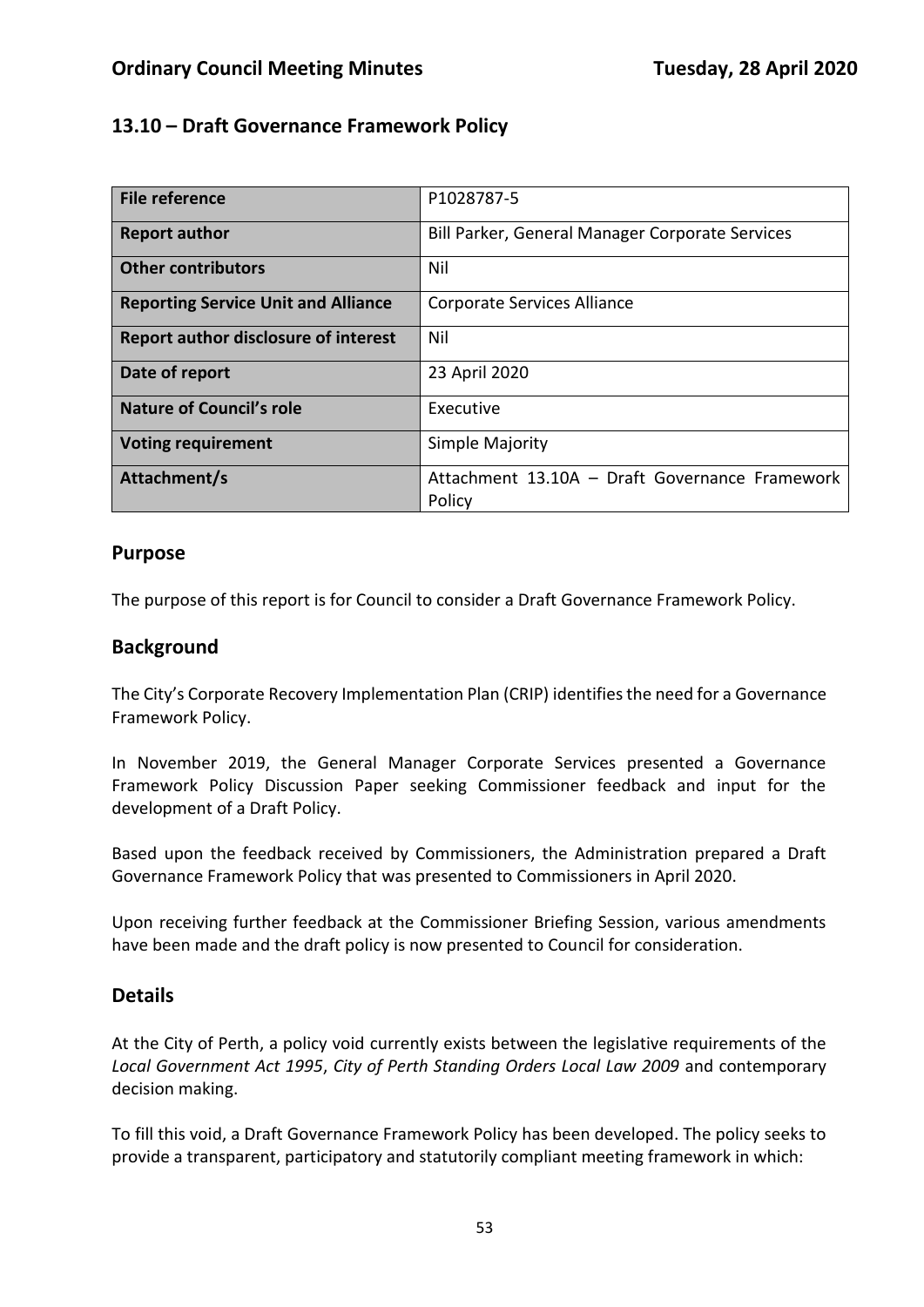- Elected Members are engaged in the development of strategy and policy from initiation to adoption;
- Elected Members are provided with accurate relevant and timely information by the Chief Executive Officer (CEO) to inform quality decision-making; and
- Community members can participate in the decision-making process and have access to information used to inform Council decisions.

The draft policy covers seven key areas including Ordinary Council meetings, Special Council meetings, Agenda Briefings, Engagement Sessions, declaring interests, officer recommendations and Council motions, and representation on boards, panels and committees. It is envisaged that once adopted and applied, the final policy will:

- Ensure better engagement between staff and Elected Members;
- Prescribe the type, frequency and timing of forums that must occur outside of the formal decision-making process;
- Inform decision making and guide proper and efficient process;
- Ensure ethical and professional behaviour;
- Consolidate existing systems and processes that are located disparately; and
- Prescribe the approach for revised officer and alternate Councillor motions ensuring a uniform staff response.

#### **Stakeholder engagement**

If endorsed by Council, the Draft Governance Framework Policy will be advertised for a period of 21 days. Any feedback received during this period will be presented back to Council for consideration in adopting the final policy position.

#### **Strategic alignment**

#### Strategic Community Plan

This item addresses the community's vision for the future and specifically the following Aspiration and Strategic Objective(s) contained in the Strategic Community Plan 2019 – 2029:

| <b>Aspiration:</b>          | Performance                                                  |
|-----------------------------|--------------------------------------------------------------|
| <b>Strategic Objective:</b> | 5.6 Decision-making that is ethical, informed and inclusive. |

The Draft Policy provides a framework for the delivery of good governance ensuring that strategic objective 5.6 is achieved.

#### **Legal and statutory implications**

Section 2.7 of the *Local Government Act 1995* provides that it is the role of Council to determine the local government's policies.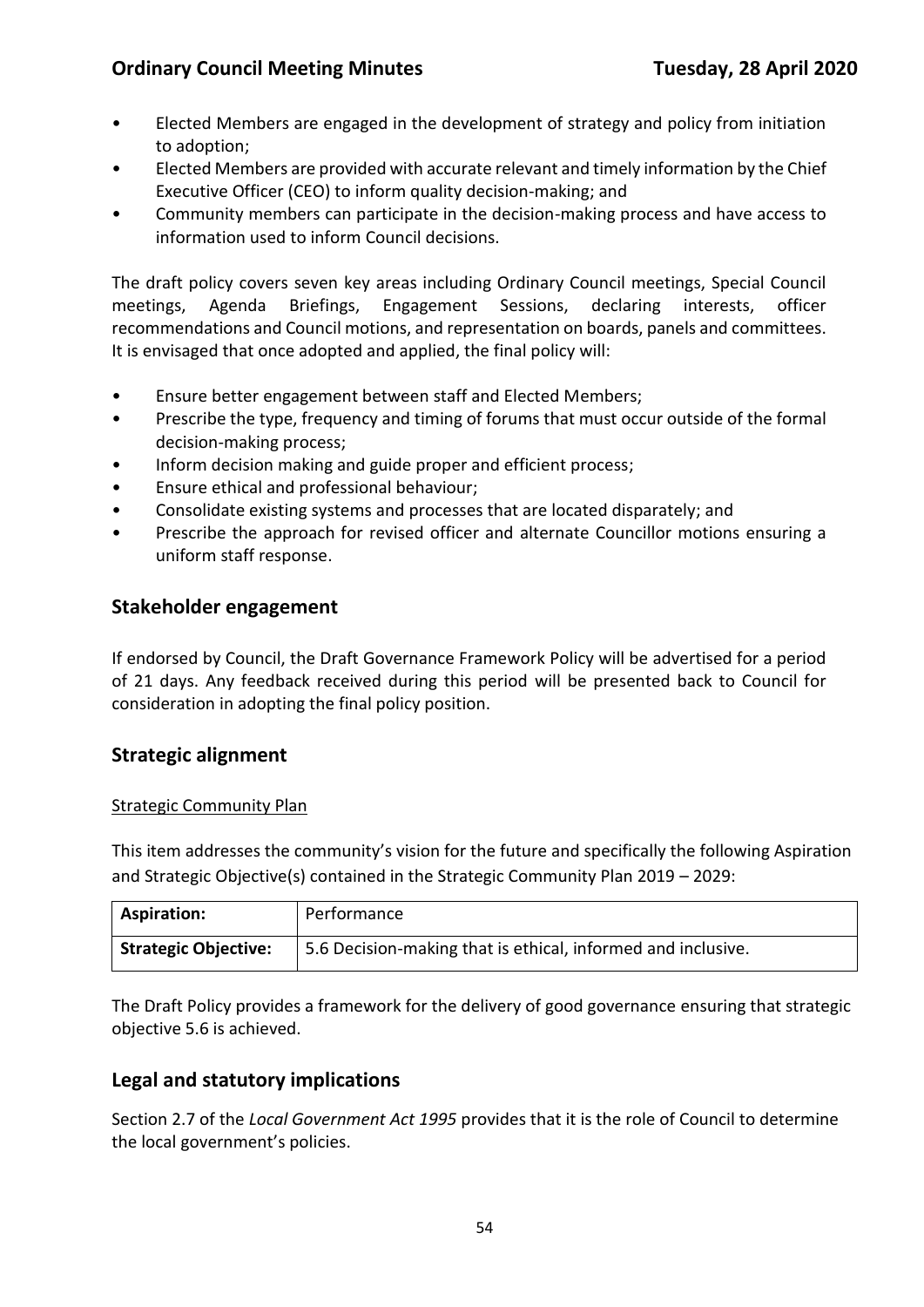#### Connection with mandates in the *City of Perth Act 2016*

8(1)(a) - to provide for the good government of persons in the City of Perth, including residents, ratepayers and visitors

#### **Risk implications**

| <b>Impact of decision</b> |     |  |  |
|---------------------------|-----|--|--|
| Organisation              | Low |  |  |
| Community                 | Low |  |  |

| <b>Risk domain</b> | <b>Consequence</b> | Likelihood | <b>Risk rating</b> |
|--------------------|--------------------|------------|--------------------|
| Legal and          | Insignificant      | Unlikely   | LOW                |
| Regulatory/Ethical |                    |            |                    |

Given that the item only seeks to endorse a draft policy for advertising, there are minimal risk implications associated with this report.

#### **Approval implications**

If Council endorses the draft policy, the policy will be advertised for public comment for 21 days. At the expiry of the consultation process, the final policy will be considered by Council along with any feedback received.

If the draft policy is not endorsed by Council, the documment will be amended and presented at at later date.

#### **Financial implications**

There are no financial implications associated with this item.

#### **Policy references**

At the Ordinary Council Meeting held on 25 February 2020, Council received a Draft Policy Framework. The objective of the policy wasto ensure that Elected Members are effectively engaged with all aspects of policy development and review and appropriate levels of transparency and engagement with the community is undertaken.

This Draft Governance Framework Policy has been developed in accodance with the Policy Framework.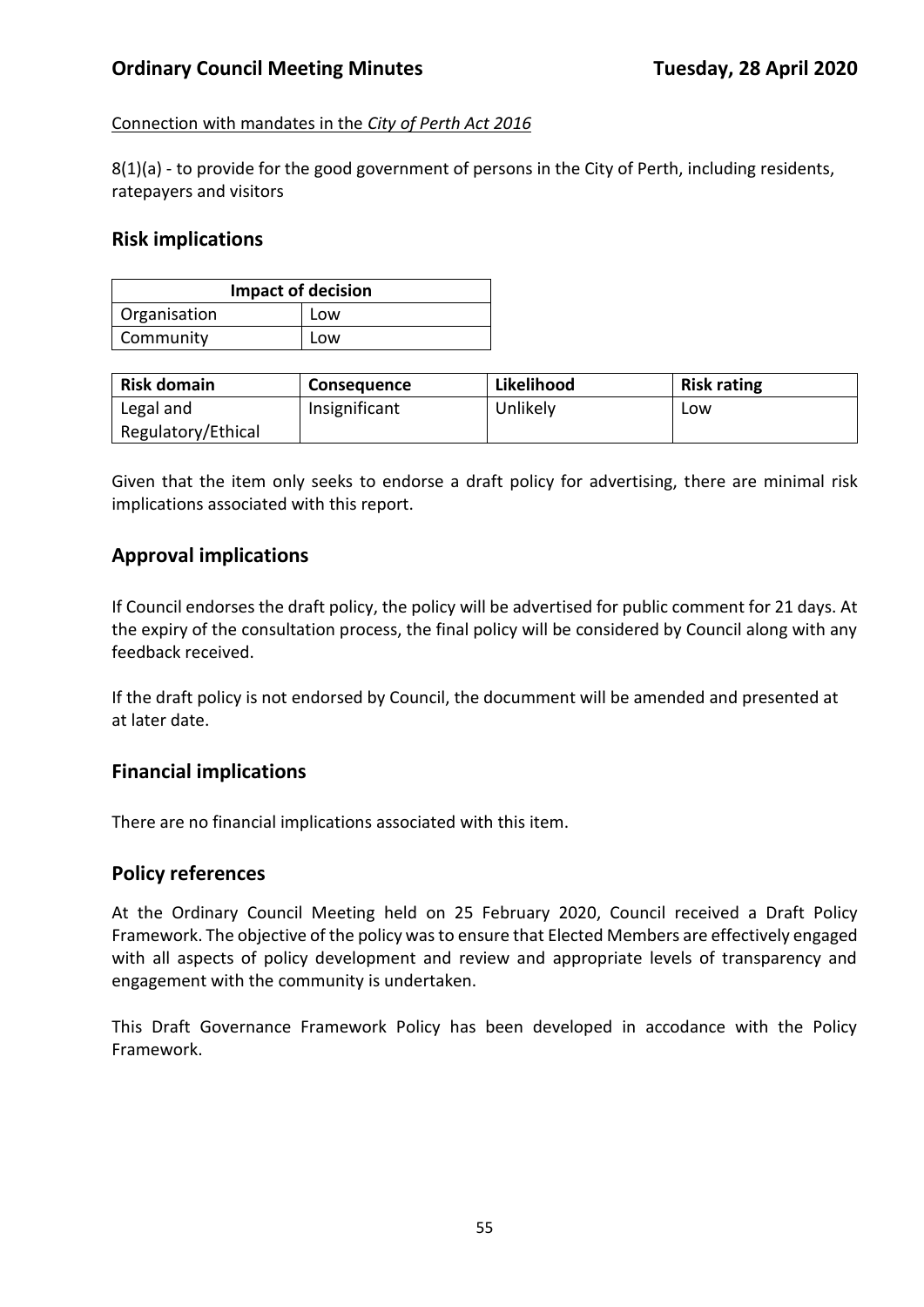

*Figure 1: Process for Council Policy development at the City of Perth depicting the remaining stages prior to final adoption and implementation of the Governance Framework Policy.*

## **Comments**

Nil

#### **Officer Recommendation and Council Resolution**

**Moved:** Commissioner Kosova **Seconded:** Commissioner McMath

That Council:

- 1. RECEIVES the Draft Governance Framework Policy as detailed in Attachment 13.10A; and
- 2. agrees to INITIATE a 21-day public consultation period forthe Draft Governance Framework Policy.

#### **CARRIED 3 / 0**

**For:**  Commissioner Hammond Commissioner McMath Commissioner Kosova

**Against:**  Nil